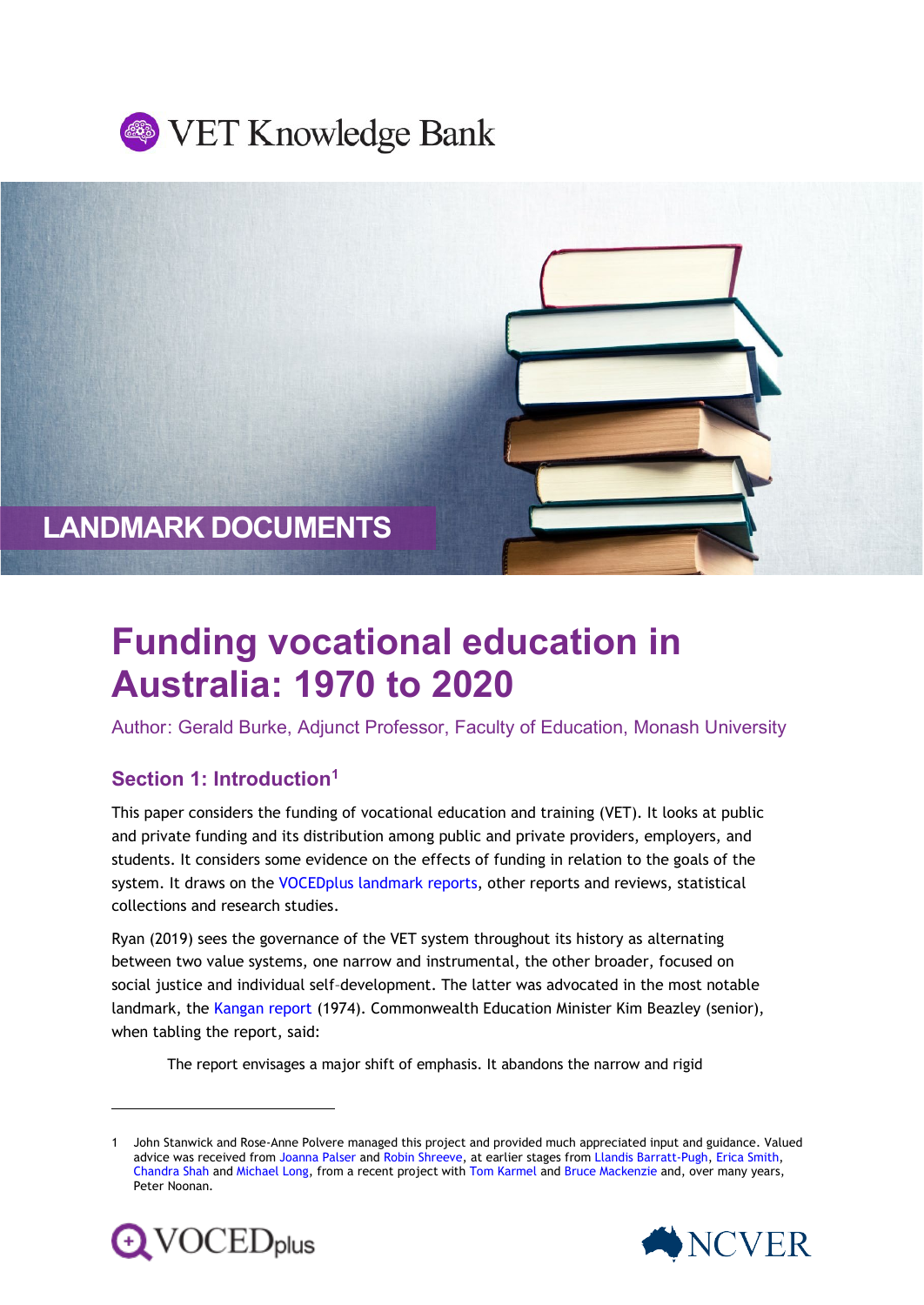concept that technical colleges exist simply to meet the manpower needs of industry, and adopts a broader concept that they exist to meet the needs of people as individuals … The report takes a long step in the direction of lifelong education and of opportunities for re-entry to education. It recommends unrestricted access for adults to vocationally oriented education (Beazley 1980, p.48).

The late 1980s and early 1990s saw a change in emphasis back towards the instrumental role of VET with greater stress on 'skill formation, skill enhancement, skill flexibility and overall training' as advocated in *[Australia Reconstructed](http://hdl.voced.edu.au/10707/28957)* (Department of Trade, ACTU & Trade Development Council 1987, p.107). John Dawkins, Commonwealth Minister for Employment, Education and Training at the time, stressed that policies for education and training must be subordinate to support for employment (Goozee 2001, p.79). Dawkins also brought substantial changes in the structure of Commonwealth administration of education. The Department of Education was replaced by a Department of Employment, Education and Training with senior positions filled by persons more oriented to the labour market than to education.

Under Dawkins, a flood of reports presented ideas for reform<sup>[2](#page-1-0)</sup>. While retaining attention to equity, industry training would be expanded; vocational education would be focused on competencies identified by industry; and a competitive training market would be developed.

The changed approach was summarised in the National Goals for Vocational Education and Training in Australia agreed to by the Commonwealth and states (DEET 1992):

- A National Training System including competency-based training and the development of a training market
- **Quality including registration of providers, quality assurance and quality of teachers**
- **Opportunities and Outcomes for Individuals including increased participation with** flexible pathways and income support
- **The Needs of Industry including its increased role in the development of training and** provision of funding
- **Equity especially support for provision to and outcomes for equity groups**
- Training as an Investment, the increased recognition of its value to individuals and industry.

In 1992, the Australian National Training Authority (ANTA) was established to facilitate the implementation of these goals (Bowman & McKenna 2016). The goals have been largely maintained. The Productivity Commission in its recent annual review of the performance of the VET sector states the objectives for the VET system as being:

[A] system [that] aims to deliver a productive and highly skilled workforce through enabling all working age Australians to develop and use the skills required to effectively participate in the labour market and contribute to Australia's economic future. To achieve this, the Australian, state and territory governments aim to create a national training system that:

<span id="page-1-0"></span><sup>2</sup> These include the landmark reports referred to below[: Dawkins and Holding](http://hdl.voced.edu.au/10707/134694) (1987)[, Dawkins](https://www.voced.edu.au/search/site/tm_metadata.documentno%3A%28%22TD%20LMR%2085.676%22%20OR%20%22TD%20LMR%2085.664%22%20OR%20%22TD%20LMR%2085.675%22%29?expert_search=1) (1988 & 1989), [Deveson](http://hdl.voced.edu.au/10707/27311) (1990), [Finn](http://hdl.voced.edu.au/10707/34856) (1991), Keating'[s One Nation](http://hdl.voced.edu.au/10707/119443) (1992), [Carmichael](http://hdl.voced.edu.au/10707/33689) (1992) and Allen Consulting'[s Fitzgerald report](http://hdl.voced.edu.au/10707/151782) (1994).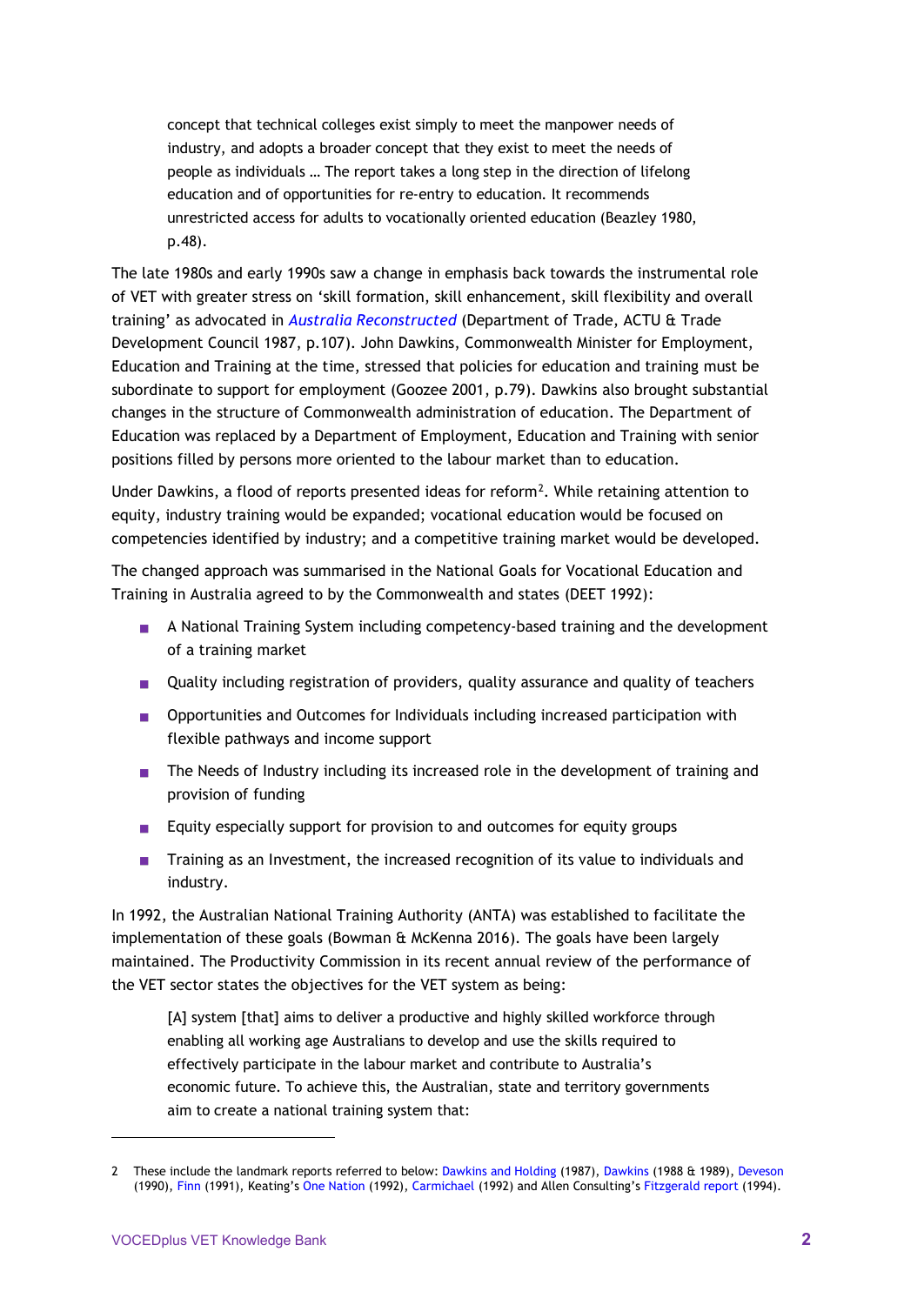- is accessible to all working age Australians
- meets the needs of students, employers and industries
- is high quality
- meets these objectives in an equitable and efficient manner

Governments aim for a national training system that meets these objectives in an equitable and efficient manner. (Productivity Commission 2021).

# **The VET system, total funding and provision**

#### **The system**

The states and territories (referred to forthwith as the states) have responsibility for the operation of VET. The states vary in the organisation of their systems and in their responses to policy initiatives in national agreements.

VET activity given the most attention in policy and in this paper is that which is nationally recognised and government-funded. There is considerable fee-for-service training delivered by training providers and also structured training provided by employers. The data on these is limited but they are considered in section 9.

## **Total funding**

Funding for VET is provided by Commonwealth and state governments, by the private sector and by overseas students.

Total public and private outlays are shown in figure 1. Government outlays including on loans and student income support are an estimated \$7.4 billion (figure 1, panel  $a^3$  $a^3$ ). VET delivery, capital and administration takes up close to 80 per cent of the government outlays and the states provide about two thirds of this. The Commonwealth is the main provider of other public outlays especially support for apprentices, for loans and for living allowances.

Private outlays are estimated at \$9.4 billion (figure 1, panel b). The estimates for expenditure by international students are based on good data, the spending on domestic student fees and fee for service are based on fair to poor data. The estimate of employer expenditures, by far the largest component, is based on extrapolation of data that is 20 years old and is speculative only.

<span id="page-2-0"></span><sup>3</sup> This is the sum of government funding of VET for 2019 (NCVER 2020a) plus outlays by the Commonwealth on student benefits such as Youth Allowance, Austudy and ABSTUDY as discussed in section 6.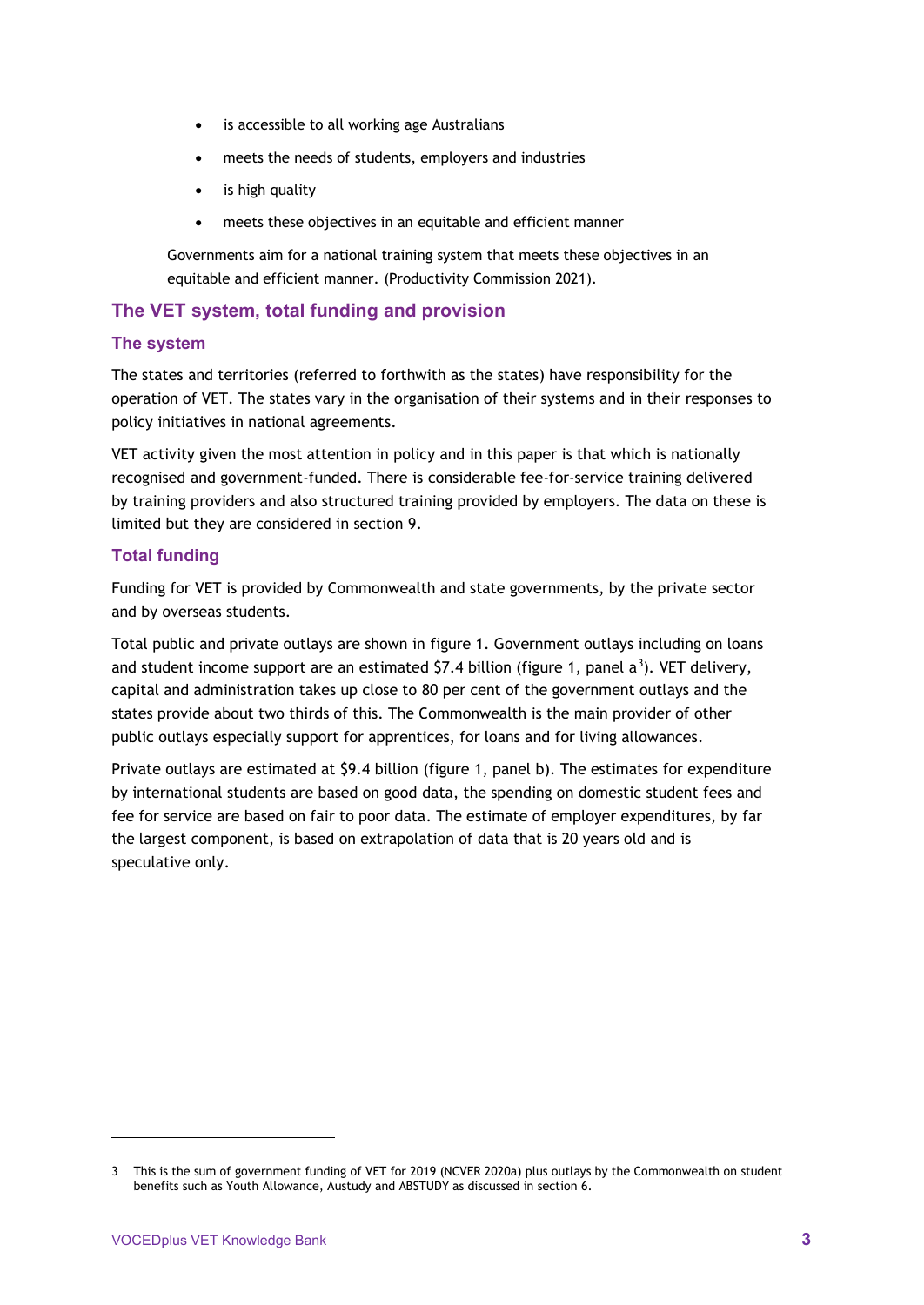#### **Figure 1 Public and private funds for vocational education, Australia 2019 (\$m)**



#### **a, Government funding of VET, Australia 2019, \$million (total \$7.4b)**

Source: ABS 2003, ABS 2020, Department of Social Services, 2019, NCVER, 2018, 2020a Notes: Panel a is based on NCVER data except for Public 6 which is estimated from Department of Social Services data discussed in section 6. Panel b is based on data in ABS 2003, ABS 2020 and NCVER 2018, as discussed in sections 8 and 9.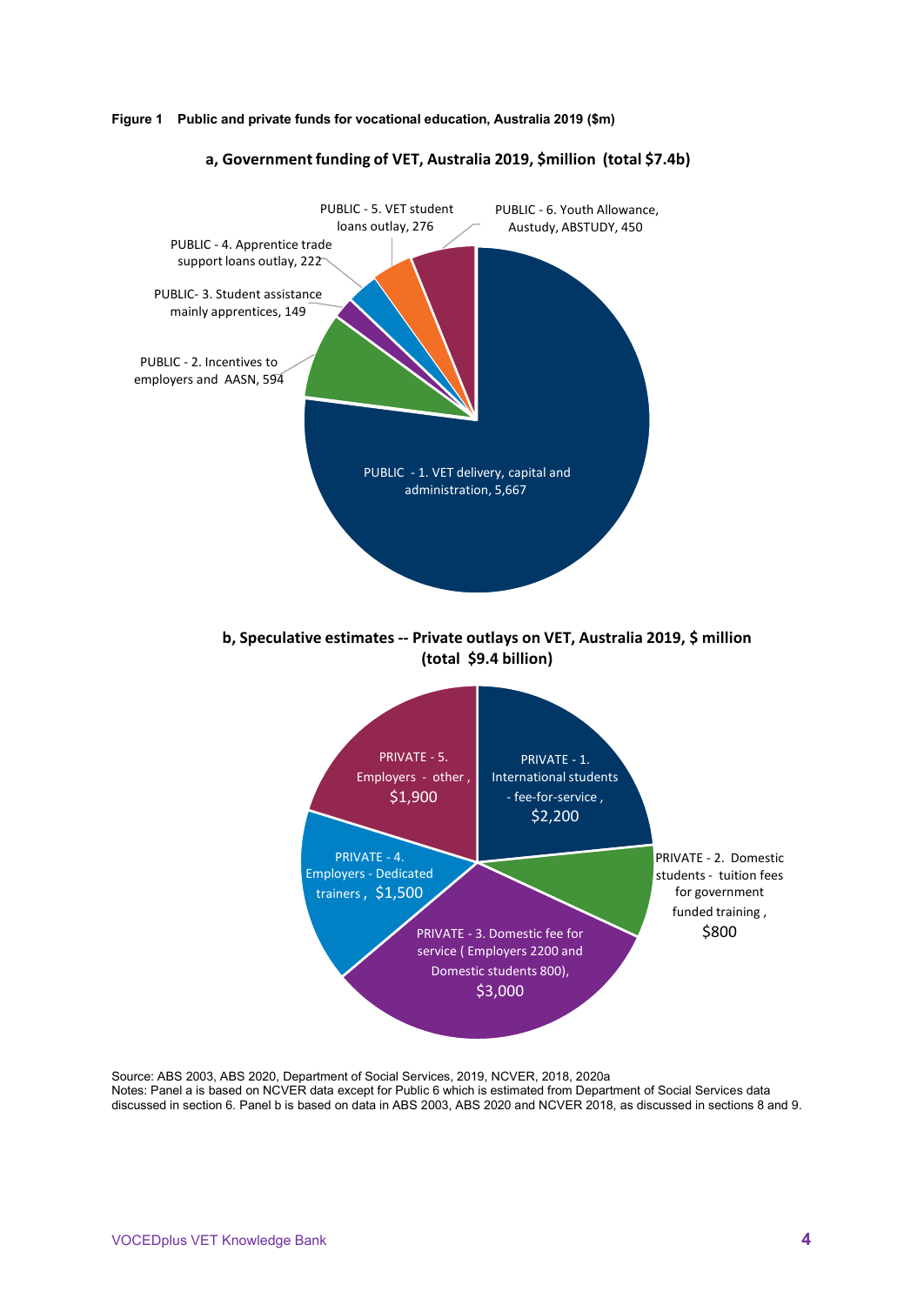#### **Figure 2 Students and Full year training equivalents (FYTE) in VET by provider and funding type, Australia, 2019 ('000)**





**b. Full-year training equivalent (FYTE)\*\* (000)**

**■ Total ■ International fee for service ■ Domestic fee for service ■ Commonwealth and state funding** 

Source NCVER, 2020c.

Notes: \*The total number of students in 2019 was 4.2 million. But students may have multiple sources of funding in a year and attend more than one provider type. The sum of students across all funding sources is 4.6 million.

\*\* FYTE measures the training activity undertaken by students in full-time equivalents. Calculations are based on hours of training (720 hours=1 FYTE). The total FYTE is 1.1 million.

'Universities' means vocational education in dual sector institutions, mainly in Victoria.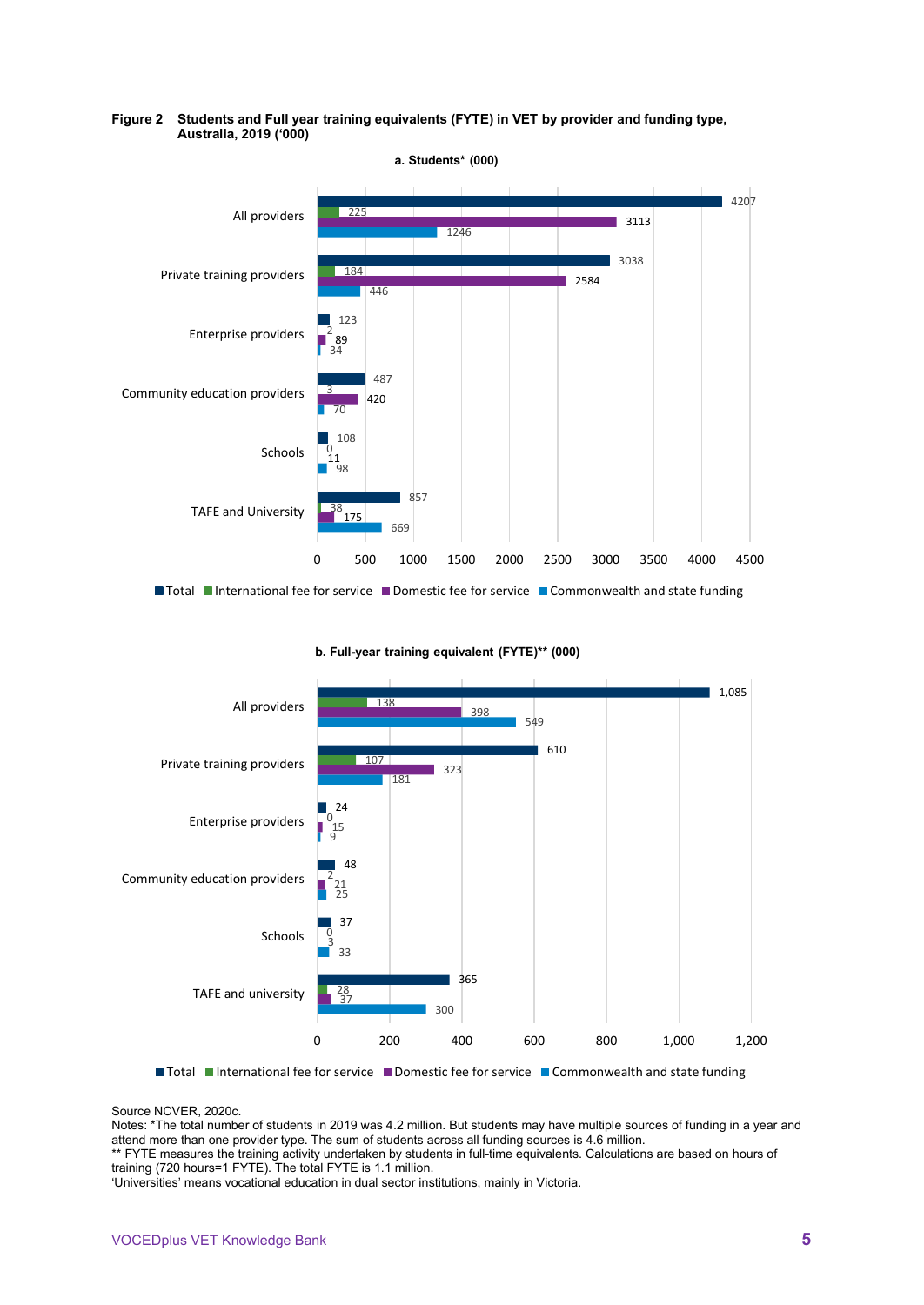# **VET provision**

Figure 2, panel a, shows students in nationally recognised training by type of provider and source of funding in 2019. Students totalled over 4.2 million, but most enrolments are parttime, and the majority are fee-for-service, especially students taking single subjects like First Aid. The FYTE totalled less than 1.1 million (figure 2, panel b).

Private providers enrolled 72 per cent of all students, 56 per cent of FYTE. They delivered about 33 per cent of FYTE government-funded training, over 80 per cent of domestic fee-forservice and approaching 80 per cent of international students. TAFEs, dual-purpose universities, schools, and community providers enrolled over a third of students but over 40 per cent of FYTE. They delivered the training for about 65 per cent of FYTE governmentfunded training, 15 per cent of domestic fee-for-service and 22 per cent of international fee-for service<sup>[4](#page-5-0).</sup>

## **Structure of the paper**

Sections 2, 3 and 4 review Commonwealth and state government grants for VET activity. Section 2 focuses on the total funds (figure 1, panel a, public - 1) and the student numbers supported by it.

Section 3 considers differences across states in the level of funding for the delivery of courses and its distribution across equity groups. Additional support for equity groups is discussed in sections 6 and 7.

Section 4 considers the provision of government grants to private providers to promote a competitive training market.

Section 5 considers loans provided by governments to finance tuition fees for diploma and higher-level courses (figure 1, panel a, public - 5). VET FEE-HELP introduced in 2009 provided a massive short-lived and wasteful expansion in funding especially that paid to private providers in 2013 to 2016. It was replaced in 2017 by a much more restricted scheme, VET Student Loans (VSL).

Section 6 considers grants for income support. These include means tested grants such as Youth Allowance (Student), Austudy and ABSTUDY (figure 1, panel a, public - 6).

Section 7 focuses on support for apprentices. This includes incentives paid to employers of apprentices and related grants for the Australian Apprenticeship Support Network (AASN) (figure 1, panel a, public - 2). It also includes support for living expenses of apprentice through Trade Support Loans (figure 1, panel a, public - 4) and other cash support to apprentices (figure 1, panel a, public - 3). As noted in section 3 the subsidy for the off-thejob training of apprentices in some states is at high rates relative to that paid for nonapprentice training.

Section 8 considers fees paid by international students (figure 1, panel b, private - 1).

Section 9 considers domestic students fees for government-funded training (figure 1, panel b, private - 2) and domestic fee-for-service.

<span id="page-5-0"></span><sup>4</sup> Community education provided for over 450 000 vocational students in 2019 but only about 50 000 in FYTE. Their importance is in the access for less advantaged and older persons in vocational education and also in other forms of education (Bowman 2017).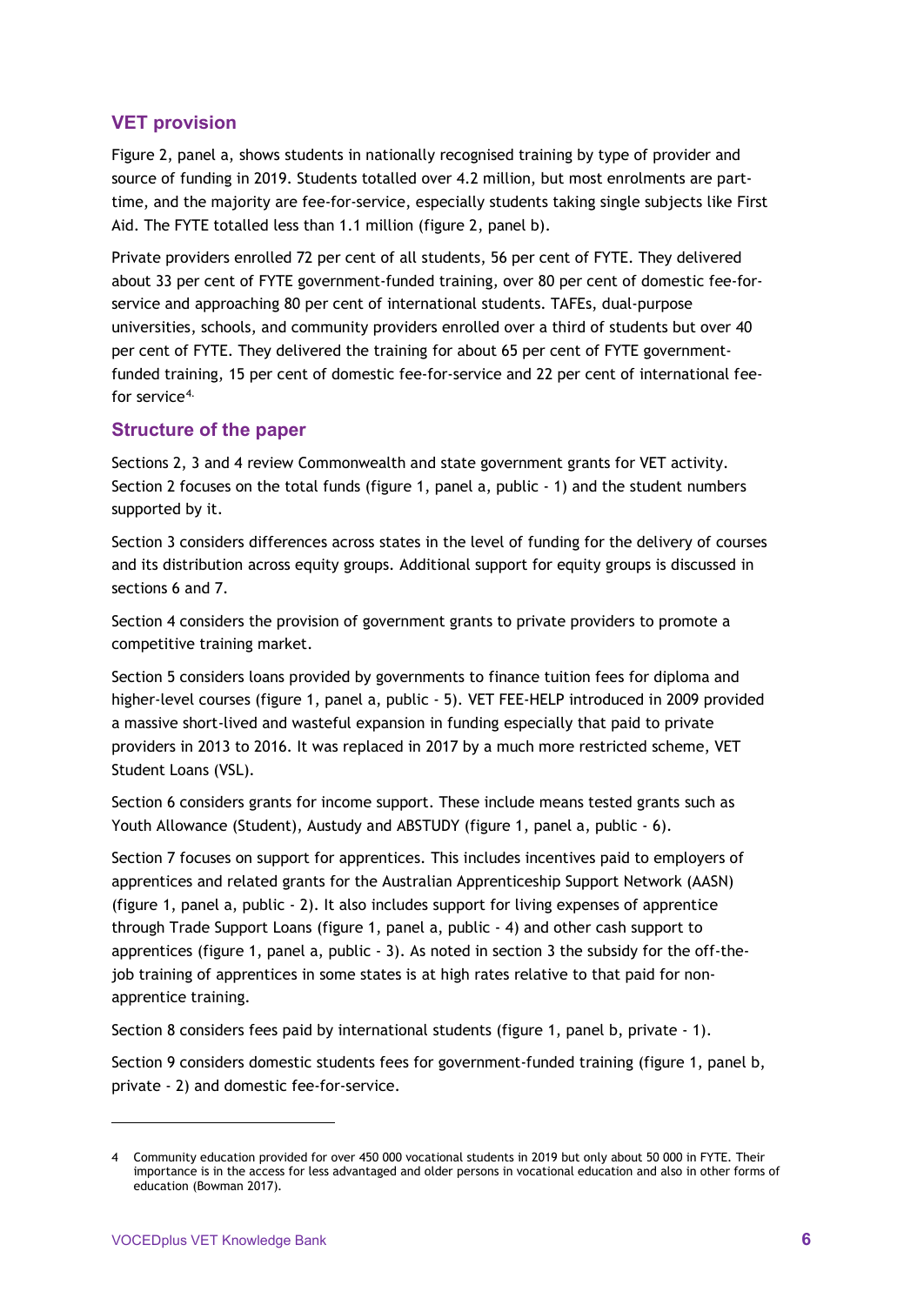Section 10 addresses employer funding which includes part of the payments of fee-for-service in VET but is largely spent outside the formal VET system (figure 1, panel b, private 3-5).

Section 11 is a reflection on the funding changes over time and the relation to the national goals.

# **Context**

# **Data on VET funding and students**

The main source of financial and student data for VET from 1981 has been the National Centre for Vocational Education Research (NCVER). Government bodies such as the Commonwealth Tertiary Education Commission 1977 to 1988, the Australian National Training Authority 1992 to 2005 and the Productivity Commission from 1995 have undertaken analyses based largely on the data produced by NCVER.

NCVER's Financial information was published from the 1995 to 2017. It covered government funding of VET and also the private income of public VET institutions. It has been replaced with Government funding of VET which covers a wider range of government outlays but excludes private funding.

The Australian Bureau of Statistics (ABS) has published information on government expenditure by education sector from 1969. From 2016–17, it has aggregated VET and higher education expenditures. ABS also provides estimates of payments by international students by education sector for Fees and for Goods and Services (such as living expenses).

NCVER student data are available for government-funded students from 1981<sup>[5](#page-6-0)</sup>. Data on total VET students and courses have been collected since 2014 and include fee-for-service students.

## **Scope**

The paper deals mainly with aggregates of funding and student numbers. It discusses Australia as a whole, though funding issues in various states are also considered.

The paper considers government providers and private providers. It gives only limited attention to several institutions which are relatively important for the education of less advantaged students. A brief comment on these:

- **Community Colleges which recently provided for 10 per cent of vocational students** (but less than five per cent of FYTE). Their small scale and flexibility enable them to be particularly effective providers of foundation skills in regional areas (O'Dwyer & Mihelic 2021). [Kangan](http://hdl.voced.edu.au/10707/17052) (1974) had noted Community Colleges as particularly suitable for non-metropolitan areas.
- Group training organisations (GTOs) employ apprentices and trainees whom they place for work/training with other employers. They recently employed nearly 21 000 trainees and apprentices, about seven per cent of the Australian total (NCVER 2021b). After accounting for differing demographic profiles, their completion rates are generally higher than for apprentices and trainees directly employed (O'Dwyer & Korbel 2019).

<span id="page-6-0"></span><sup>5</sup> Fee for service students in public institutions were also collected until 2015. Fee for service students at both public and private providers from 2015 are reported in NCVER 2020c.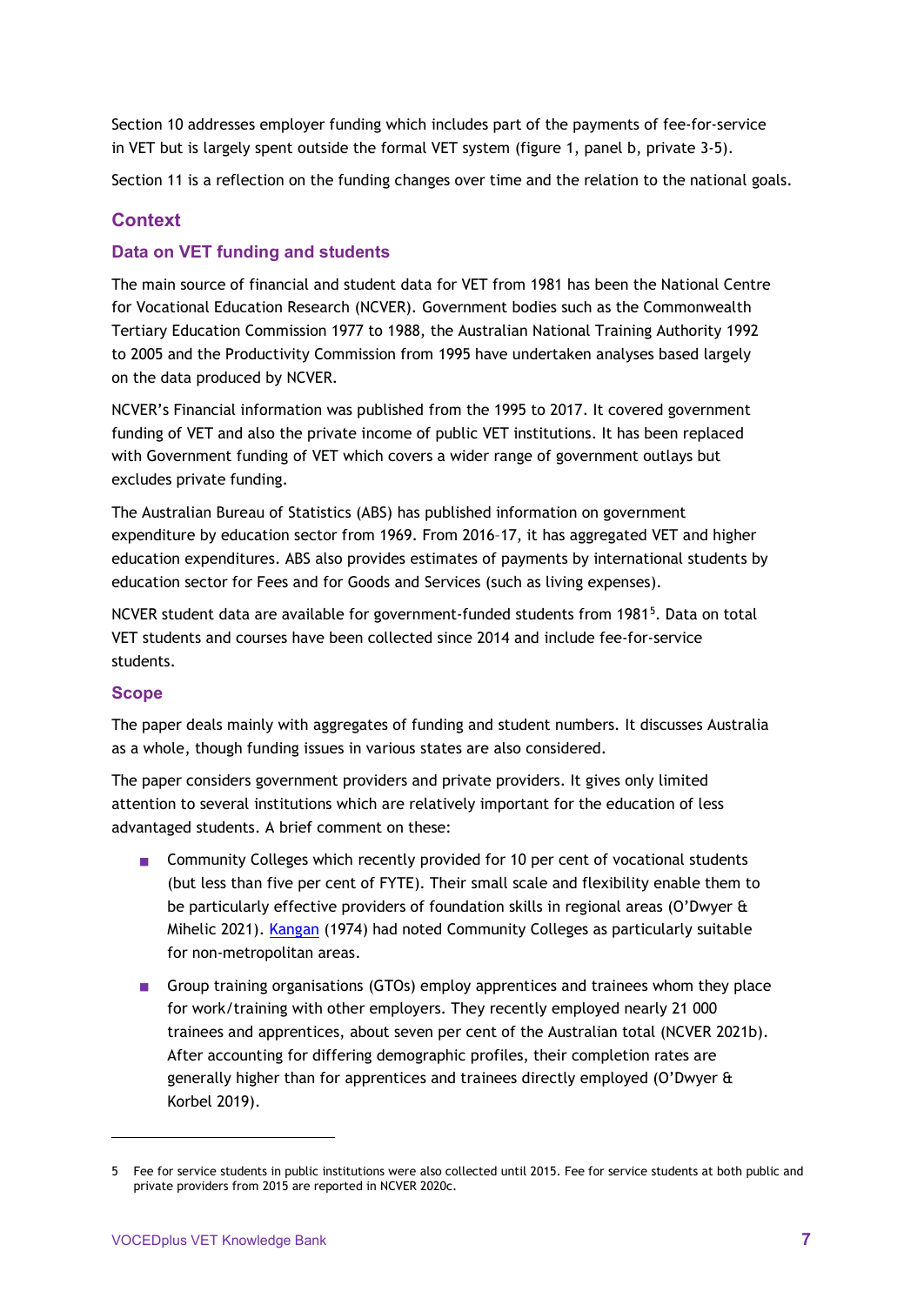VET delivered to secondary students. In 2020, a little over 240 000 students were reported as studying VET in secondary schools, though the number shown to have the school as the registered training organisation is less than a third of this (NCVER, 2021d). Funding is not easily identified: Joyce (2019, p.99) commented that 'current funding arrangements for VET delivered to secondary students are opaque and differ in each State and Territory'. Findings from an ongoing study suggested on average positive outcomes (Misko, Chew & Korbel 2020). For example, four to five years after finishing school they were more likely to be in full-time and permanent or ongoing employment compared to non-VET students, noting however that a considerable proportion of the non-VET students were still studying, mostly at university.

## **Government funding of higher education and schools**

Karmel (2009, p.16) commented that funding arrangements for VET and higher education 'currently appear to have been developed on completely different planets'. We would extend this to schools. The Commonwealth government provides nearly all the public funds for higher education. With minor exception it funds only public universities. It sets the subsidies and maximum course fees for clusters of study areas and this funding applies in all universities though there is supplementary assistance such as for regional universities. It provides income contingent loans for domestic higher education students (Norton & Cherastidtham 2018; Ferguson 2021)<sup>[6.](#page-7-0)</sup>

Funding for government schools is provided mainly by the states with a Commonwealth contribution. Government schools do not charge tuition fees. Governments provide over half the recurrent funds for non-government schools, over 70 per cent for Catholic schools. Government funding to non-government schools began on a small scale in the mid-1960s but has continued to grow strongly. But only not-for-profit-schools are funded (ACARA, 2020).

These forms of funding contrast with that of the VET system. For example, for-profit providers are funded in VET and the rates of subsidy and fees vary considerably across states.

Data is more limited for VET than for schools or higher education. There is no regular collection on VET staff in either public or private VET providers. There is currently no published information on private funding though some speculative estimates are included in this paper.

## **Skills shortages**

Skills shortages are considered in relation to subsidies for VET courses (see section 3), to the support given for trade apprentices (section 7) and to the policies on migration visas affecting international student numbers (discussed in section 8).

The definition of skills shortages long used by in Australian government departments responsible for employment and now by the National Skills Commission (NSC), is:

An occupation is considered to be in shortage when employers are unable to fill or have considerable difficulty filling vacancies for an occupation or cannot meet significant specialised skill needs within that occupation, at current levels of

<span id="page-7-0"></span><sup>6</sup> It also provides loans for full-fee higher education approved courses with approved providers. The scheme called FEE-HELP did not encounter the later problems of VET FEE-HELP largely due to the much smaller number of private higher education providers and a more developed system of quality control.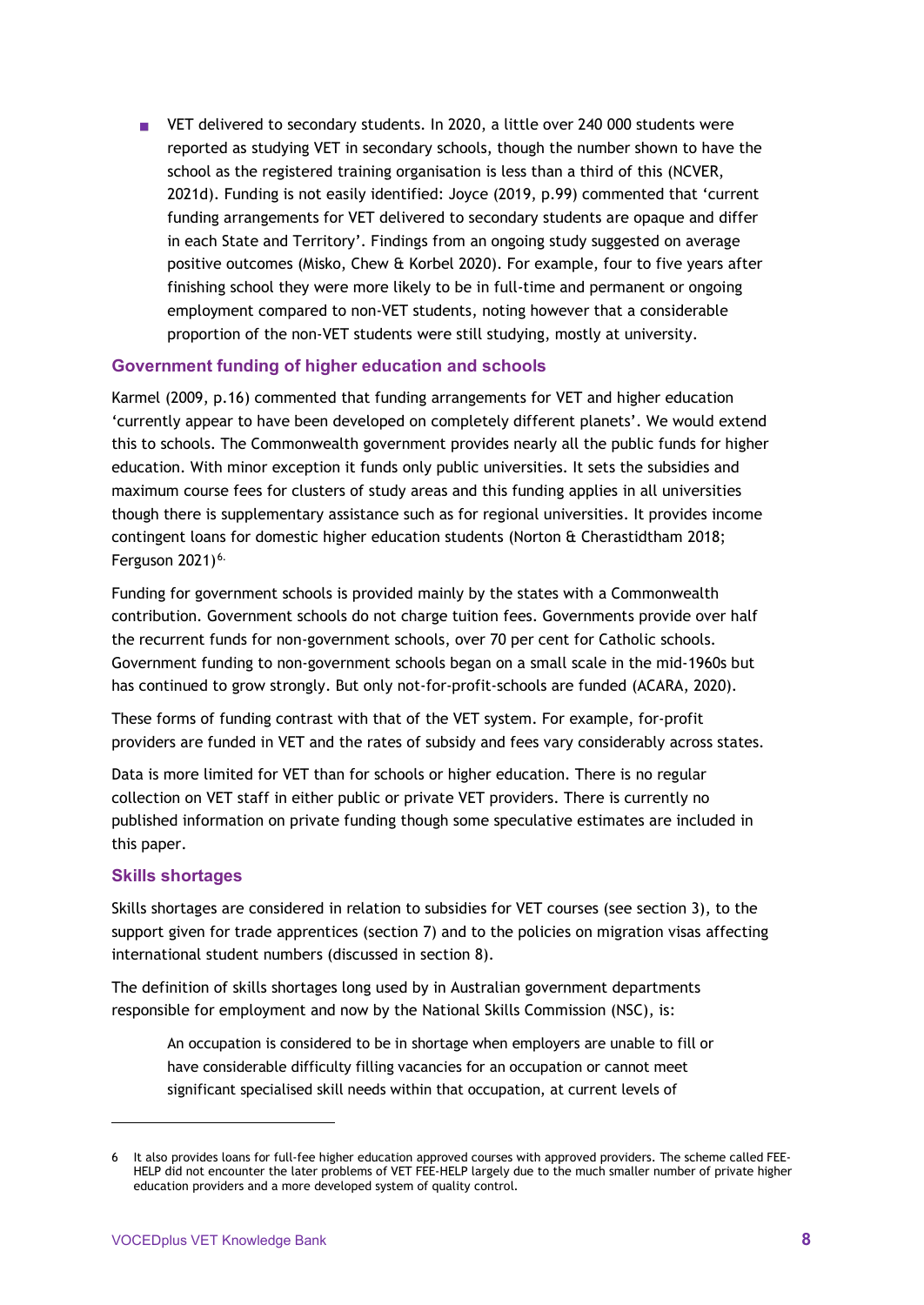remuneration and conditions of employment, and in reasonably accessible locations. (NSC 2021a, p.5).

A position may remain unfilled where employers consider an applicant with appropriate qualifications as unsuitable for various reasons such as lack of experience. And potential employees may not apply where they consider the remuneration or conditions inadequate (Productivity Commission 2021a, p.114)<sup>[7](#page-8-0)</sup>.

Skilled and professional occupations with a shortage have been identified by a regular survey of employers' recruitment experiences<sup>[8](#page-8-1)</sup>. The surveys do not provide a quantitative measure of the size of a shortage.

The causes of a shortage may be complex and could affect whether it is the government or the employer who should address it. The complexities do not often receive public attention though discussed in a range of papers (Shah & Burke 2005, Richardson 2007; Burke 2008; Productivity Commission 2021a).

# **Section 2: Public funding of VET activity**

This section considers changes in public funding for VET delivery in Australia. Figure 3 shows the annual growth rates in real government expenditure by education sector, mainly in fiveyear periods from 1970 to 2017. For the period from 1999, it also shows the separate growth rates for the Commonwealth and the aggregate state expenditures.

Changes in funding are roughly matched by student numbers but these are also affected by funding per student. Figure 4 shows the average annual rates of growth in students 1970 to 2019.

This section in particular can be seen as complementary with Noonan (2016). Noonan provided analysis of government funding and enrolments from 1991 to 2014. He also provided a comprehensive overview of Commonwealth intervention and agreements in VET covering the period from 1974 to the national agreements and partnerships of 2008 and 2012.

# **1970s to early 1980s**

The Whitlam government, elected December 1972, immediately set up a committee on schools. Its report in May 1973, widely known as the Karmel report after its chair Professor Peter Karmel, highlighted lack of resources, inequality in educational opportunities and resourcing. Its major funding recommendations were aimed at the provision of more equal education including substantial increases in funds for low resource private schools (Interim Committee for the Australian Schools Commission 1973). The recommendations were largely adopted (McLaren 2014).

For universities, advanced education and teachers' colleges, the new Labor government had well developed policies and moved quickly to implementation. It took over public funding of higher education from the beginning of 1974 where previously the states had provided the larger part. And it abolished tuition fees for all tertiary education including technical education.

<span id="page-8-0"></span><sup>7</sup> The National Skills Commission now groups occupations in shortage by their rating on future demand which is based on projected employment and replacement demand (National Skills Commission 2021a).

<span id="page-8-1"></span><sup>8</sup> See 'Employers' recruitment insights' on the Labour Market Information Portal, viewed 16 February 2022 <https://lmip.gov.au/default.aspx?LMIP/GainInsights/EmployersRecruitmentInsights>.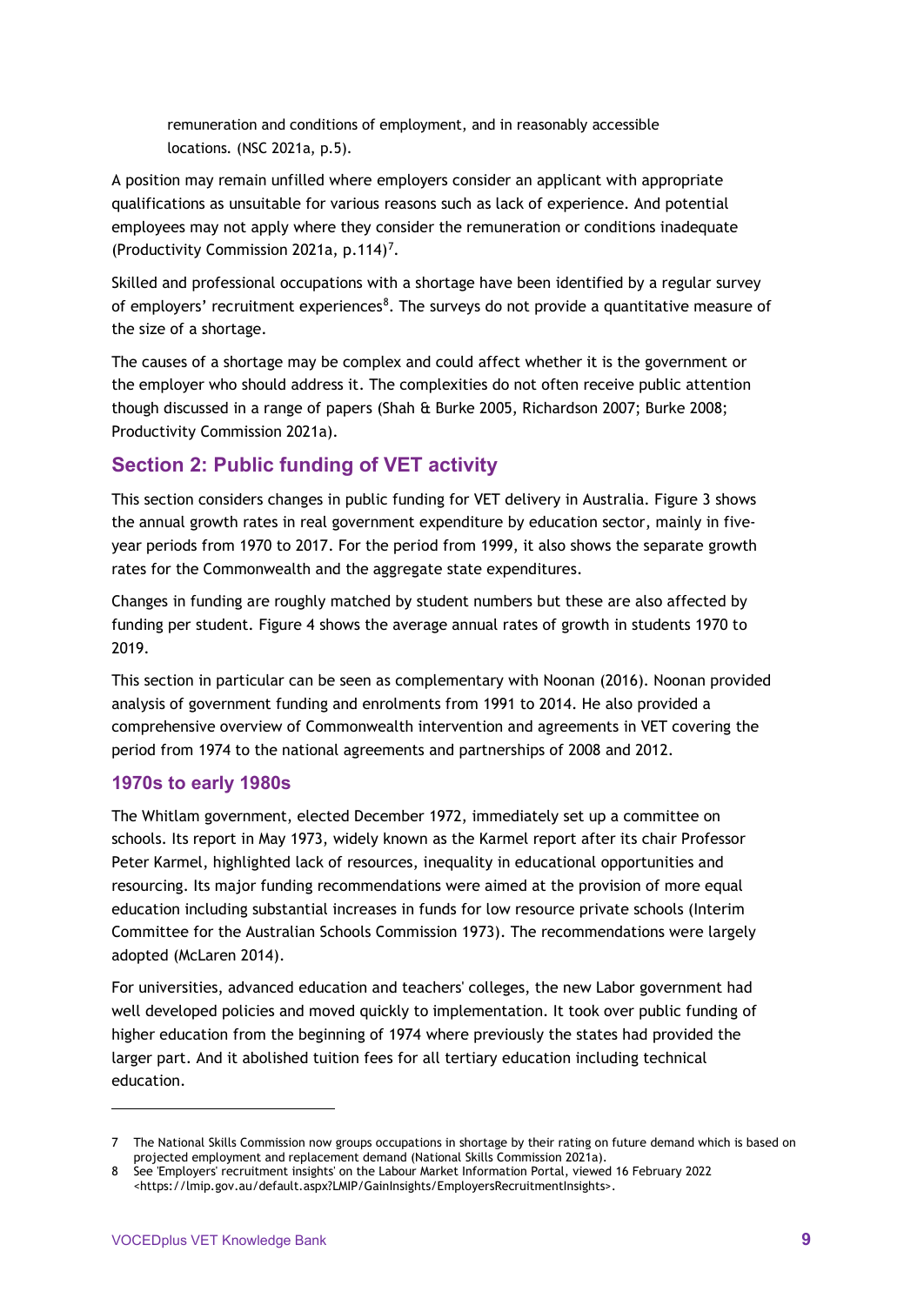In its initial policy agenda, the Whitlam Government had neglected technical education (Whitlam 1972). Education Minister Beazley drew Mr Whitlam's attention to a 'missing 400 000 students in post-secondary technical education' (Beazley 1980, p.6). The oversight was addressed and a committee on Technical and Further Education led by Myer Kangan was appointed in May 1973. Its first **[report](http://hdl.voced.edu.au/10707/17052)** was in April 1974 (Kangan 1974). Additional funding started in 1974–75 and the formation of state systems into an Australia-wide TAFE sector began.

Initially, a significant portion of Commonwealth funding for TAFE was for capital. Funds were provided to replace the tuition fees which had been abolished; for equity objectives such as access across age groups and for the less advantaged; and for teacher development and libraries (Goozee 2001).

The expansion in Commonwealth funding for VET might have seemed threatened by the dismissal of Whitlam on 11 November 1975 and the installation of Malcolm Fraser as Prime Minister. However, Fraser, in guidelines for Commonwealth spending, specified a real growth per annum of two per cent for schools, advanced education and higher education, and a 10 per cent growth for TAFE. Goozee (2001 p.32) summed up:

Therefore, while the years of the Fraser Government were characterised by cuts, rationalisation and amalgamations in advanced and higher education and a drift in funding away from State schools to private schools, TAFE continued to benefit. This was because it was seen not only to be essential for increasing labour force skills and assisting economic recovery but was also a means of picking up the casualties from the growth in unemployment and the cutbacks in the social welfare areas.

Total government funding for education is summarised in figure 3, panels a and b. In the 1970s, total state and Commonwealth expenditures grew more rapidly in TAFE than in government schools and higher education though less rapidly than in non-government schools. Funding of TAFE grew, on average, between 1970 and 1985 by more than 10 per cent per annum in real terms.





**a. 1970–1998**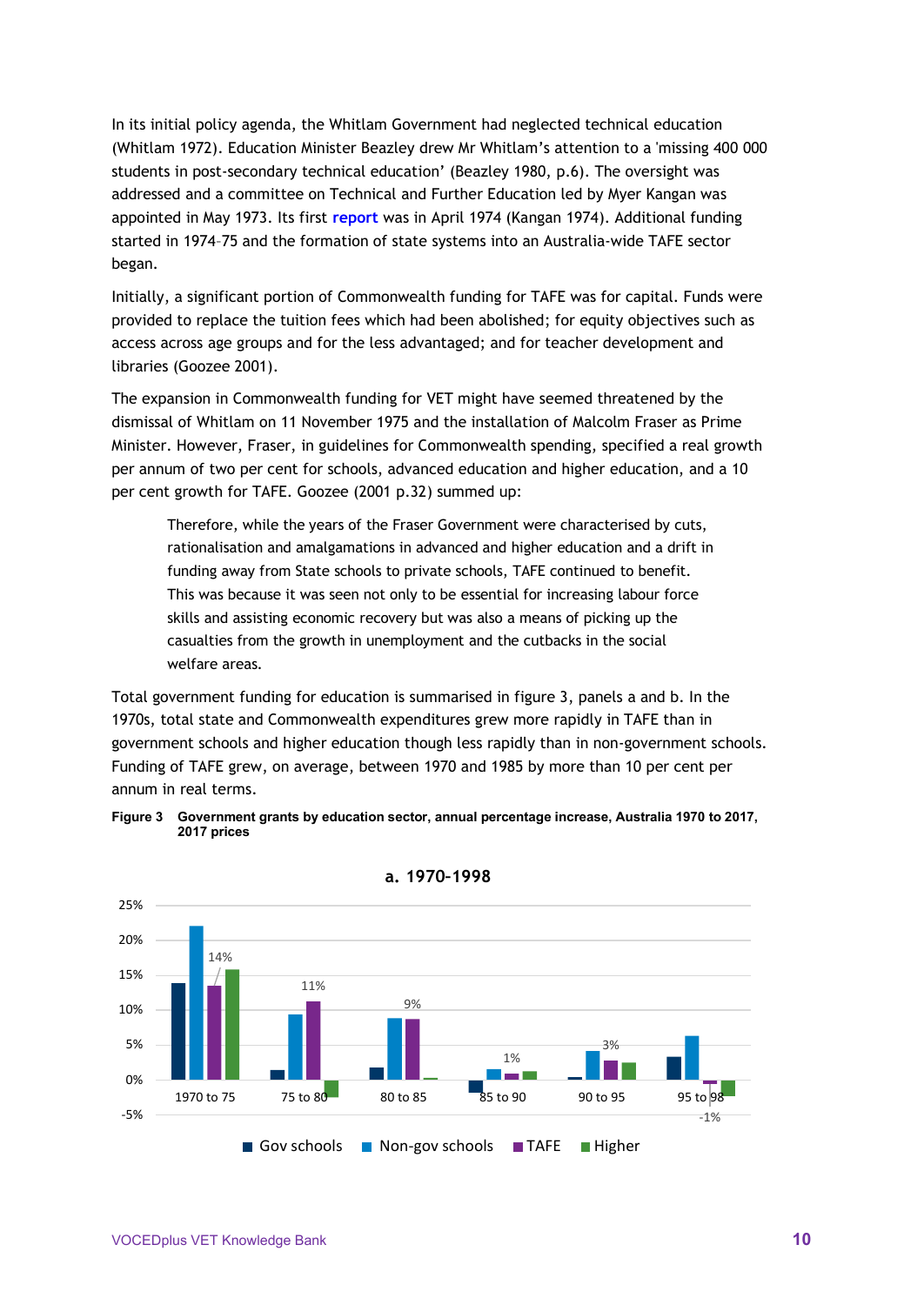





Source: Burke (1983 &1992), ABS (1999 & 2018)

Notes: Includes Commonwealth and state expenditures. It does not include government outlays on HECS or VET FEE-HELP, employer incentives or private expenditures. It includes benefits to students such as Youth Allowance (Student). It excludes outlays on loans. ABS does not provide separate data on higher education and vocational education after 2017. Prices adjusted by the Consumer Price Index (ABS 2021a).

Student numbers, shown in Figure 4, increased by over five per cent per annum from 1975 to 1985 on government-funded VET, a high rate but less than the increase in funding shown in figure 3 and indicating increased resources per student.





Source: ABS, 2020, Burke, 1992, DESE, 2020d, NCVER, 2020b.

Notes: Several changes have been made to data collections for VET over the years. Where possible the growth rates for a fiveyear period have been estimated using data estimated on the same basis for the first and last year.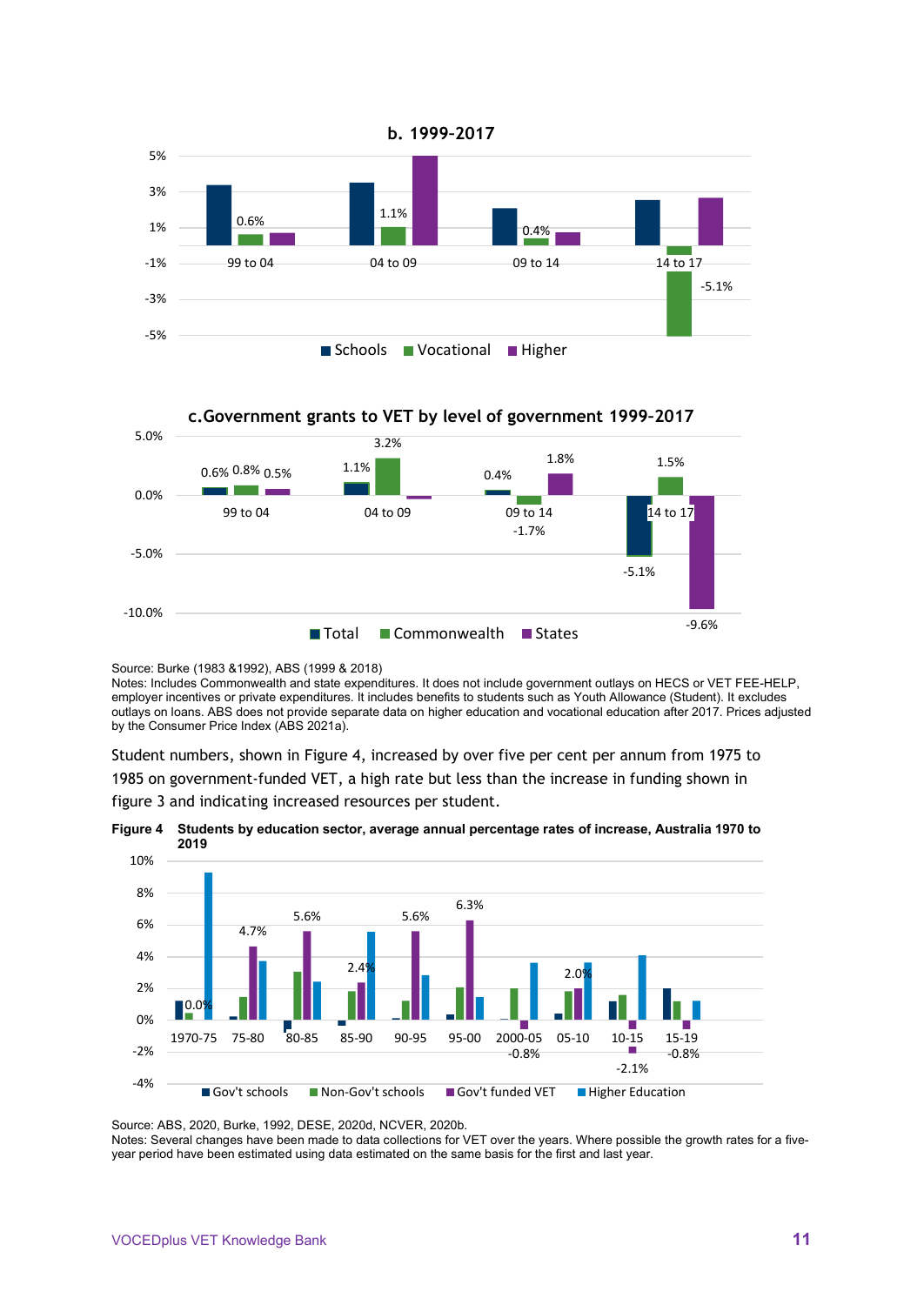# **Late 1980s and early 1990s**

Growth in Commonwealth spending on VET slowed under the Hawke Labor government elected in 1[9](#page-11-0)83<sup>9</sup>. There was little growth in the total of state and Commonwealth funding in the late 1980s. However, the Commonwealth provided labour market programs aimed at the less advantaged in the workforce. Some of these helped to fund training, though were shortlived (Goozee 2001, p.53).

A boost in Commonwealth funding came in the early 1990s. In *[One Nation](http://hdl.voced.edu.au/10707/119443)*, Prime Minister Keating endorsed an education and training guarantee recommended in the [Finn review](http://hdl.voced.edu.au/10707/34856) (1991). Young people were to be entitled to a full secondary education or its equivalent in vocational education and training. 'Meeting these targets will require a 35 per cent increase in the number of students in vocational education and training between 1991 and 2001' (Keating 1992, p.56).

Keating had also proposed the Commonwealth Government takeover full public funding of TAFE as Whitlam had for universities, in effect in 1974. Keating's offer was rejected by the states, but a first national agreement was reached in July 1992. It led to the establishment of the Australian National Training Authority). Its purpose, as set out in Box 1, was directed at the national goals. The additional funds offered in *[One Nation](http://hdl.voced.edu.au/10707/119443)* were provided to the states through ANTA (Keating 1992; Goozee 2001; Dumbrell 2004).

## Box 1 ANTA:

- national vocational education and training system with agreed objectives and priorities assured funding arrangements consistent national strategies and a network of providers delivering high quality nationally recognised programs at the State and local level
- close interaction between industry and vocational education and training providers to ensure that the training system operates within a strategic plan that reflects industry's needs and priorities
- an effective training market with public and private provision of both high level advanced technical training and further education opportunities for the workforce and for the community generally
- an efficient and productive network of publicly funded providers that can compete effectively in the training market
- increased opportunities and improved outcomes for individuals and target groups including school leavers to enhance their employment outcomes and
- improved cross-sectoral links between schools, higher education and vocational education and training

*Australian National Training Authority Act 1992* Schedule

<span id="page-11-0"></span><sup>9</sup> 'The period 1975–1982 could be summarised as being one of growth for TAFE as the Kangan committee recommendations were implemented and the TAFE Council continued to support the need for ongoing capital and recurrent funding for TAFE. In many ways, it could be seen to be the 'golden age' for TAFE as it continued to grow, was held in high esteem by governments and finally acquired an identifiable role in the education spectrum' (Goozee 2001, p.38).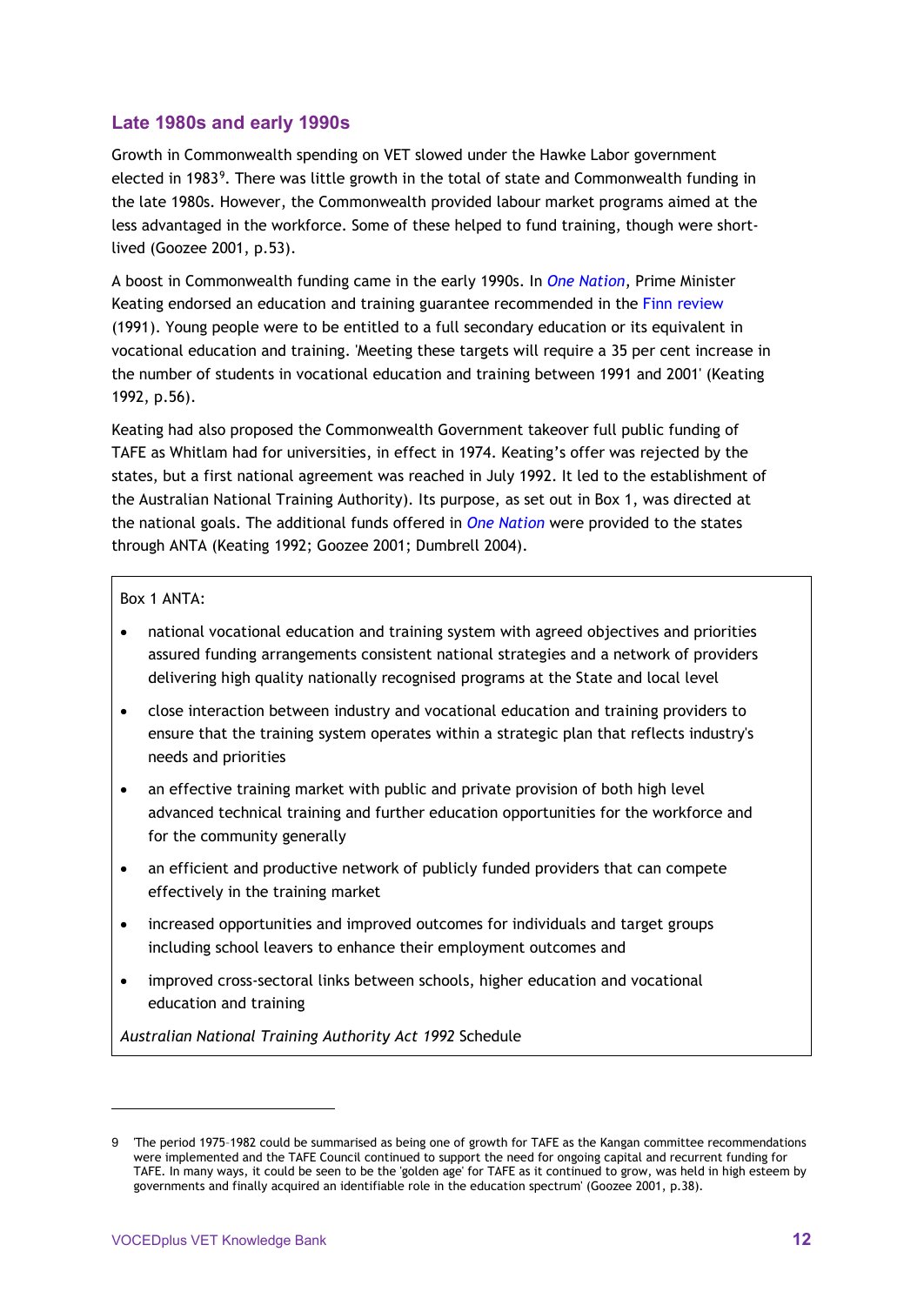In the late 1980s, there was a two per cent per annum increase in students and in the early 1990s a six per cent per annum increase in line with the expansion endorsed by [Finn](http://hdl.voced.edu.au/10707/34856) and [Keating.](http://hdl.voced.edu.au/10707/119443) The expansion in student numbers was considerably higher than the growth in expenditure.

## **Late 1990s and 2000s**

The ANTA agreement was renewed in 1997 by the Howard government. But there was no growth in funds. The Commonwealth agreed to maintain VET funding in real terms over the next three years. States agreed in principle in 1997 to achieve growth in their VET systems through 'efficiencies'. Together with substantial cuts to labour market programs it meant that Commonwealth funding for VET was reduced and the states had made no commitment to lift spending (O'Neill 1997; Goozee 2001, p.95)

Commonwealth funding at similar rates was extended until the abolition of ANTA in 2005. ANTA's functions were largely absorbed in the Department of Education, Science and Training (Kempner 2005). There was a small lift in funding from short-term schemes such as Skills Vouchers by the Howard Government in 2007and Productivity Places by the Rudd Government to 2010 (considered in section 4). Overall, there was negligible growth in total government funds from 2000 to 2014 and then a notable reduction.

From 2008, the Commonwealth Government's main funding program has been set out in National Agreements for Skills and Workforce Development (NASWD)<sup>[10](#page-12-0)</sup> and National Partnerships Agreements. These were under the auspices of the Council of Australian Governments (COAG) which was replaced by the National Federation Reform Council (NFRC) in 2020.

A range of objectives were outlined in the 2008 agreement and reiterated in 2012 (COAG 2008b, 2012). Targets derived from these agreements, that have not yet been achieved<sup>11</sup>, were:

- Halve the proportion of Australians ages 20–64 without qualifications at Certificate III  $\mathcal{L}^{\text{max}}$ level and above between 2009 and 2020.
- Double the number of higher qualification completions (diploma and advanced **College** diploma) between 2009 and 2020.

The Rudd government in 2008 established Skills Australia, later renamed the Australian Workforce and Productivity Agency (AWPA). In its roadmap for VET, Skills Australia estimated that an annual real growth in expenditure of three per cent per year was needed for the COAG targets for qualifications to be met (Skills Australia 2010, 2011). This advice went largely unheeded.

With the Abbot Government elected late 2013, AWPA and several other bodies including the National VET Equity Advisory Council (NVEAC) were abolished. This was reminiscent of the Dawkins changes of 1987, but this time the bodies closed tended to be those with prominent union membership.

Figure 3 panel c showed the annual rates of change in Commonwealth and state government

<span id="page-12-1"></span><span id="page-12-0"></span><sup>10</sup> Reviewed by the Productivity Commission (2021a).

<sup>11</sup> Productivity Commission (2021b).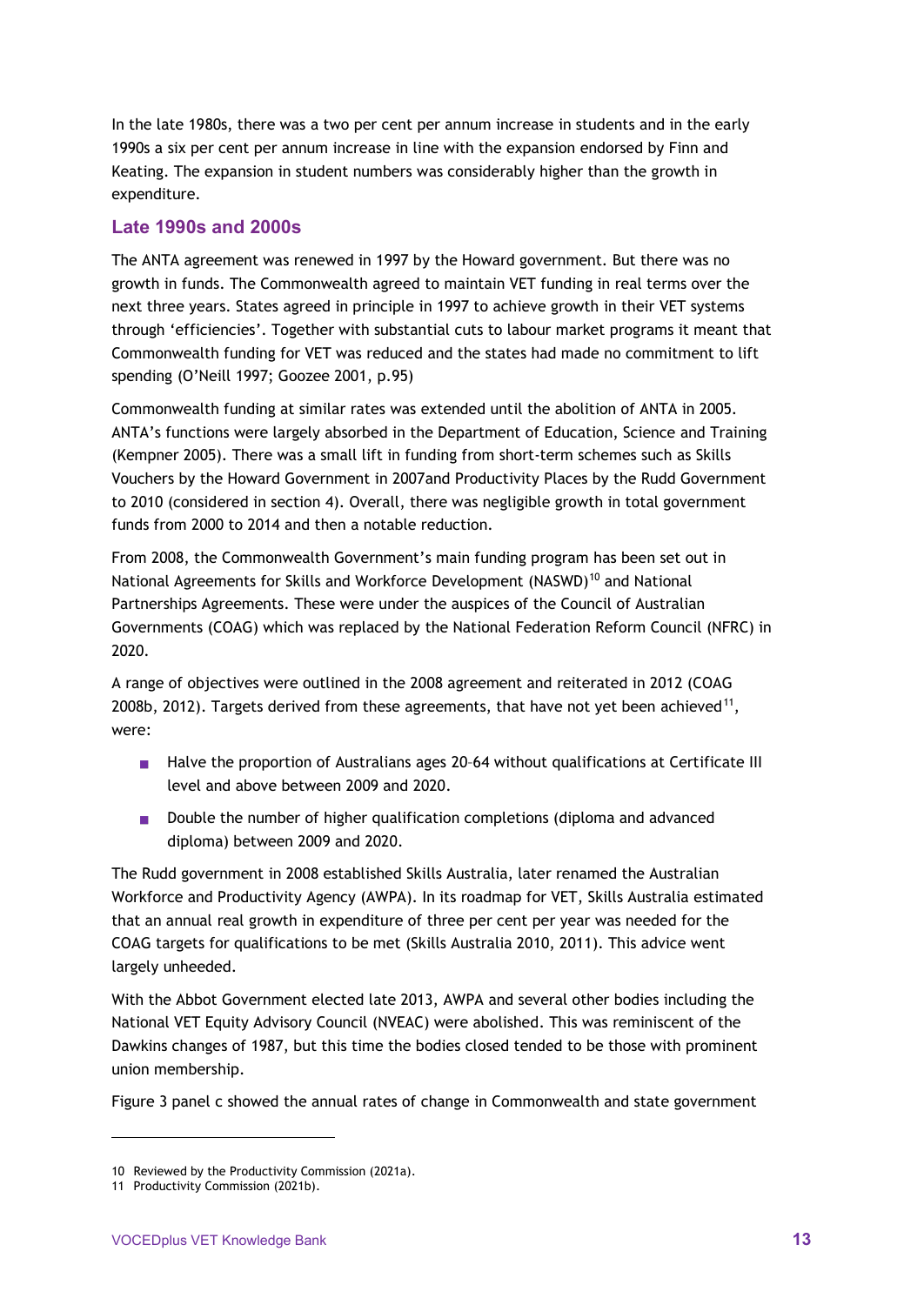grants from 1999 to  $2017^{12}$ . The Commonwealth Government provided what growth there was in the years to 2010. Commonwealth grants fell somewhat from 2009 to 2014 though this does not include the temporary but massive outlays on VET FEE-HELP loans (discussed in section 5). There was a temporary lift in states' spending early last decade. This was mainly the blow out in grants to private providers in Victoria when entitlements were introduced, discussed in section 4.

Overall, government-funded student numbers increased by six per cent per annum from 1995 to 2000 but with virtually no growth in real funding (Long 2010; Productivity Commission 2021c). Student numbers have fallen on average by more than one per cent per annum after 2000 (Figure  $4^{13}$  $4^{13}$  $4^{13}$ ). There has been an increase in Commonwealth share of funds in recent years.

# **Key points about public funding of VET since the 1970s include:**

- The pivotal landmark report was the 1974 [Kangan report.](http://hdl.voced.edu.au/10707/1705) It initiated the formation of the separate states' vocational colleges into a TAFE sector. Kangan argued for unrestricted access for adults and broader education as well as relevance to employment.
- **The [Dawkins](https://www.voced.edu.au/search/site/tm_metadata.documentno%3A%28%22TD%20LMR%2085.676%22%20OR%20%22TD%20LMR%2085.664%22%20OR%20%22TD%20LMR%2085.675%22%20OR%20%22TD%20LMR%2085.648%22%20%29?expert_search=1) led reforms of the early 1990s increased the stress on employment and** initiated market competition and employer determined competency-based training.
- Keating's 1992 policy statement *[One Nation](http://hdl.voced.edu.au/10707/119443)* proposed the Commonwealth Government  $\mathcal{L}_{\rm{max}}$ assume full public funding of TAFE which was rejected but led to the first 'national agreement' on vocational funding.
- **All major reports have emphasised the needs of the less advantaged. When fees were** reintroduced waivers and concessions were provided (section 3) and the income assistance provided since 1974 has continued (section 6).
- Government funding for VET provision expanded rapidly to the mid-1980s, with a small expansion in the early 1990s but little growth and occasional decline since.

# **Section 3: State differences in subsidies and fees**

Student fees were abolished for publicly funded tertiary education including VET in 1974 but the reintroduction of some fees was announced by the Commonwealth Government in 1987 [\(Dawkins & Holding](http://hdl.voced.edu.au/10707/134694) 1987, p.36). The fees were not for initial training, and it was hoped that employers would increase expenditure on upskilling workers. Since then, there has been more general re-introduction of fees.

In 2020, there was considerable variation across states in subsidies and fees (the sum of which is known as the price). Analysis by the National Skills Commission based on 17 000 observations for 2000 qualifications for government-funded courses showed 'substantial price variation (in some cases exceeding \$10 000) within the same field of education or qualification level' (National Skills Commission 2021b, p.2)

<span id="page-13-0"></span><sup>12</sup> These data are based on ABS Government Finance Statistics Education publication which commenced in 1998–99. It excludes government outlay on loans. Since 2016–17 spending on VET has been aggregated with higher education.

<span id="page-13-1"></span><sup>13</sup> Productivity Commission estimates show a fall of 40 per cent in real funding per hour from 1997 to 2014 though the reporting of hours of training may have been inflated especially in the early years of the entitlement schemes considered in section 4.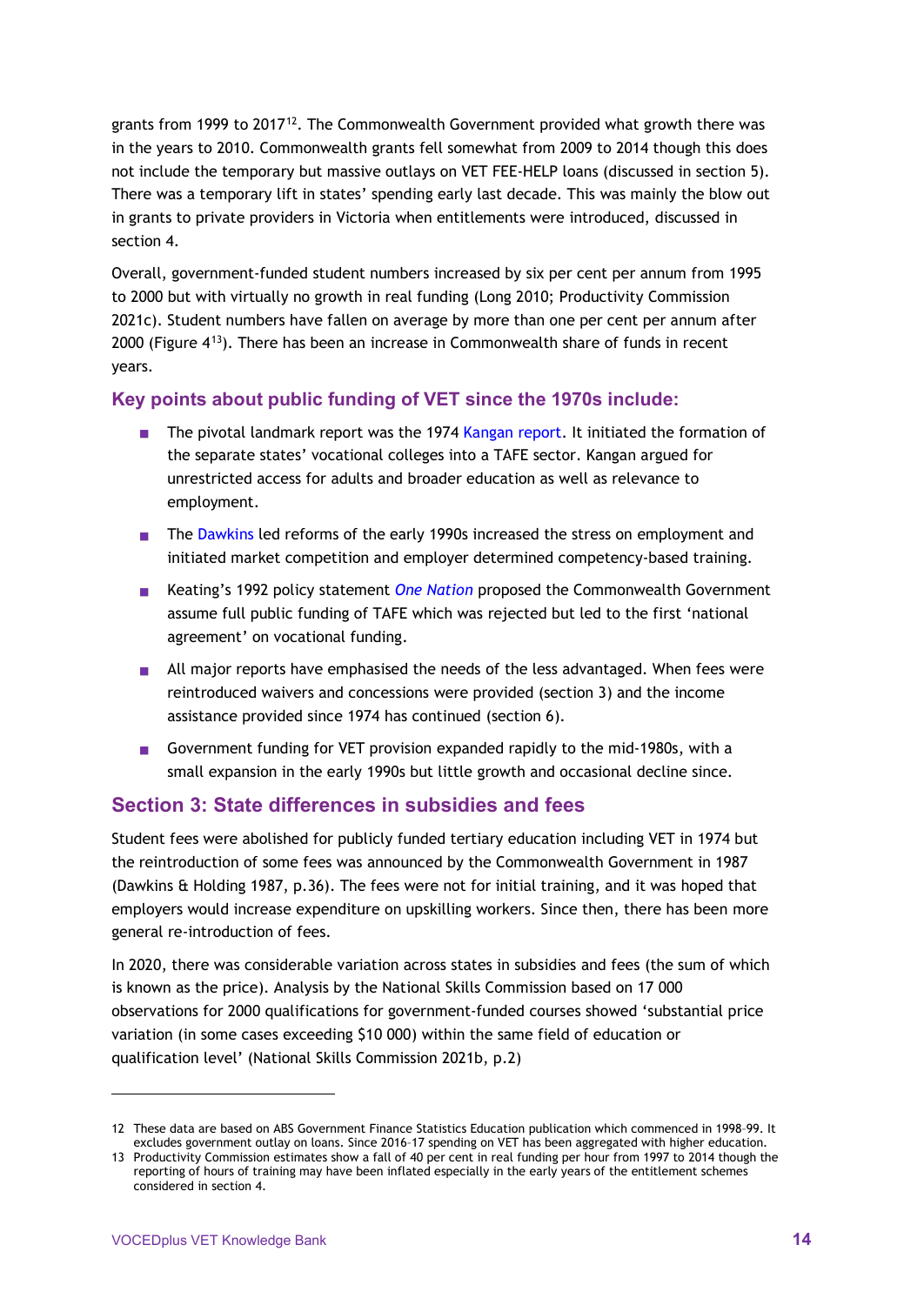Joyce (2019, p.68) gave examples of this variation: the Diploma of Nursing subsidy in 2019 was \$19 963 in Western Australia but \$8218 in Queensland. In higher education where the diploma is also delivered, the subsidy \$14 596 was the same for every university in Australia.

Victoria, as discussed in section 4, was the first state to expand funding to private providers on a large scale starting in 2009. The government sets the subsidy for government-funded training but the fee is set by the provider. Queensland later also provided extensive funding to private providers, with also deregulated fees.

The subsidy in Victoria has been adjusted in relation to the demand for labour, an approach Brennan (2019, p.9) referred to as setting the subsidy 'on the basis of public benefit<sup>14</sup>'. An example of this is the subsidy rate for trade apprentices in 2020 for their off-the-job training. For most construction trades, the rate was \$14 per hour for apprentices but a lower rate \$11 per hour for the same course taken by a non-apprentice (Department of Education and Training Victoria 2020).

In New South Wales and Western Australia (states slow to provide extensive funding to private providers), the government sets the whole price — the subsidy and the fee. In New South Wales, the price is based on research by the Independent Pricing and Regulatory Tribunal on the efficient cost of qualifications (IPART 2013). Fee concessions to the student and loadings for the provider are given for equity groups. There are zero fees for over 40 per cent of qualifications including for apprenticeships, traineeships and foundation courses. About a quarter of diplomas have zero fees but about a third have fees of 40 per cent or more of the price (NSW Government 2020), but most of these diplomas should be eligible for VET Student Loans.

Fee-free TAFE courses were introduced from 2019 in most states though the approach varied. In Victoria, it was initially for non-apprenticeship courses and courses that provided pathways to apprenticeships. In New South Wales, it mainly applied to apprenticeships and traineeships.

Another indicator of the variation across states and over time is the average government expenditure per hour across all government-funded training. The Productivity Commission has reported this annually for over 20 years. For example:

- In 1999, Victoria's spending per hour was 25 per cent below the national average and  $\mathcal{L}_{\mathcal{A}}$ New South Wales's 15 per cent higher (Steering Committee for the Review of Government Service Provision & Productivity Commission 2004).
- In 2009, in both Victoria and in New South Wales, expenditure was 10 per cent below the national average (Steering Committee for the Review of Government Service Provision & Productivity Commission 2011).
- In 2019, Victoria was 20 per cent below the national average and New South Wales 15 per cent above it (Productivity Commission, 2021c).

<span id="page-14-0"></span><sup>14</sup> This is in distinction from the approach in higher education where until 2021 subsidies were set higher and fees lower for courses such as humanities in which labour market rewards were relatively low.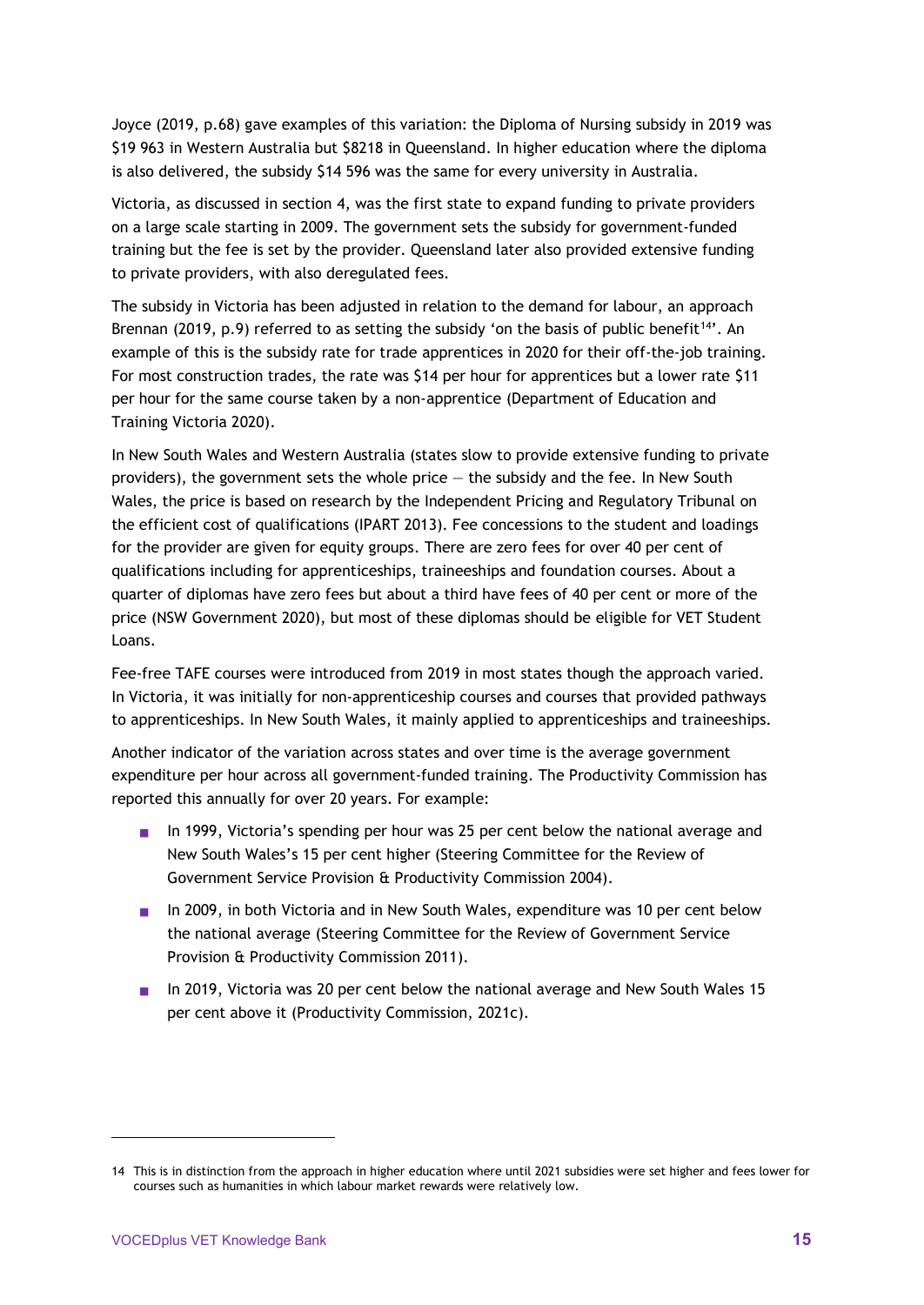# **Use of labour market information**

Major reports over the decades have emphasised the need for better labour market information though the resulting developments have fallen short of their hopes. [Kangan](http://hdl.voced.edu.au/10707/17052) saw it as essential to provide better labour market information (Australian Committee on Technical and Further Education 1974, vol.1, p.70). So too did [Williams](http://hdl.voced.edu.au/10707/113291) (Committee of Inquiry into Education and Training 1979, vol.1, p.670), [Kirby](http://hdl.voced.edu.au/10707/126407) (Committee of Inquiry into Labour Market Programs 1985, pp.101-108) and [Bradley](http://hdl.voced.edu.au/10707/44384) et al. (2008, Recommendation 46).

Labour market information on skill shortages and future demand is important for students and employers. The use of the information by governments in setting course subsidies is varied across the education system. The National Skills Commission acknowledges this in relation to the information it will provide on labour market and skills needs which 'will clearly outline the priorities for Australian governments, regardless of whether it is explicitly tied to subsidies' (Department of Employment, Skills, Small and Family Business 2019, p.9) (emphasis added).

As noted above, Victoria has set its subsidies in recent years taking account of the job market whereas in New South Wales, prices have been set in relation to costs. In higher education in the period of demand driven funding to 2017, the price was set in (rough) relation to costs. The student fee was lower for courses such as humanities that had lower financial employment outcomes. The number of places (with exceptions such as medicine) was not restricted.

Norton (2019) said that 'Under demand-driven funding, students and universities responded with increased enrolments in skills shortage fields' (p.222). By the end of the demand driven system in higher education in 2017, only five professional or managerial occupations were in shortage compared with 40 when [Bradley](http://hdl.voced.edu.au/10707/44384) reported in 2008<sup>[15](#page-15-0)</sup>.

## **Subsidies, fees for equity groups**

The goals for VET have always included concern for equity. VET provides for a much larger number of less advantaged students than higher education. Figure 5 shows that in government-funded VET alone, there were four times as many Indigenous students and students from remote areas, considerably more from the lowest socio-economic quartile and considerably more aged over 40. The differences are larger again when the comparison of higher education students is with total VET students (NCVER 2020d; Department of Education, Skills and Employment 2020e).

All states have loading to subsidies for students from equity groups. Concessions or waivers on fees are also provided in all states. The total cost of extra subsidies and fee waivers is only occasionally reported (Watson 2003).

There are also particular funds for foundation skills<sup>[16](#page-15-1)</sup> such as the Commonwealth's Skills for Education and Employment (SEE) program for job seekers which now exceeds \$100 million annually. It provides up to '650 hours of training to a wide range of groups and is delivered across Australia, from metropolitan and regional areas, right through to remote

<span id="page-15-0"></span><sup>15</sup> The system of funding higher education changed substantially starting 2021. Both subsidies and fees are in relation to broad labour market needs (Department of Education, Skills and Employment 2020d).

<span id="page-15-1"></span><sup>16</sup> Foundation skills encompass English language, literacy, numeracy, digital literacy skills as well as other employability skills such as communication and problem solving.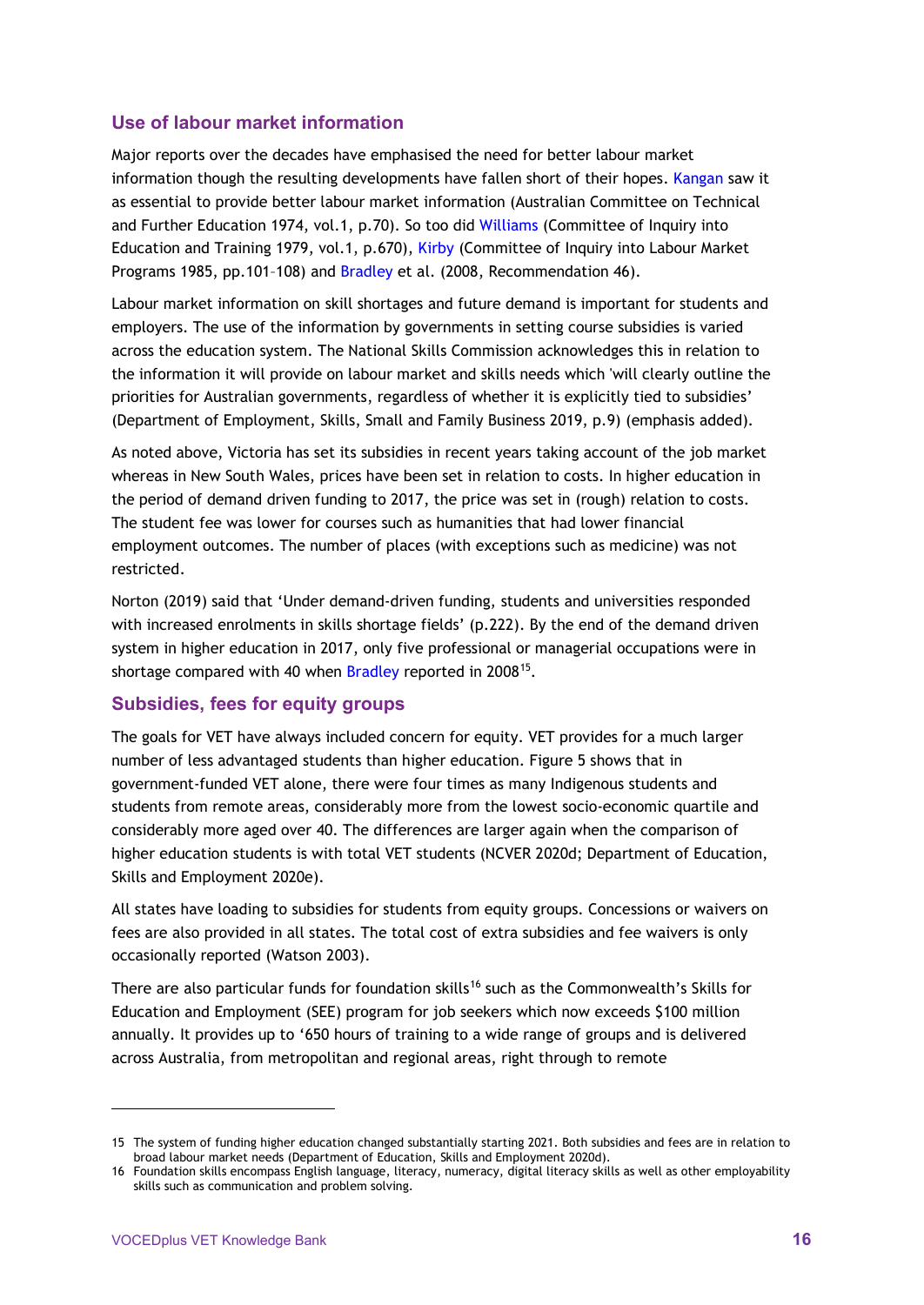#### communities'[17](#page-16-0).



**Figure 5 Government-funded VET students and domestic higher education students in equity groups, Australia, 2019, ('000)**

Notes. VET students in SEIFA groups are reported in quintiles. Approximate estimates have been made for the number in quartiles. Higher education does not report remote and very remote separately.

The Adult Migrant English Program (AMEP) is a free service to improve the English of eligible migrants and humanitarian entrants. Recent funding has been in excess of \$200 million a year.

Some programs discussed in later sections such as Youth Allowance, Austudy and ABSTUDY for full-time students, and some employer incentives are also directed towards equity groups.

#### **Key points on subsidies and fees**

- Fees were abolished in 1974 but progressively reintroduced from the start of the  $\sim 10^{-11}$ 1990s. Where fees were reintroduced, waivers and concessions were provided for the less advantaged.
- **There are considerable differences among the states in fees and subsidies for** government funded VET. In New South Wales and Western Australia, where fees are charged they are set by the state. In Victoria and Queensland, the fees are not regulated. There are considerable number of fee-free TAFE courses. The new National Skills Commission is addressing these issues.
- All major reports have emphasised better labour market information to inform students, employers and government policy making with the implication that the previous provision of information was inadequate.

# **Section 4: Public funds paid to private providers**

This section discusses the provision of public funds to private providers to develop the training market in VET.

Source: NCVER 2020b and DESE 2020d

<span id="page-16-0"></span><sup>17</sup> See the *Skills for Education and Employment* program page, viewed 16 February 2022, <https://www.dese.gov.au/skillseducation-and-employment>.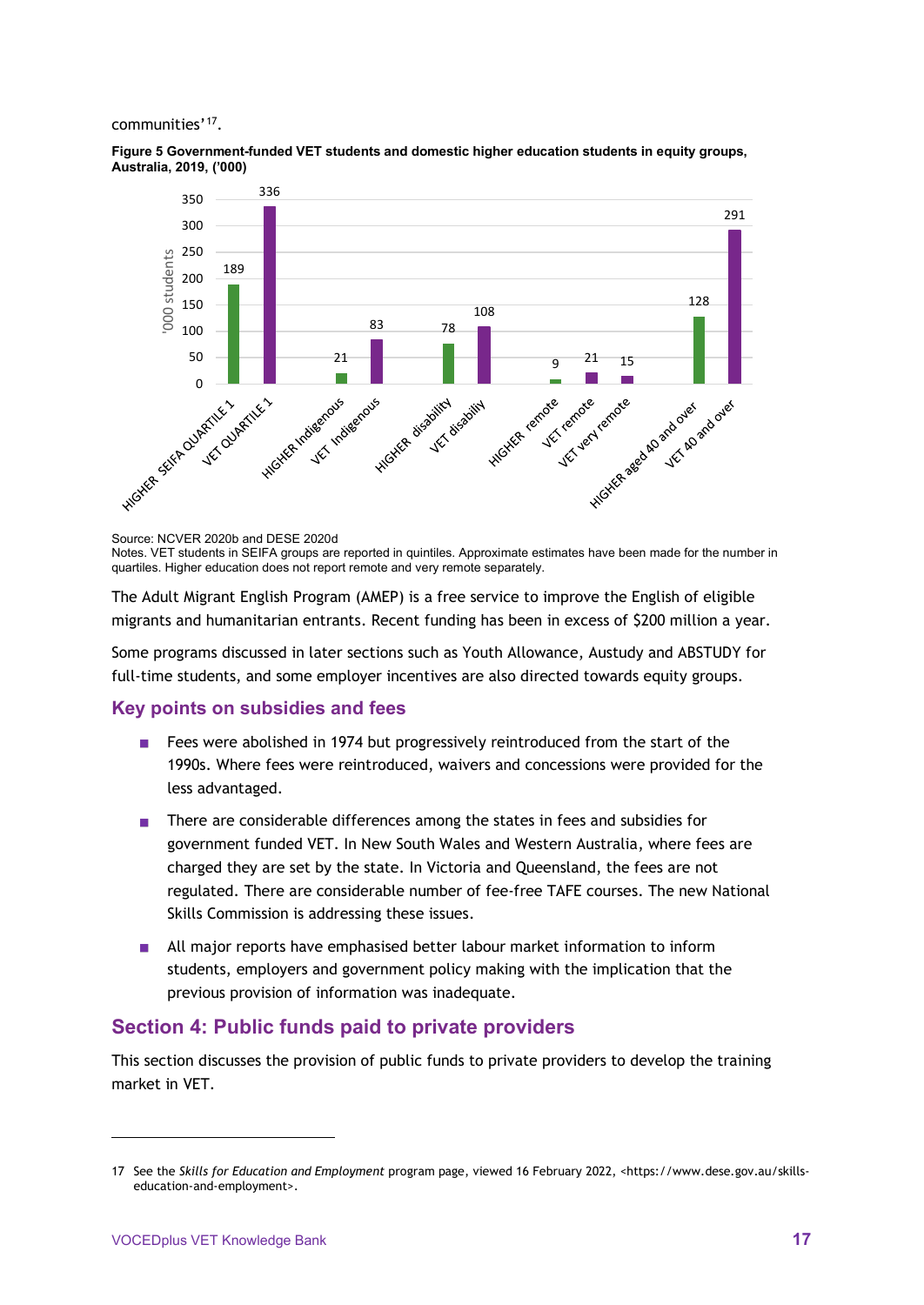# **The training market and its purpose**

When the [Kangan](http://hdl.voced.edu.au/10707/17052) committee reported in 1974, it was concerned only with public providers. However, consideration of deregulation and competitive markets grew under the Hawke and Keating governments from 1983 to 2006.

The idea of a training market involving for-profit providers emerged in [reports](https://www.voced.edu.au/search/site/tm_metadata.documentno%3A%28%22TD%20LMR%2085.676%22%20OR%20%22TD%20LMR%2085.664%22%20OR%20%22TD%20LMR%2085.675%22%20OR%20%22TD%20LMR%2085.648%22%20%29?expert_search=1) under Commonwealth Minister John Dawkins in the late 1980s. The benefits were discussed in the [Deveson report.](http://hdl.voced.edu.au/10707/27311) The report recognised the role of TAFE in support of the less advantaged (Training Costs Review Committee 1990, p.9-10). However, Deveson argued that the support could be provided within a market system by targeted subsidies and by income support.

In 1992, when offering a Commonwealth take-over of vocational funding from the states, Prime Minister Keating's *[One Nation](http://hdl.voced.edu.au/10707/119443)* stated that 'the arrangements will allow for flexible use of funds through both public and private providers as a more diverse and competitive training market emerges' (Keating 1992, p.55).

As discussed, Keating's offer was not accepted by the states. However, a national agreement on VET was achieved 1992 with National Goals (DEET 1992) and ANTA was established. Its roles, as listed above in Box 1, included the development of an effective training market with public and private provision (Australian Government 1992). The ANTA board was industry led and leaders of the TAFE system were not included.

# **Growth funds, competitive tendering and user choice**

ANTA commissioned a study on proposed reforms by Allen Consulting. The study was led by Vince FitzGerald who had been the first head of the Department of Employment, Education and Training set up by Dawkins in 1987.

A key recommendation of his [report](http://hdl.voced.edu.au/10707/151782) **was:**

A major element of 'User Buys' - and thus user choice - should be introduced to shift the focus to the demand side. We recommend that government funding for structured entry level training in apprenticeships and traineeships progressively pass to the employers and trainees who would jointly decide on the purchase of recognised off the job training. The role of intermediaries that assist small and middle business - such as group training companies - should be encouraged. (Allen Consulting Group 1994, p.iv)

These views were adopted. A first development was the use of some of the new 'Keating growth funds' to be for priority areas and available by competitive tendering by private and public providers. Much more substantial was 'user choice', where government funding was allocated to either a public or private provider of the 'off the job' training of apprentices and trainees.

User choice was piloted from 1995 and introduced from 1998, although the extent varied across the states (e.g., Shreeve & Palser 2018). User choice was implemented at the same time as Commonwealth employer incentives (discussed in section 7) were extended to traineeships.

A detailed study of user choice in its early years gave it a mixed report (Anderson 2006). It had positive effects on choice and diversity, responsiveness (to medium/large enterprises and fee-paying clients), flexibility and innovation. There were negative outcomes in high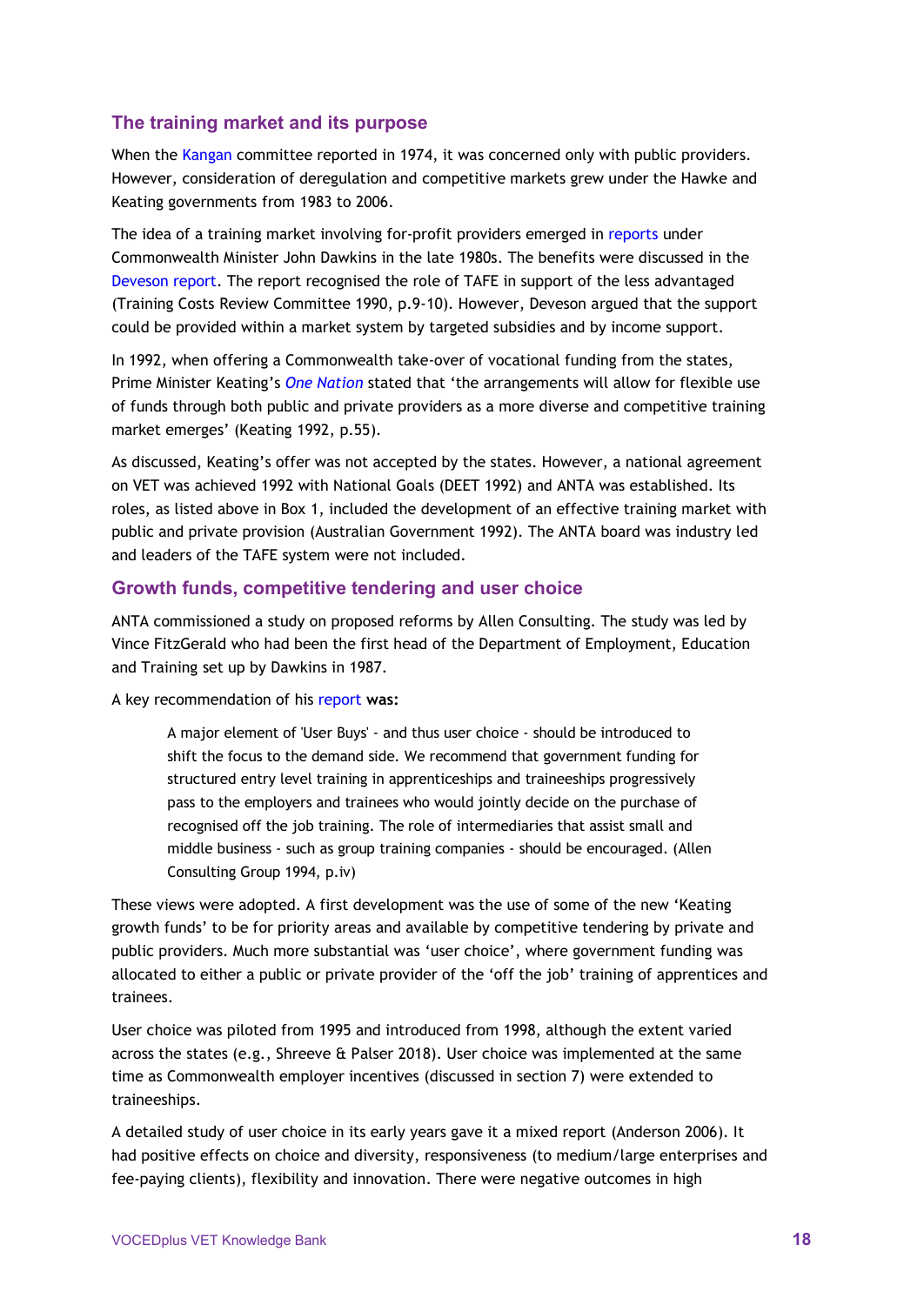transaction costs and complexity, responsiveness (to small enterprises, local/surrounding communities and to government-subsidised students), quality and access and equity.

# **Howard vouchers and Rudd Productivity Places**

Also lifting funding to private providers and the training market was the Howard government's Work Skills Vouchers in 2007. It provided funding directly to training providers rather than via the States. The Rudd Labor Government's Productivity Places Program from 2009 to 2012 initially allocated places in much the same way but later through the States. Some of the funds were provided to enterprises to manage. Later variants of allocating funding to enterprises such as the National Workforce Development Fund (NWDF) were short-lived. The main recipients of funds from these schemes were private providers. Doubts were expressed about the balance of courses undertaken and the quality of training but deficiencies in data hindered evaluation (Allen Consulting 2010).

## **Entitlement schemes**

The objectives of a National Agreement for Skills and Workforce Development in 2008 included:

- **EXECT** ensure the effective operation of the training market, including in relation to market information, within the state/territory
- **driving further competition in current training arrangements and strengthening** capacity of providers and businesses to build the foundation and deeper and broader skills required by the 21st century labour market (COAG 2009, pp.17–18).

Victoria in particular was supportive of this proposal and had already been developing the Victorian Training Guarantee, which was 'an entitlement to a government subsidised place in recognised training that can be accessed at any time and will continue to be available for training at successively higher levels' (Victorian Department of Innovation, Industry and Regional Development 2008, p.15).

The Victorian scheme was intended to meet the needs of both individual learners and industry. As with nearly all the [landmark reports](https://www.voced.edu.au/vet-knowledge-bank-landmark-documents) there was to be 'clear and easy-to-find information about the skills system and what it offers, detail of current employment shortages and where industry is heading' (Victorian Department of Innovation, Industry and Regional Development 2008, p.11).

The Commonwealth treated Victoria as a 'reform state' and when the Productivity Places funding was being transferred to states, Victoria received its funding outside the agreement (COAG 2008a).

This provision of choice of course and provider in Victoria initially had some similarities with the demand driven system of higher education. The big differences were that in higher education students could not choose a private provider and that higher education fees were set by the government.

In the short term in Victoria, there was open-ended access to a subsidised place. There was a 60 per cent increase in government-funded VET enrolments and in government funding from 2009 to 2012 (NCVER 2021f). Total expenses of VET increased 50 per cent and the charges borne by Victoria's state recurrent revenue increased 100 per cent (NCVER 2014). All of the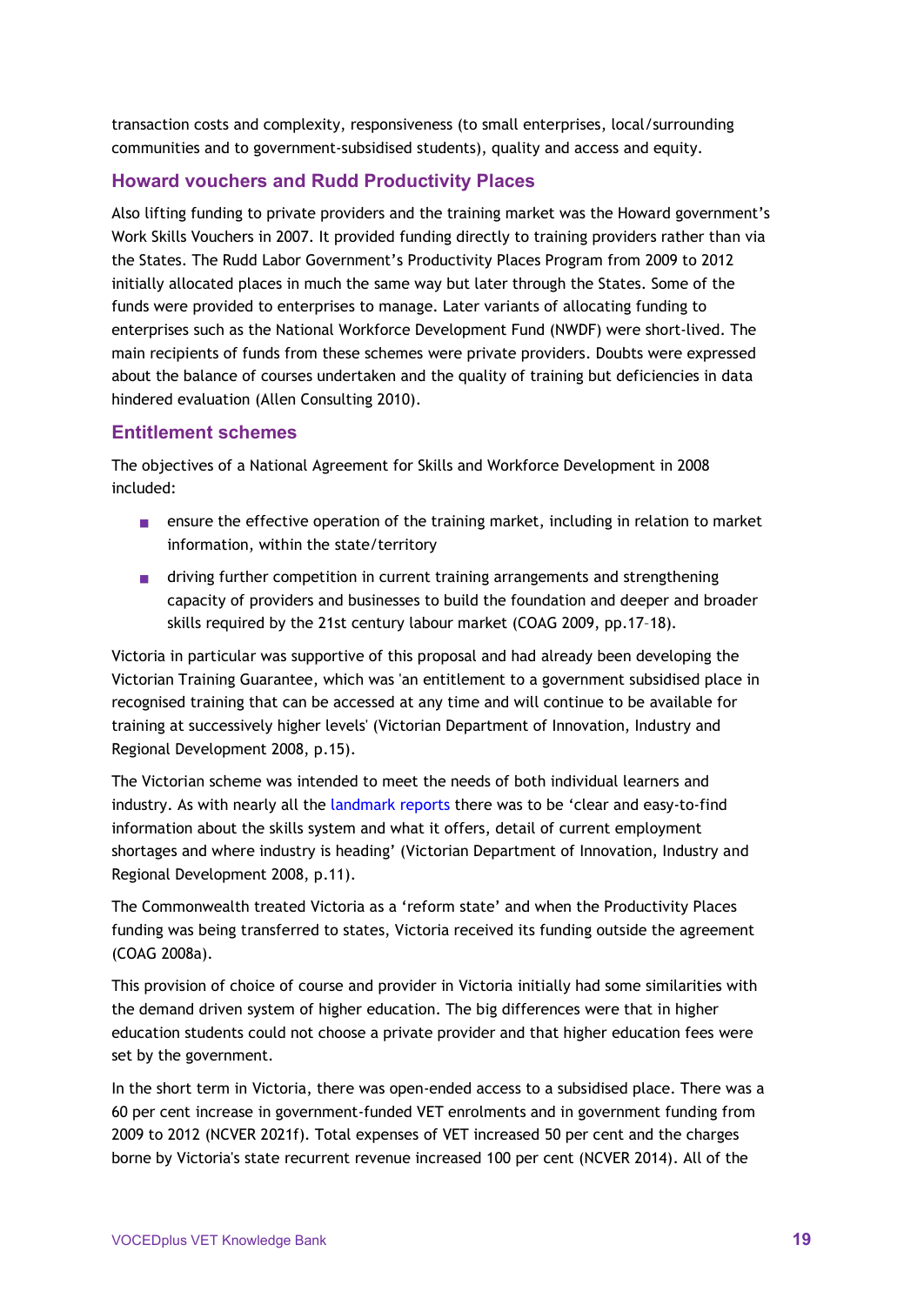growth was with private providers<sup>[18](#page-19-0)</sup> where student numbers increased by 300 per cent. The system was quickly seen as provider driven rather than demand driven. Some private providers charged small or no fees and students with little 'skin in the game' were open to exploitation (Burke & Veenker 2011). Reports of poor quality were extensive and addressed in the Victorian Government's funding review (Mackenzie & Coulson 2015). In a later reflection, Mackenzie wrote: 'College collapses, student exploitation, sham qualifications, ineffective regulatory intervention — these insidious realities have compromised Australia's VET sector for a decade' (Mackenzie 2016).

By late 2011, the Victorian Government had tightened contracts with providers. It introduced a five-tier rate of subsidy which severely or entirely cut funding for courses seen as low priority for employers (Brennan 2019).

In April 2012, without specific reference to the negative experience in Victoria, all states signed a second National Agreement for Skills and Workforce Development (COAG 2012a) and also a National Partnership Agreement on Skills Reform (COAG 2012b). This committed them to '... introducing and strengthening a national entitlement to a government subsidised training place to a minimum of the first Certificate III qualification … which … is accessible through any registered training organisation (RTO), public or private, which meets state-based criteria for access to the national training entitlement' (COAG 2012b, p.7).

The states differed considerably in implementation. Bowman and McKenna (2016) reviewed developments in all states, Atkinson and Stanwick (2016) considered Victoria and South Australia. Shreeve and Palser (2018) document the resistance in New South Wales to the various forms of funding to private providers:

What has been clear over the period [1990s to 2017] is the difficulty that successive state governments have had in letting go of the public provider as a flagship of their social justice commitment, but more pragmatically as their mechanism for timely regional funding injections and political influence (Shreeve & Palser 2018, p.1).

Across Australia, the proportion of government-funded students in private providers grew from less than 20 per cent in 2008 to 45 per cent in 2015 but fell to 36% in 2019. Victoria hit a high of 57 per cent in 2014 but this fell to 30 per cent in 2019. In Queensland, the proportion of government-funded students in private providers exceeded 60 per cent in 2015 and has stayed above that level in following years (NCVER 2020b).

More recently, several states have introduced fee-free courses available at public providers only. The Productivity Commission commented that 'while these policies increase training at public RTOs, some of this growth may simply reflect a switch from private RTOs, crowding these providers out of some markets and ultimately reducing contestability and student choice' (Productivity Commission 2021a, p.37).

Some major players have changed their stand on outsourcing and contestability. Terry Moran was a strong advocate of the mark et as the foundation CEO of ANTA, the head of Premiers'

<span id="page-19-0"></span><sup>18</sup> Private providers is used in this paper for convenience when referring to data from the government-funded historical time series, however, just to note, in that publication the provider type is labelled as 'other providers', which is predominantly private providers but also includes a small component of other types of providers not captured elsewhere.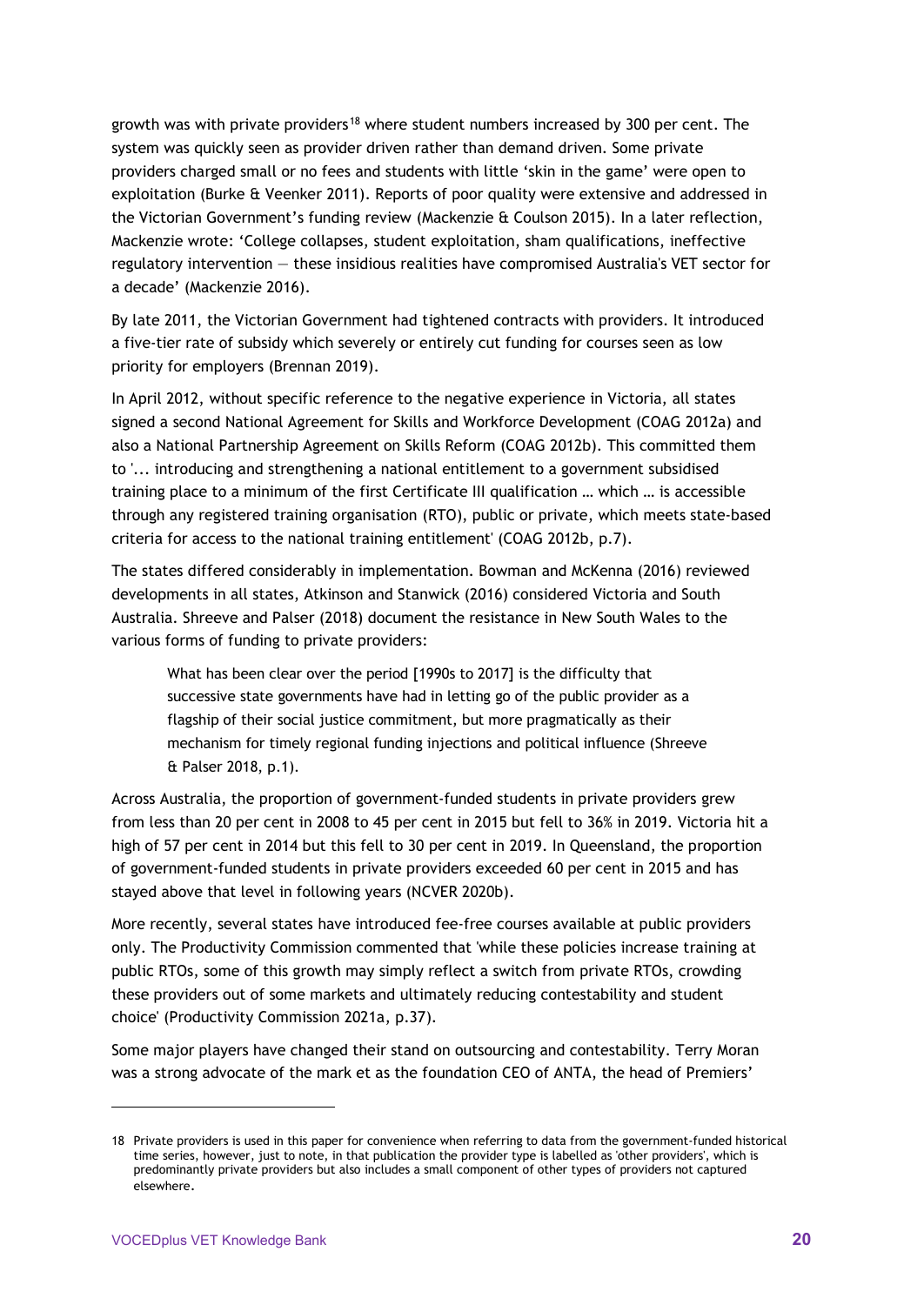Department in Victoria (2000 to 2008) and of Prime Ministers' Department in Canberra (2008 to 2011). His recent view was that 'the policy pendulum is swinging away from a consensus on the primacy of light touch regulation of markets, the unexamined benefits of outsourced service delivery, a general preference for smaller government…' (Moran 2017).

# **Key points about public funds paid to private providers include:**

- Government funds were provided only to public providers until the 1990s.
- Several reports under Minister John Dawkins, notably the [Deveson report](http://hdl.voced.edu.au/10707/27311) (Training Costs Review Committee 1990), endorsed the benefits of the market in VET.
- User choice, implemented from 1998, gave employers and apprentices the choice of training provider which allowed public funds for off-the job training to flow to private providers.
- The more general availability of public funds for private providers came with the introduction of a student entitlement to certificate level III which was considered by COAG in 2008 and agreed to by all states in 2012.
- **If** Victoria led the way with its entitlement scheme from 2010 with considerable blowout to the state budget and fraudulent misuse of funds.
- The later implementation across states varied considerably. Some states have recently lifted their support to public providers, notably in the provision of 'Free-TAFE' courses.

# **Section 5: Loans for tuition fees in VET**

Dawkins (1987), as part of his reforms to higher education, raised the possibility of reintroducing tuition fees and commissioned the Wran Committee (Committee on Higher Education Funding 1988) to investigate this. They recommended the Higher Education Contribution Scheme (HECS) system of fees covered by income contingent loans. HECS was introduced in 1989 and made available to domestic students in a Commonwealth supported place (very largely undergraduates). Their debt was indexed by the Consumer Price Index (CPI) and repayment was contingent on the person's income exceeding (a low estimate of) average weekly earnings<sup>[19](#page-20-0)</sup>. Once it was accepted that fees were to be charged, the provision of loans (HECS) could be seen as an equity measure so that students from any background could undertake any undergraduate course without upfront fees.

No equivalent scheme was provided for VET. The case for a loan scheme at least for diplomas was raised in a paper on the interface of higher education and VET by the then Commonwealth Liberal Minister Brendan Nelson (Department of Education, Science and Training 2002b).

Bruce Chapman, the main designer of HECS as consultant to the Wran committee in 1988, undertook work on loans for VET from 2005 (Chapman, Rodrigues & Ryan 2008). A major concern was whether diploma graduates would earn incomes above the repayment threshold so that there would not be a large cost of non-repayment to the Commonwealth budget. Chapman offered insight on the relation of research to policy:

<span id="page-20-0"></span><sup>19</sup> Income contingency is not included in loan schemes in the US with drastic consequences for those whose income is insufficient to repay.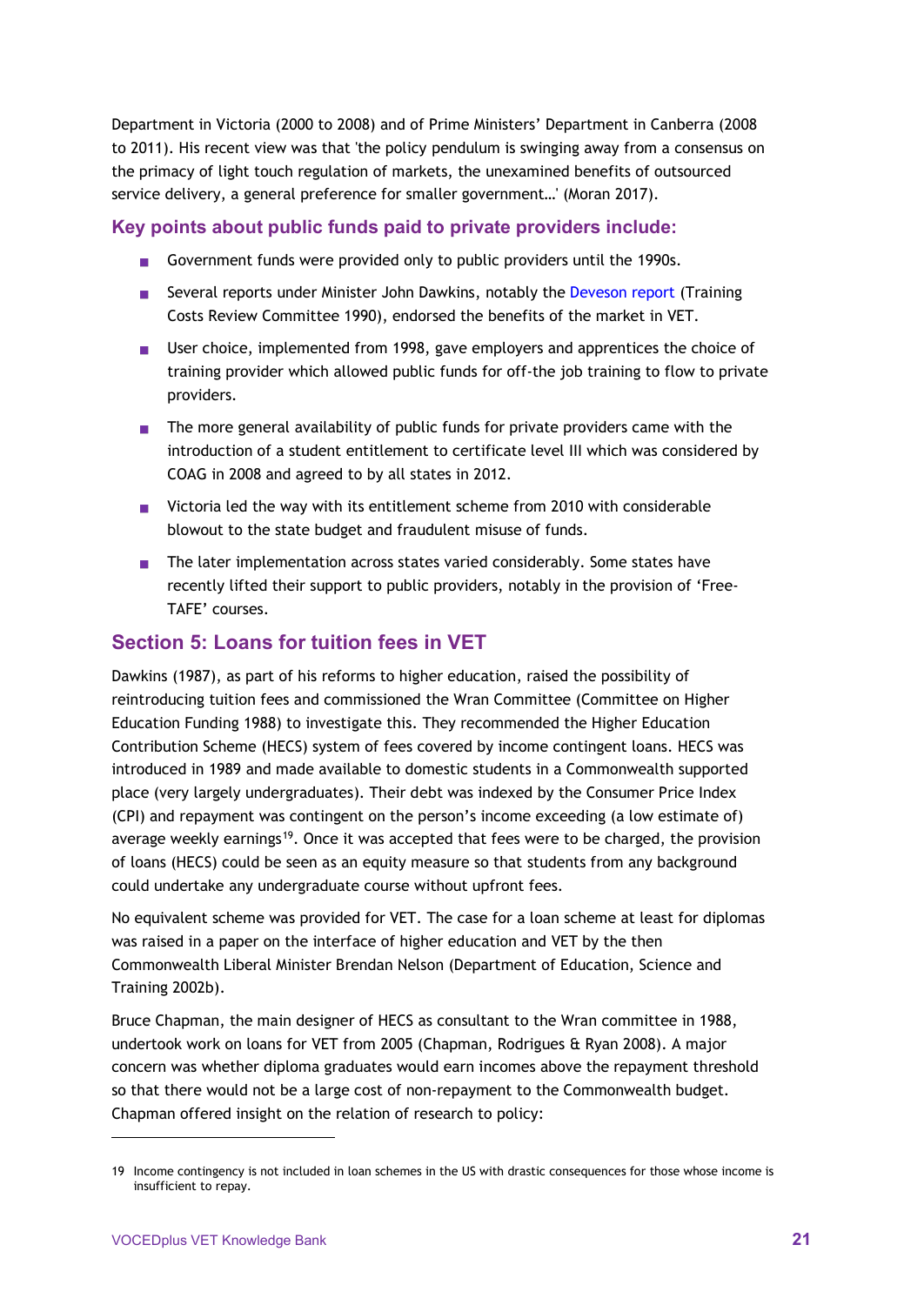These research exercises were of use in helping to persuade sceptics of the feasibility of a HECS-type system for TAFE…. But it is highly likely that the need for such policy reform was already a conviction in the minds of many. This certainly appeared to be the case with respect to senior members of the Victorian bureaucracy in 2005–06 (Chapman 2010, p.121).

The Commonwealth introduced the income contingent loan scheme, VET-FEE-HELP, in 2009 for full-fee diploma and higher-level VET students but initially only for courses linked to entry to university. The scheme was opened up to all diploma and higher courses following the National Partnership Agreement on Skills Reform (COAG 2012b). The states agreed to the extension of the scheme 'to improve the accessibility of higher-level qualifications and work with the Commonwealth to enhance a quality framework including state and Commonwealth quality requirements for RTOs to access ICLs' (COAG 2012b, p.7).

The states agreed to fund up to half the costs of impairment of loans relating to statesupported courses.

VET FEE-HELP soon spiralled out of control: from \$26 million in 2009 for 5000 students to \$2.9 billion in 2015 and 270 000 students (Australian Government 2016). The scheme was exploited: Indigenous persons and persons with a disability were targeted; fees charged were sometime five times the level of a New South Wales publicly funded course; much of the training was online and completion rates were very low; and many students reported they believed their course was free and did not know they had signed for a loan (Australian Government 2016). In 2015, the peak year, over half the students were with just 10 RTOs, all now defunct (Productivity Commission 2021a, p.149).

VET Student Loans (VSL) replaced VET-FEE-HELP in 2017. Billions of VET FEE-HELP debt have been cancelled due 'to inappropriate conduct of the VET provider' (Department of Education, Skills and Employment 2020f). In 2020, the Commonwealth Ombudsman recommended waiver of over \$500 million and redress measures will continue into 2022 (Commonwealth Ombudsman 2021).

VET Student Loans is a much more restricted scheme than VET FEE-HELP. Only designated courses seen as relevant to industry demand and funded in two states are eligible and the provider has to meet quite stringent conditions to be approved (Burke 2018). Three loan cap bands are specified to deter charging of excessive fees. The highest cap was a little over \$16 000 per year in 2021.

Outlay on VET Student Loans was less than \$0.3 billion in 2019, compared with the peak of nearly \$3 billion outlaid on VET FEE-HELP in 2015 (Australian Government 2016, 2020)<sup>[20.](#page-21-0)</sup>

There were less than 60 000 students assisted each year from 2017 to 2019. This equals about 20 per cent of the peak number on VET FEE-HELP in 2015. The majority of students are now with government providers. Only about 15 per cent of diploma and higher-level VET students recently received loans, or less than two per cent of all VET students.

The number of domestic fee-for-service diploma and higher-level students in VET fell by more than 60 per cent between 2016 and 2019. Government-funded students were little affected

<span id="page-21-0"></span><sup>20</sup> For comparison Australian higher education providers received over \$5.6 billion from HECS-HELP and FEE-HELP in 2019 (Department of Education, Skills and Employment 2020c).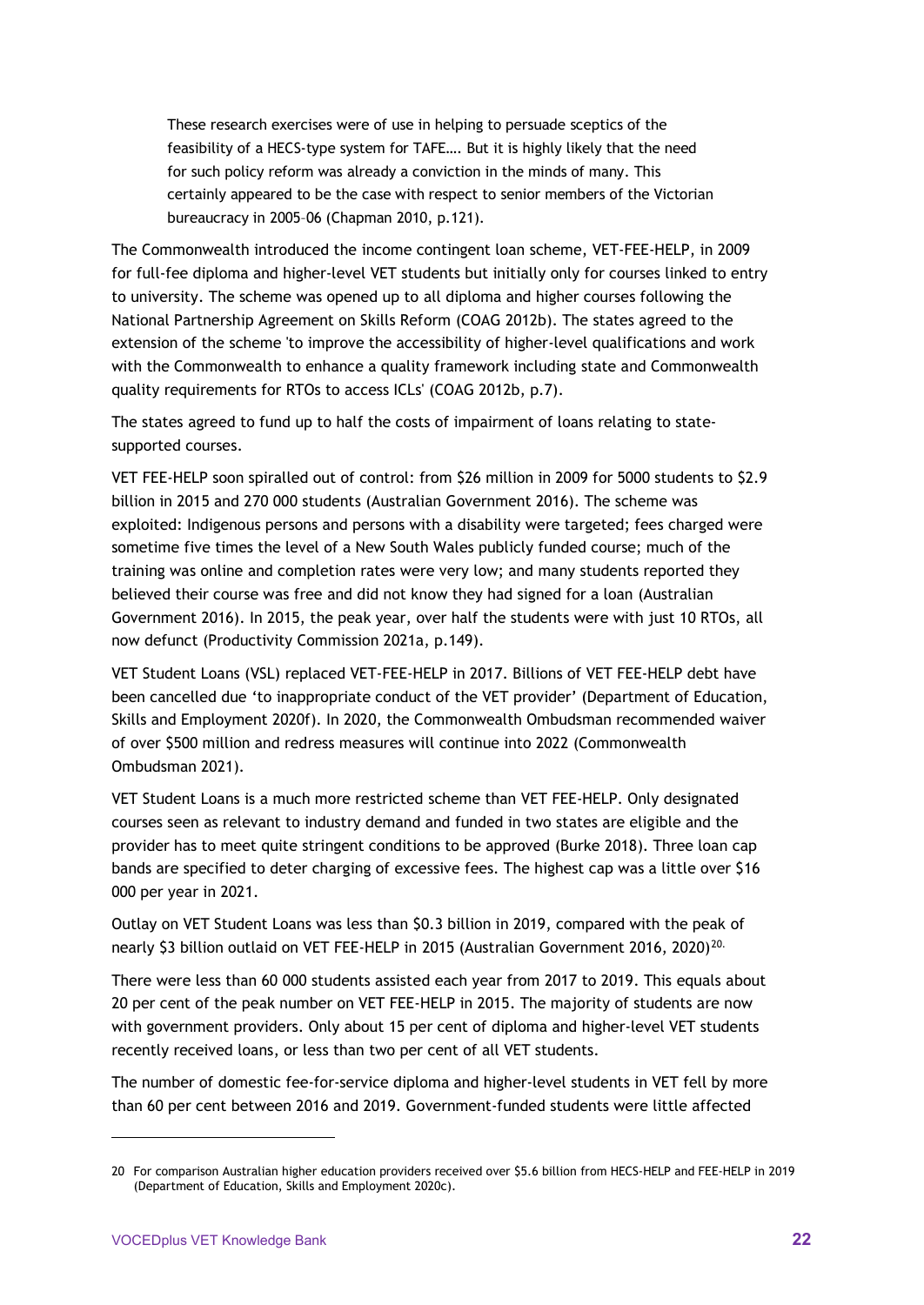by comparison. The funding reduction to the sector was partly offset by a large growth in international students, discussed in section 8.

A review of the VET Student Loans program by KPMG Consulting (2019) was largely positive. Students are incurring less fees and overall debt compared to VET FEE-HELP: 'Student satisfaction and training quality has increased, although the impact of the program on access rates for disadvantaged students has not been strong' (KPMG 2019, p.7).

## **Key points about student loans:**

- The Commonwealth introduced VET-FEE-HELP in 2009 for full-fee diploma and above students leading to university entry. The scheme was opened to all diploma or higher courses as agreed in the 2012 COAG National Partnership Agreement on Skills Reform.
- **Public borrowing for VET-FEE-HELP grew astronomically especially between 2012 and** 2015 and the scheme was beset by low quality provision and fraud.
- $\mathcal{L}_{\mathrm{max}}$ It was replaced by a much more restrictive scheme, VET Student Loans, in 2017, and total students assisted fell about 80 per cent from 2015 and outlays even more.

# **Section 6: Income support**

# **Grants for Income support: Youth Allowance, Austudy, ABSTUDY**

Goozee (2001) noted that in 1973, along with the abolition of fees, non-competitive means tested living allowances for full-time students were introduced by the Commonwealth<sup>21</sup>. They were available for full-time TAFE as well as university students. [Kangan](http://hdl.voced.edu.au/10707/17052) (1974, , vol.1, p.39) suggested an option should be explored for some part time students but this has never been taken up.

Goozee saw these allowances to have contributed to the rapid growth in full-time enrolments in TAFE in the mid-1970s. Other analysis suggests they contributed to an increase in lowincome students (Commonwealth Department of Education 1986). Goozee observed that while TAFE students had benefitted the income support scheme had been developed without any consideration of the needs and characteristics of the TAFE sector (Goozee 2001, p.61).

The national goals for VET agreed in 1992 included the adequate provision of income support (DEET 1992). This objective has received little attention since then. Reforms that have been made in income support have focussed on higher education. For example, from 2010, an additional payment to the students receiving income support was provided in a Commonwealth Government Student Start-up Scholarship, now a Loan. But it was, and is, only for higher education students $^{22}$ .

Income support is also provided for trade apprentices in living away from home allowances, some recently introduced grants and by Trade Support Loans. These are considered in section 7.

#### **Rate of payment**

Youth allowance and other student benefits have been adjusted for price changes by the CPI from 1989. However, their value has declined relative to the Age Pension that is indexed in

<span id="page-22-0"></span><sup>21</sup> Tertiary Education Assistance Scheme (TEAS)

<span id="page-22-1"></span><sup>22</sup> See Services Australia's 'Student start-up loan' page, viewed 16 February 2022, <https://www.servicesaustralia.gov.au/individuals/services/centrelink/student-start-loan>.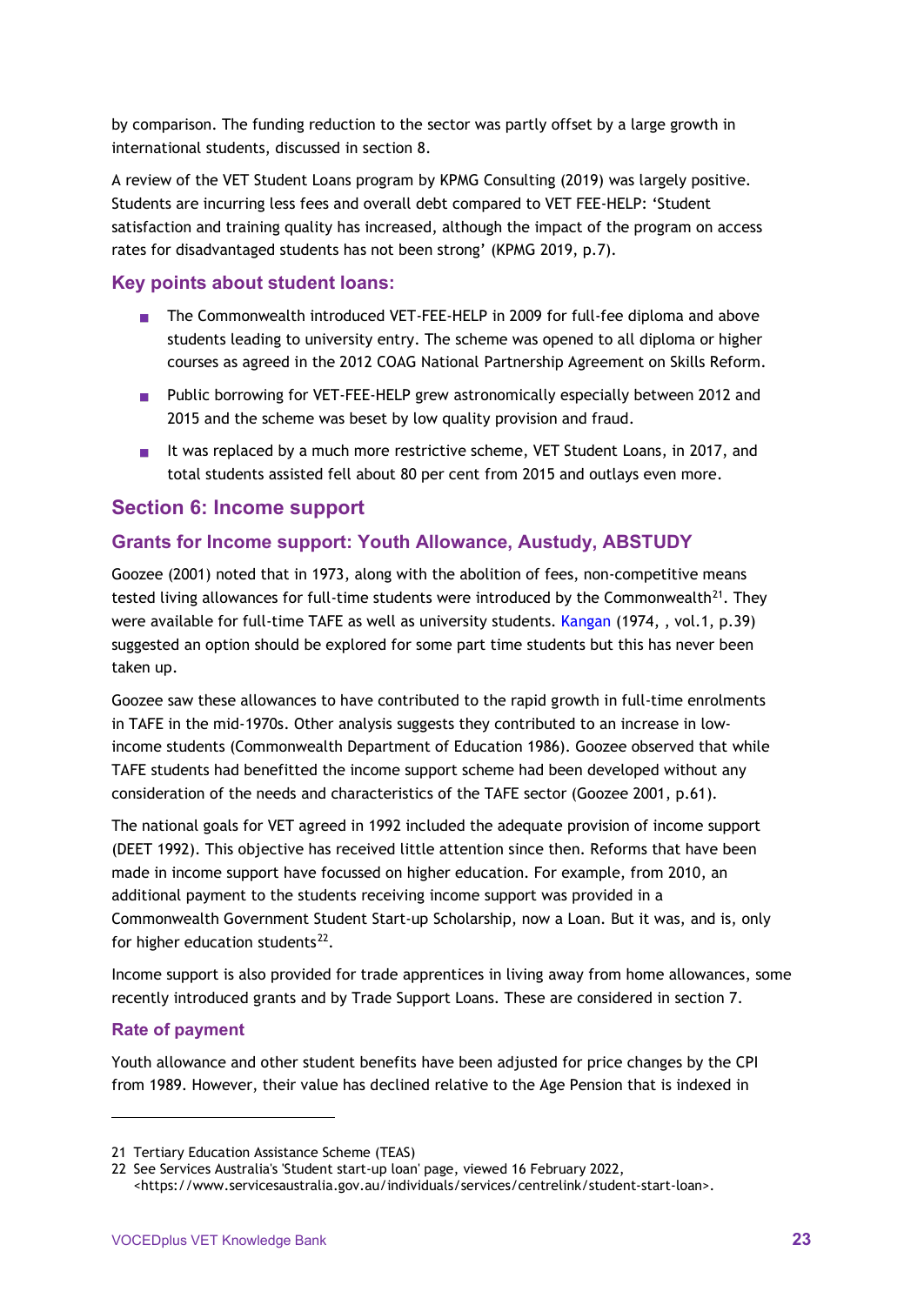effect by Male Total Average Weekly Earnings which has tended to rise more than  $\mathsf{CPI}^{23}$  $\mathsf{CPI}^{23}$  $\mathsf{CPI}^{23}$ .

The Youth Allowance also applies to unemployed Job Seekers up to age 21 years. But from age 22 years, the unemployed receive the higher Job Seeker rate. At age 25 years full-time students have access to Austudy but the payments are the same as for Youth Allowance for students 18 years and over. In 2021, the Youth Allowance was 83 per cent of the Job Seeker rate payable to unemployed people.

## **Number assisted and total outlays**

The latest report with the separate numbers assisted in VET and higher education is for 2015– 16 (Department of Social Services 2016). The total number of full-time students assisted by Youth Allowance and Austudy was 200 000 students in higher education (around 30 per cent of full-time eligible students), and 50 000 students in VET, equal to about 20 per cent of fulltime VET students.

The total outlay for tertiary students was \$2.25 billion for 2018–19 for about 220 000 tertiary students. On a pro rata basis, the outlay on VET students for Youth Allowance, Austudy and ABSTUDY could have been approximately \$450 million and received by 44 000 students.

About 10 000 students received ABSTUDY for an outlay of \$111 million, perhaps half in VET, even though the numbers of Indigenous students in total VET are seven times the number in higher education.

#### **Lack of data and research**

The *[Bradley Review of Higher Education](http://hdl.voced.edu.au/10707/44384)* (2008) provided a considerable critique of these forms of student assistance, as they affected university students. It made recommendations for improvements, particularly the lowering of age of independence from parents to 22 years of age, which has been implemented (Daniels 2017).

NCVER (2020a) does not include the outlay on these grants in its Government funding of  $VET^{24}$ . nor were they considered by Joyce (2019) or by the Productivity Commission (2021a) in its review of the National Agreement for Skills and Workforce Development. The neglect in recent years could be partly due to the funds being administered by the Department of Social Services and they now report the funding and student numbers only for tertiary students as a whole.

Very little research has been devoted to the adequacy of these various forms of student assistance in the VET sector. Karmel (2013) reviewed a study of the effects on tertiary students as a whole but not separately for VET students. He found that tertiary students receiving benefits tended to be from lower socio-economic backgrounds, as expected with the personal or family income tests applicable. They had a four per cent to 10 per cent better completion rate.

The adequacy of these grants receives some attention in the higher education sector (Universities Australia 2018). The VET sector is almost silent though the TAFE Directors Association has joined ACOSS and Group of Eight in advocacy on student assistance (Go8- ACOSS 2019).

<span id="page-23-0"></span><sup>23</sup> The youth allowance for independent students aged 18 and over in 1998 was equal to 75% of the single age pension. In 2020 it was equal to about 55%. The same form of indexation also means that the family income test for those still considered dependents becomes relatively more severe over time (Bradley et al. 2008).

<span id="page-23-1"></span><sup>24</sup> They were proposed for inclusion in a review of VET finance data (Burke 2016).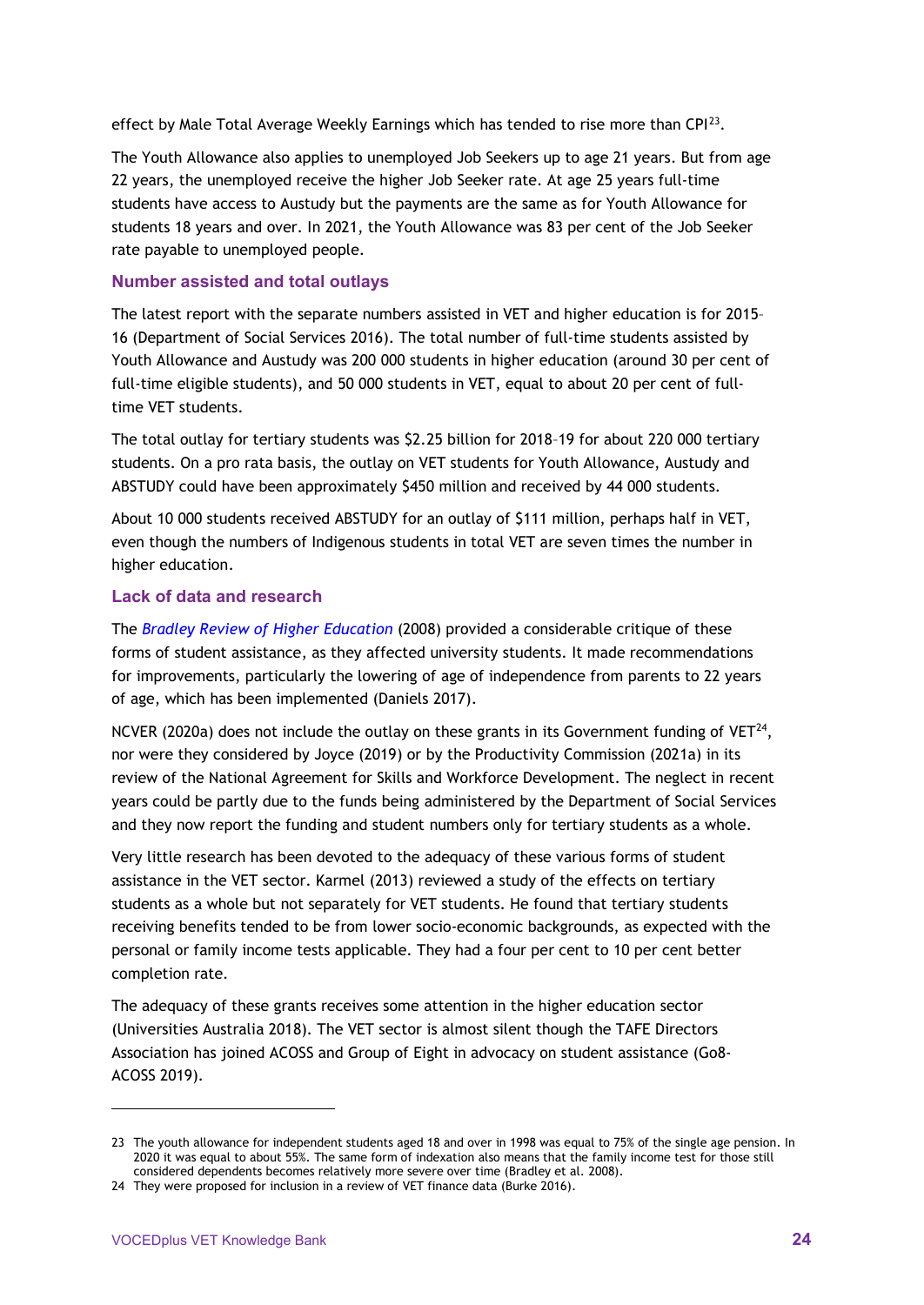Some additional forms of income support including Trade Support Loans and Living away from Home Allowances (LAFHA) are considered in the next section on apprenticeship support.

# **Key findings in relation to student income support**

- Grants for income support for full-time student (now called Youth allowance, Austudy, ABSTUDY) have been provided since 1974.
- **Their value compared to other government welfare payments has been declining as** has the number of VET students assisted.
- Little is known about the effect of these grants on VET students and little consideration is given to them in financial publications or research.

# **Section 7: Apprenticeship support**

The Commonwealth and state governments provide a range of support for apprentices additional to that provided for other VET students (shown in Figure 1a, PUBLIC 2, PUBLIC 3, PUBLIC 4). Skills shortages are often stated to be an important reason for these additional funds. Several of the main trades have been on the skill shortage list over a long period (Department of Jobs and Small Business 2019).

The Australian government provides:

- **The Australian Apprenticeships Incentives Program grants to employers to take on and** retain apprentices and trainees.
- **The Australian Apprenticeship Support Network (AASN).**
- **Trade support loans to trade apprentices as income support.**
- **Living Away From Home allowance (LAFHA grants), worth up to \$4000 in the first year** and smaller amounts in the next two years.
- **Commencement and completion grants to apprentices as well as employers under the** Additional Identified Skills Shortage grants started in 2019.

State support includes:

- $\mathcal{L}_{\text{max}}$ Higher rates of subsidy in some states for the off-the job training of trade apprentice courses compared to similar courses not part of an apprenticeship (this funding is included within the total for VET delivery, figure 1 a1).
- Other state support e.g., in New South Wales travel concessions, travel and accommodation assistance and a rebate of part of car registration.

There are also some industry arrangements such as the Construction Training Fund (CTF) levy which supports the training of people working in the construction industry in participating States. The McDowell et al. report (2011) noted that it is the customer not the employer who bears the cost of the levy. The levy is used primarily to support the training of apprentices and trainees.

#### **Australian Apprenticeships Incentives Program**

Incentive payments by the Commonwealth Government to employers of trade apprentices date from the National Apprenticeship Assistance Scheme (NAAS) set up in January 1973 (Department of Labour and Immigration 1976). The standard rate of assistance to employers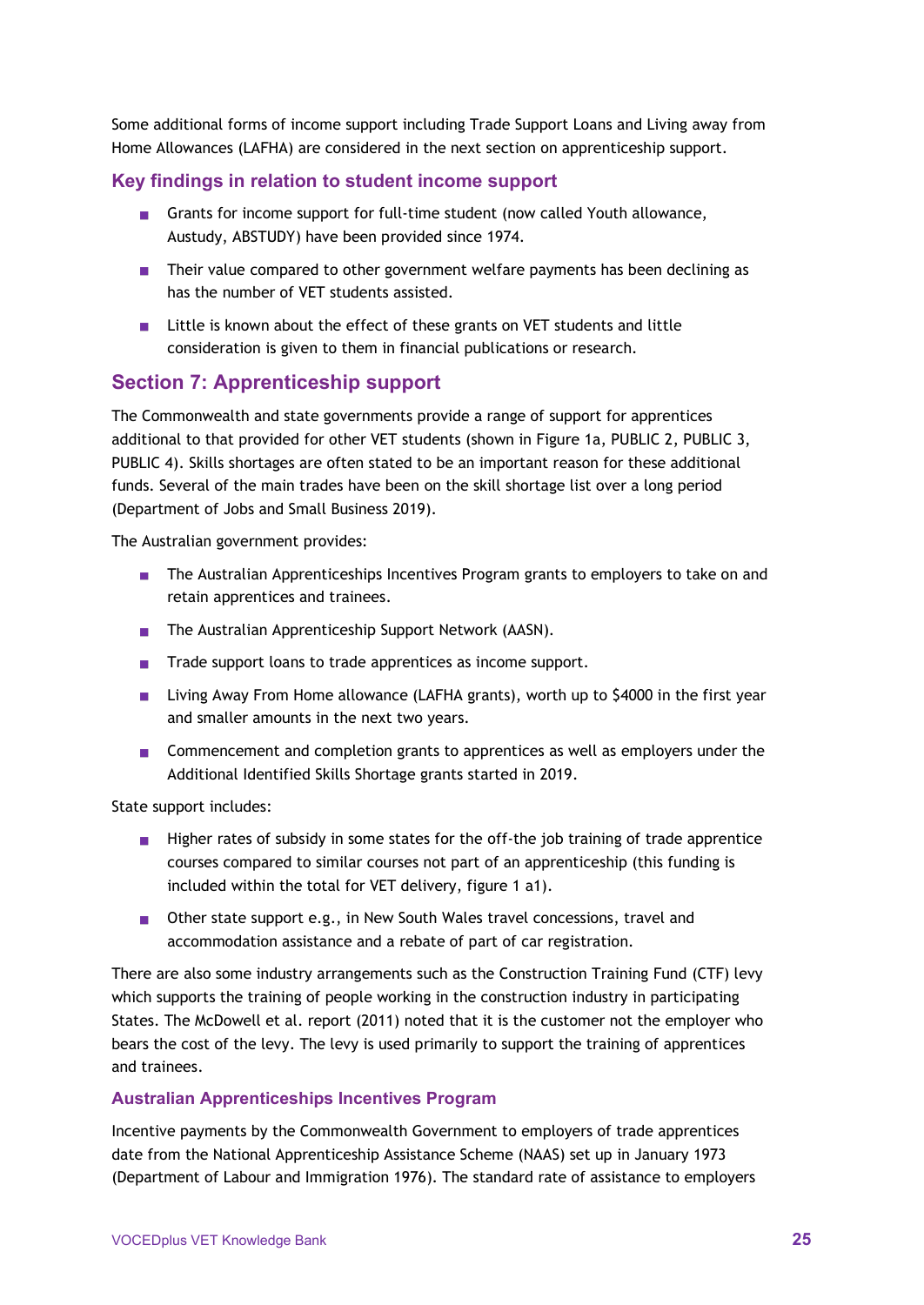for trade apprentices has totalled \$4000 in nominal terms for a long period, with changes in the proportion paid on commencement and completion. There is special attention assistance to a number of equity groups including Indigenous persons, mature aged workers and persons with a disability. There are special provisions e.g., Rural and Regional Skills Shortage Incentive and Declared Drought Area (Department of Education, Skills and Employment 2021a).

As summarised, in Box 2 concern has been expressed in [landmark](https://www.voced.edu.au/vet-knowledge-bank-landmark-documents) and other reports on the effectiveness and the fairness of employer incentives. The main beneficiaries are male graduates in the trades and their employers. Except in some areas such as food trades and personal services (particularly hairdressing), males formed the vast majority of trade commencements during 2020 and in three major trade areas over 90 per cent (Automotive and engineering trades (94 per cent male), Construction trades (97 per cent), and Electrotechnology and telecommunication trades (95 per cent)) (NCVER 2021b). Male trade graduates have been among the best paid VET graduates. 'For the trades, around 90 per cent of the sample has a positive benefit from completion, ranging up to \$30 000 in annual earnings' (Karmel and Rice 2011, p.17).<sup>[25](#page-25-0)</sup>

Also, as discussed in section 3, subsidies for off-the-job training of apprentices in some states are much higher than for non-trade courses.

Traineeships were developed following the recommendations of the [Kirby report](http://hdl.voced.edu.au/10707/126407) (Committee of Inquiry into Labour Market Programs 1985). They were to provide young people in nontrade occupations with apprentice-type training. The aim was to capture 'the benefits of the 'dual system' operating in German-speaking countries' (Committee of Inquiry into Labour Market Programs 1985, p.112). Incentives were provided for traineeships initially at a lower rate but brought into line with those for trade apprentices in the late 1990s.

Major changes were made to expand eligibility for incentives in 1998 when they were extended to apprentices and trainees who were 'existing-workers' (persons already employed for three months or more). With the wider availability of incentives there was an explosion in the number of trainees and in the number of private providers delivering the 'off-the-job' training (Korbel & Misko 2016). There were 70 000 trainees<sup>[26](#page-25-1)</sup> in 1998 and over 250 000 in 2003 (figure  $6)^{27}$  $6)^{27}$  $6)^{27}$ . This expansion in trainees occurred even though, in general, State governments did not pay for off-the-job training for existing workers (Department of Education, Science and Training 2002a, p.19). The expansion was instead likely as:

RTOs, apprenticeships centres and brokers aggressively marketed existing worker traineeships through the availability of employer incentives. A business model emerged whereby employers would share the incentives with RTOs, who then delivered training, too often of questionable duration and quality (Noonan & Pilcher 2017, p.6).

*S*everal reviews of the traineeship system were carried out by Kaye Schofield. A strong finding was the inadequacy of quality assurance. She also found the traineeship system was 'in many

<span id="page-25-0"></span><sup>25</sup> Noting however that the premium for completing many university qualifications is higher than that in trades and is not offset by self-employment among tradespersons (Karmel & Braysher 2015)

<span id="page-25-1"></span><sup>26</sup> Non-trades in training numbers are used as a proxy for trainees here, although the proxy is not exact.

<span id="page-25-2"></span><sup>27</sup> The ABS Employer Training Expenditure and Practices Survey discussed in section 8 shows subsidies and related items at \$370 million in 2001–02 compared with \$120 million in the 1996–97 survey (ABS 2003, p.18).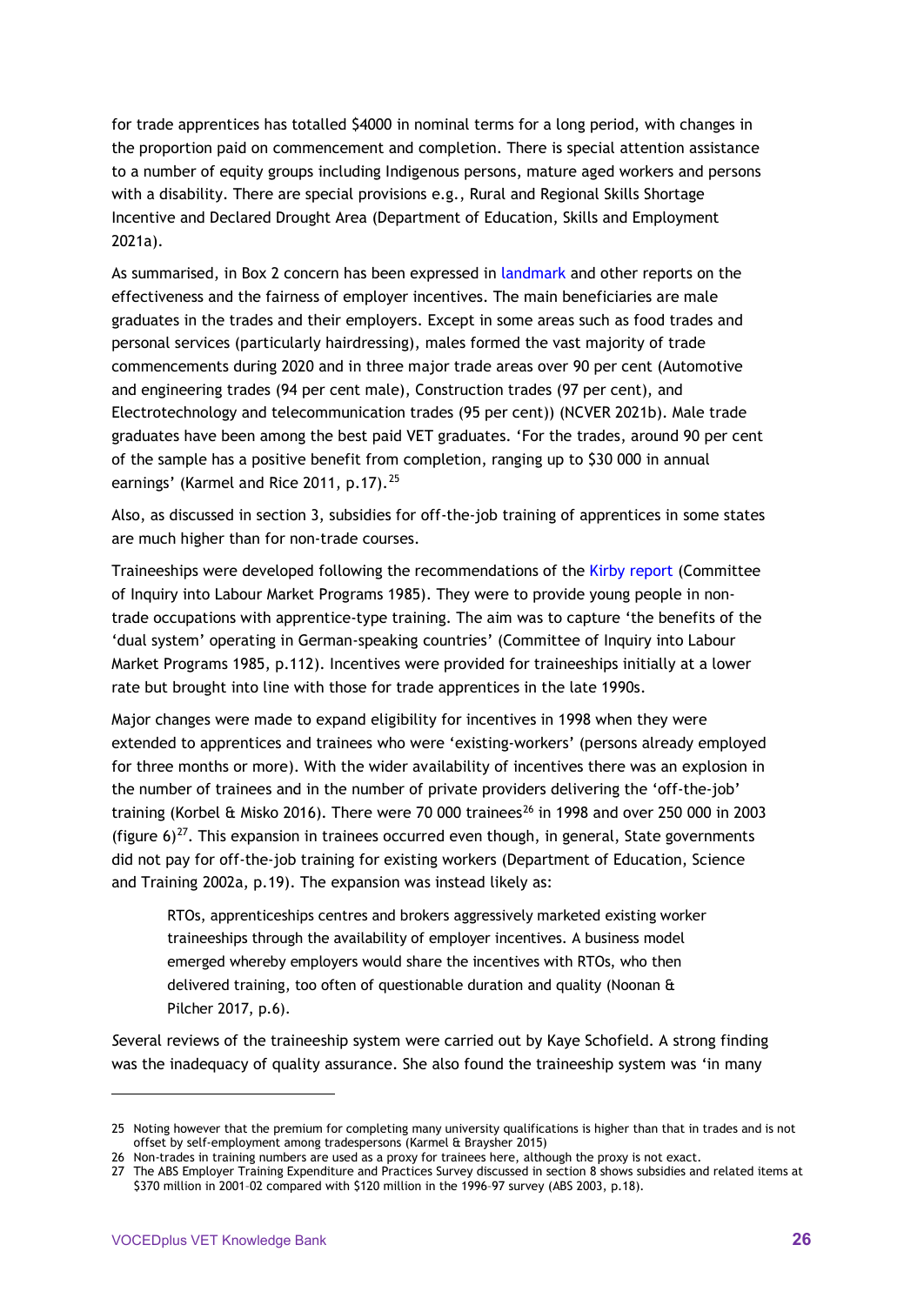cases a de facto source of wage subsidies to firms, with very little or no structured training provided' (Schofield 1999, p.iv).

Box 2 Concerns about incentives in major reports

- 1985: The [Kirby report](http://hdl.voced.edu.au/10707/126407) on Labour Market programs, which recommended the introduction of traineeships, expressed doubts on the system of incentives for trade apprentices. The committee wished to 'free resources to assist a larger and more varied group of people' (Committee of Inquiry into Labour Market Programs 1985, p.112).
- 1990: The [Deveson report,](http://hdl.voced.edu.au/10707/27311) which articulated the case for public funding of private providers, was not supportive of employer incentives. It said: 'The committee believes that, unless firm evidence can be given by industry (employers and unions) ... there is a strong case to ... re-direct the funds to other areas in support of high quality industry training' (Training Costs Review Committee 1990, p.60).
- 1992: The Australian Vocational Certificate Training System (Employment and Skills Formation Council [\[Carmichael report\]](http://hdl.voced.edu.au/10707/33689) 1992), which focused on competency-based training, had reservations about incentives though the committee saw their withdrawal during the then deep recession as likely to send the wrong messages on training.
- 2011: An expert panel on apprenticeships (McDowell et al. 2011). Drawing on NCVER reports prepared for them, they had found:
	- Australia was the only country that used these incentives on a large scale (Knight 2011)<sup>28</sup>.
	- Government incentives are relatively unimportant for apprenticeships of three to four years duration but are significant for the shorter-duration traineeships (Karmel & Rice 2010).
	- For non-trade traineeships the evidence for increased skill levels was not, on average, convincing (Karmel, Blomberg & Vnuk et al. 2010).

The panel recommended that the Commonwealth's incentives be replaced with employer contributions matched by government. This was not taken up. The panel also advised against support in areas which they saw as of little benefit to the trainee or to the economy. This can be seen as a major factor in the removal of incentives for most existing worker traineeships after 2012.

2021: The review of the National Agreement for Skills and Workforce Development gave employer incentives considerable attention and suggested that 'Over time, funding for employer incentives could be reoriented to other, more effective policies'. Alternatively, they could be improved in several ways (Productivity Commission 2021, p.327).

<span id="page-26-0"></span><sup>28</sup> Knight estimated total public funding of apprentices and trainees. It showed that incentives, personal benefit payments and what is now called the Apprentice Support Network added well over 50 per cent to the off-the-job funding (Knight 2011, p.58).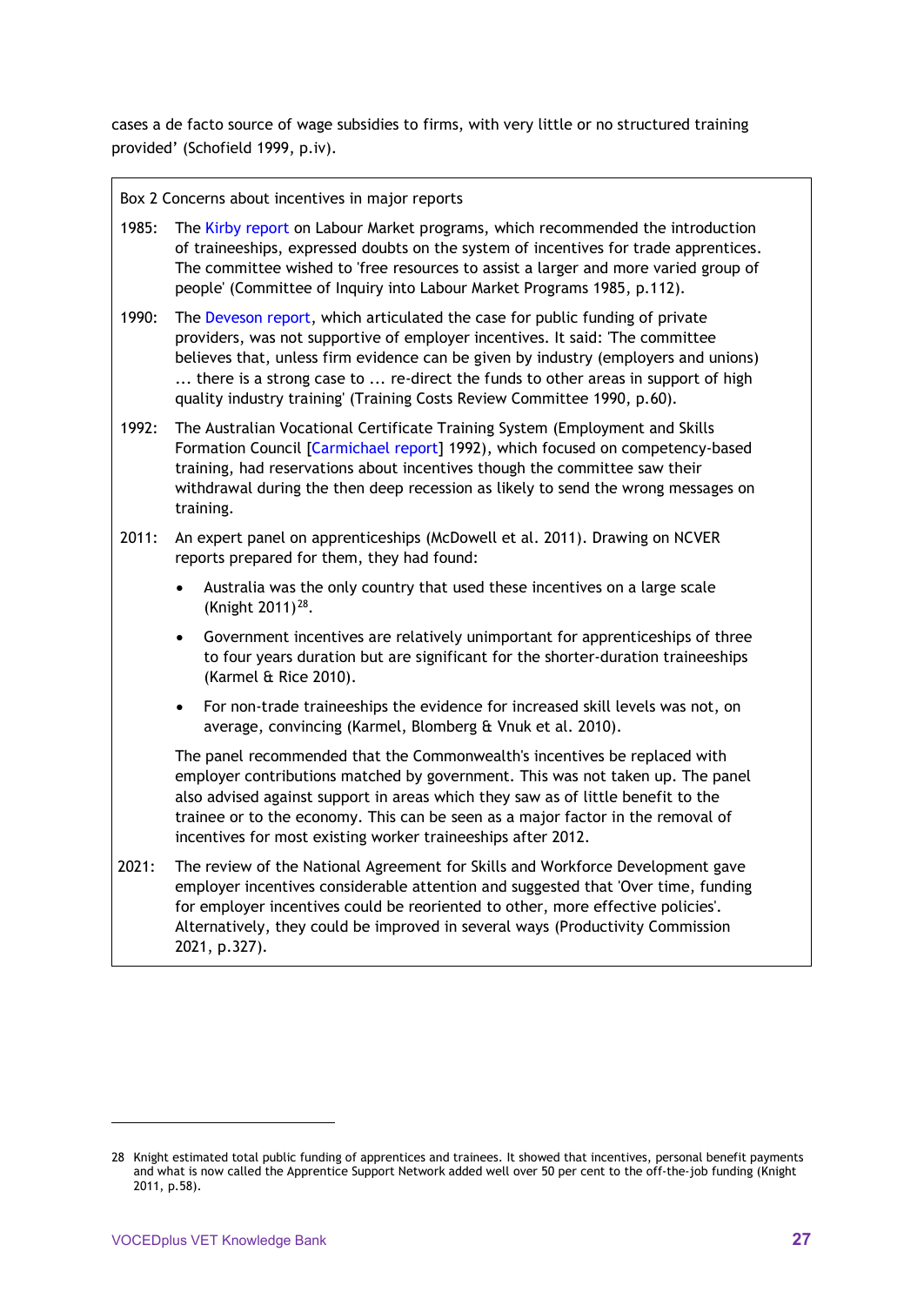In 2012 and 2013, following the McDowell report (2011), the Gillard government removed benefits from most existing worker traineeships. They were retained for new workers; for both new and existing workers in trade occupations on the National Skills Needs List; and for Priority Courses in nursing and care areas.

Along with cuts in some states in the off-the-job training subsidy, the changes in 2012 and 2013 led to the 70 per cent decline in traineeships (between 2012 and 2020) shown in Figure 6. The impact was larger on females who had been the majority in the targeted traineeships, especially sales and clerical. Commonwealth Government outlays on employer incentives fell from around \$1 billion in 2010–13 to around \$400 million a year in 2018–19.

There has been a renewed expansion of incentives. In 2019, the Commonwealth budget included an ['Additional Identified Skills Shortage Payment'](https://austapprent.govcms.gov.au/sites/default/files/2019-06/AISS%20Final.pdf). The employer could receive a total of \$4000 for employing an extra apprentice in selected occupations on the National Skills Needs List and the apprentice could receive a total of \$2000 (Department of Education, Skills and Employment 2020b).

The economic response to the COVID-19 pandemic by the Commonwealth Government has included a 50 per cent wage subsidy for some apprentices and fee-free provision of a wider range of VET courses. Additional substantial funds have been indicated in the 2020–21 and 2021–22 budgets and seem likely to be maintained until recovery from the pandemic.





Source: NCVER 2020e

Note: There are breaks in the series, notably in 1987 and 1995.

#### **Trade Support Loans — for income support**

Trade Support Loans replaced a previous grant, Tools for Your Trade, in 2014. These loans are for the living expenses of trade apprentices rather than for fees. The loans can total over \$20 000 over four years with the largest loan in the first year. On completion, the debt is discounted by 20 per cent. These loans were provided for 54 000 apprentices in 2019–20 (Department of Education, Skills and Employment 2020a) or about a third of all trade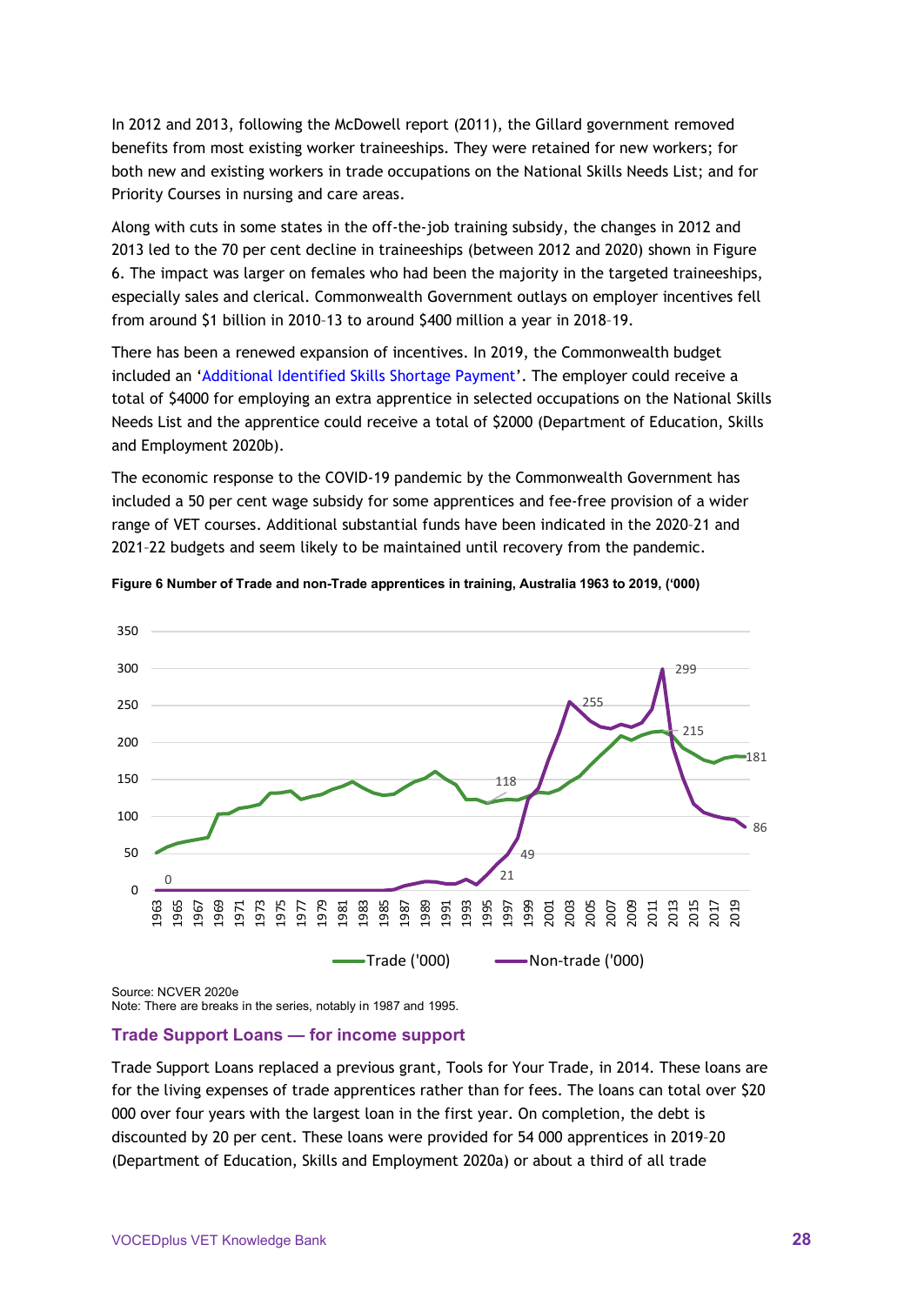apprentices in training. The Commonwealth Government's outlay is around \$220 million (NCVER 2020a) or equal more than three-quarters the outlay on the VET Student Loans considered in section 5.[29](#page-28-0)

So far, little is known of the effects of Trade Support Loans on apprenticeship completion. NCVER research on apprenticeships reported the major reasons for non-completion as 'interpersonal difficulties with employers or colleagues, being made redundant, not liking the work and changing career' (Bednarz 2014). If these factors are not well addressed, it is possible that Trade Support Loans will not have much effect.

Apprentices and trainees may also be eligible for Youth Allowance, Austudy and ABSTUDY considered in section 6 but very few receive this form of assistance probably because their earnings exceed the threshold for the personal income test.

## **LAFHA — away from home grant**

Another important expenditure is the Commonwealth grant of a Living Away From Home Allowance (LAFHA), worth up to \$4000 in the first year and smaller amounts in the next two years. A study of incentives found that those paid to employers made little difference to apprentice retention and completion but the LAFHA did show a positive effect on completions (Deloitte Access Economics 2012).

#### **AASN**

The Australian Apprenticeship Support Network (AASN) delivers support services to employers, apprentices and trainees from around 400 locations, including in rural and remote areas. It costs \$190 million annually (included in Figure 1, panel a, public  $-2$ ). An evaluation found support for the model but the possibility of improvements to services and indicators of performance (Ithaca Group 2018).

## **Key findings in relation to apprenticeship support:**

- **College** Incentive schemes for employers of trade apprentices began in 1973 and were extended to trainees in the 1990s.
- **In 1998, the benefits were made available to existing worker trainees and apprentices** and numbers of trainees surged.
- In 2012 and 2013, the provision to most 'existing worker' trainees was withdrawn and the number of trainees fell 70 per cent after 2012.
- Reservations about the effectiveness and fairness of incentives for employers has  $\mathbf{r}$ been raised in most major reports, extensive NCVER research and recently by the Productivity Commission (2021a).

<span id="page-28-0"></span><sup>&</sup>lt;sup>29</sup> The estimated annual cost to budget based largely on estimated non-repayment was about \$65 million (Department of Education and Training 2019).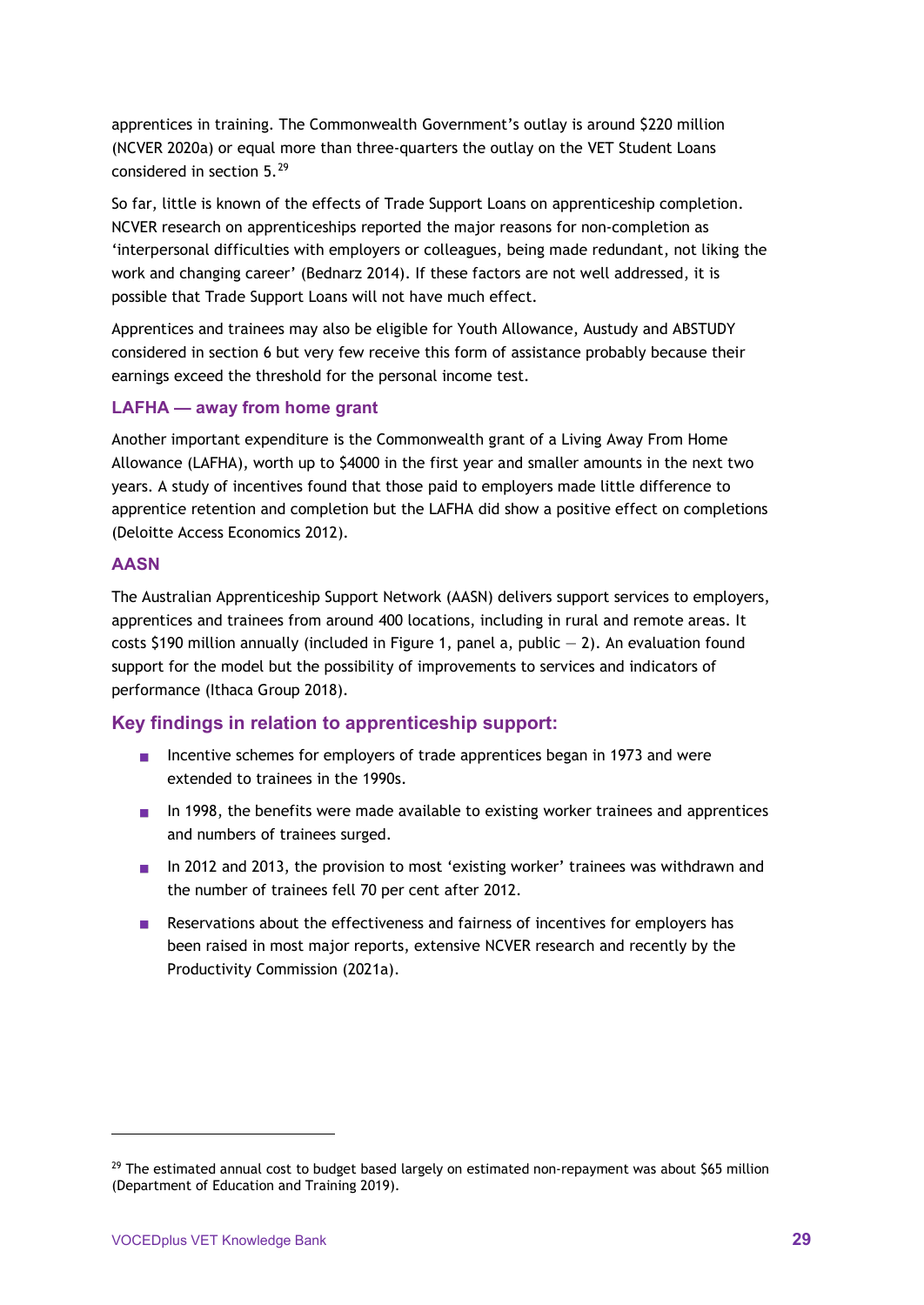# **Section 8: International students and fees**

## **International student fees**

After Whitlam's Labor government abolished fees in 1974, international students did not pay tuition fees until the early 1980s when a charge was introduced. The charging of full fees for international students was strongly contested in the 1980s. The Hawke government received reports from two committees. Goldring (Committee of Review of Private Overseas Student Policy 1984) saw education of international students primarily in 'aid' terms and as a support for Australia's international relations. Jackson (Committee to Review the Australian Overseas Aid Program 1984) placed emphasis on 'trade' and favoured unrestricted access for full-feepaying overseas students (Smart 1986). Jackson's views were supported by the government, while some scholarship aid was maintained.

The new approach applied primarily to higher education but was extended to other sectors. Growth in international students in VET was initially fairly slow. Most international students have been with private providers and still are as shown in Figure 2.

Figure 7 presents enrolment data from 2002 along with the estimated revenue received for fees and of the fee received per enrolment. A comparison is made with higher education, the largest sector.

There were 45 000 international vocational students in 2002 but over 200 000 by 2010 (Department of Education, Skills and Employment 2021b).

The rapid growth to 2010 was fuelled by new rules from 2001 allowing easy access to permanent migration for those who held a qualification on the migrant occupations in demand list (MODL). As reviewed by Baird (2010, p.7), this 'resulted in some providers and their agents ... 'selling' a migration outcome to respond to the demand from some students to 'buy' a migration outcome'.

Occupations lists were amended in 2010. The ready access to permanent residence was removed. By 2013, international enrolments in VET had fallen by over 30 per cent whereas in higher education the fall was only five per cent. Since then, with easing visa conditions for later residency, international enrolments in VET revived and then surged from 130 000 in 2013 to 280 000 in 2019.

In 2020, despite the COVID-19 pandemic, the numbers of international enrolments rose by 25 000 while they fell in higher education by nearly the same amount. Part of the explanation may be the transfer of some students already in Australia from higher education to lower fee courses in VET (Mulder 2021; Department of Education, Skills and Employment 2021b).

Fees paid for VET were estimated at \$2.2 billion in 2019, down to \$2.1 billion in the pandemic affected 2020 (ABS 2021b) with revenue per enrolment down over 10 per cent. Fee revenues for higher education fell more than 25 per cent over the same period, perhaps affected by the proportion of students studying online from their own countries with the closure of international travel.

The average fee revenue per higher education enrolment was always much higher than in VET but the gap widened in the last decade and by 2019 the ratio was nearly 4 to 1.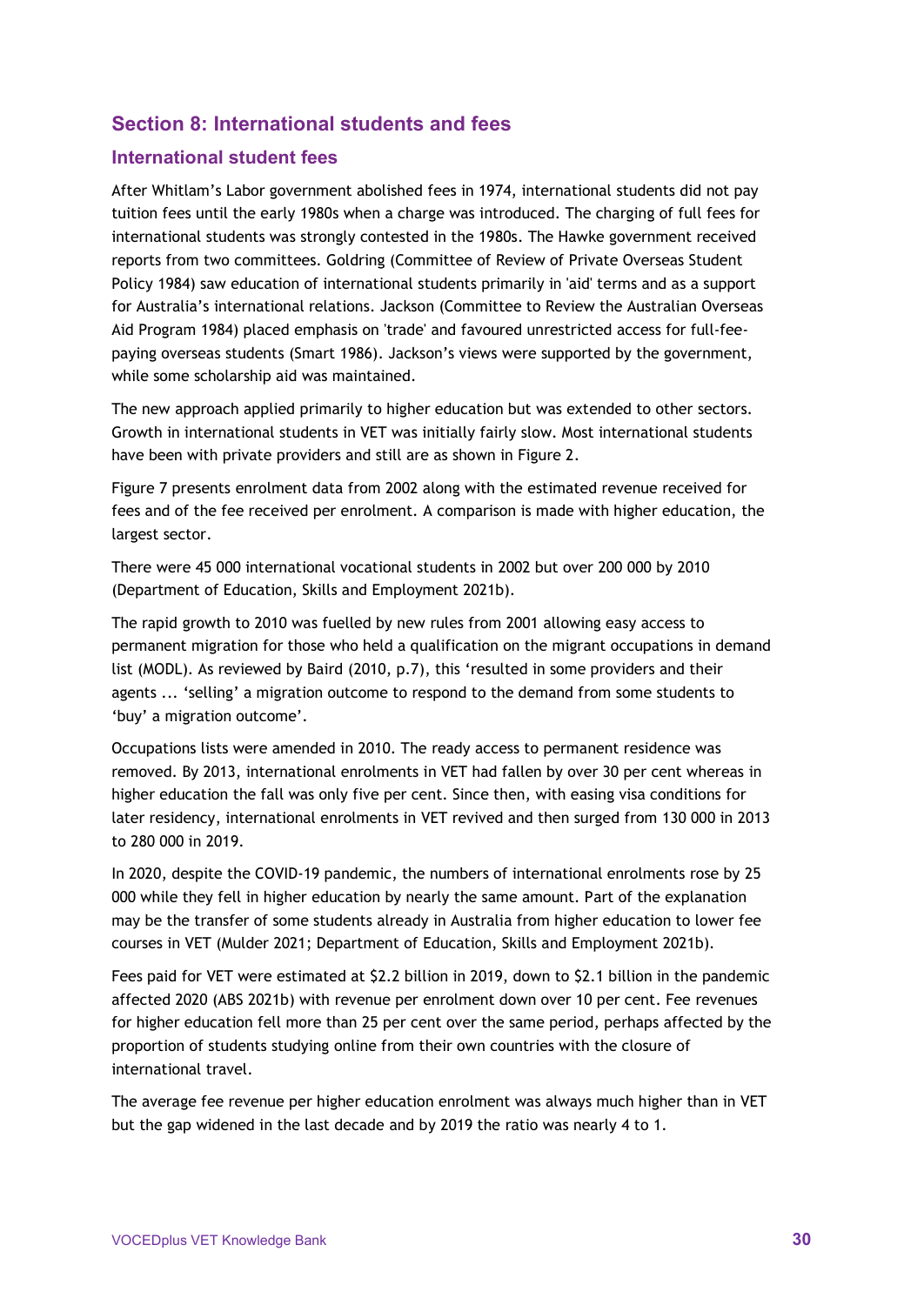

#### **Figure 7 International onshore enrolments and expenditure on fees, Australia, 1990 to 2020**

Source: DESE 2021b, ABS 2021b

Note: Expenditure data adjusted by CPI. NCVER 2021c report international program enrolments as 280000 in 2020 compared with 307 000 enrolments reported by DESE (2021b). DESE comments that across all sector students totalled 686 000 and enrolments 882 000 as students can enrol in more than one course in a year.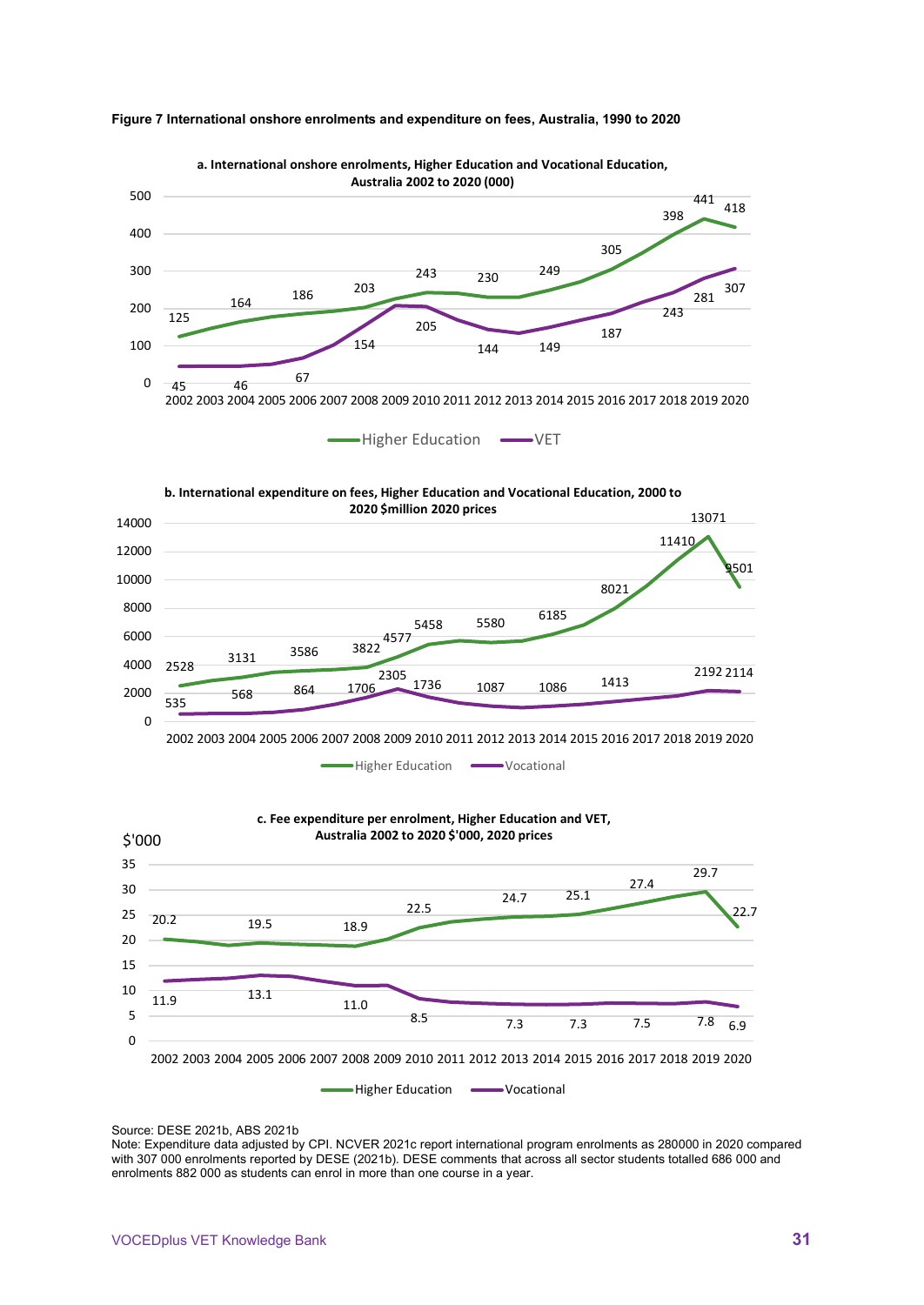The expansion in vocational students from 2014 has also had quality problems if on a lesser scale to pre-2010. Rizvi (2019) noted that the Australian Skills Quality Authority (ASQA) had cancelled the registration of around 450 private VET colleges from the start of 2018 after years when such cancellations were relatively rare: 'the bulk of cancellations in the last two years relate to colleges that were established from 2014 onward'[30.](#page-31-0)

Separate from this provision to students enrolled in Australia, is the provision of training services offshore. In 2017, it yielded \$77 million to public providers (NCVER 2018) but data for the whole system are not available.

# **Broader contribution from international students**

International students are temporary migrants. Estimates of their spending while a student is counted as part of Australia's exports and this considerably exceeds the fees they pay: \$5.9 billion from VET students for 2019–20 compared with \$2.2 billion in fees (ABS 2020). Some of this expenditure may have been received by training organisations that also provide student residences.

The students have been permitted to work up to 20 hours a week while the course is in session and unlimited otherwise. They make a substantial addition to the casual workforce.

On completion of their course, if it is related to a listed skilled occupation, especially the Priority Migration Skilled Occupation List, they may be able to work in Australia for 18 months on a Temporary Graduate Visa. Some become permanent residents. For all international students, of the 1.6 million examined between 2000 to 2014, 16 per cent transitioned to permanent residence, most within five and a half years (Treasury & Department of Home Affairs 2018).

# **Key points about international students**

- The abolition of tuition fees effective from 1974 applied to international as well as domestic students.
- A charge at a percentage of costs was introduced in the 1980s.
- A policy that fees at least cover full-cost was adopted after the Jackson report (1984) and the actual fee was unrestricted.
- International student numbers in VET surged from 2005 to 2010 in courses for occupations enabling permanent migration. Reports of fraudulent behaviour in vocational education led to changes in visas and migration opportunities and a sharp decline in numbers. Some similar quality issues have been identified in recent years.
- Rapid growth resumed after 2013 and continued in 2020 despite the COVID-19 pandemic.
- Fee revenues from vocational overseas student were \$2.1 billion in 2020, only a little **Contract** below the 2019 level, whereas in higher education revenues fell by more than 25 per cent.

<span id="page-31-0"></span><sup>30</sup> 'The college will often have minimal space or equipment for actually holding classes or delivering any sort of education…. It will recruit overseas students, usually students who are already in Australia perhaps undertaking a higher education course, on the basis of much lower tuition fees and a promise not to report the student if they do not turn up to classes but to record they attended anyway' (Rizvi 2019).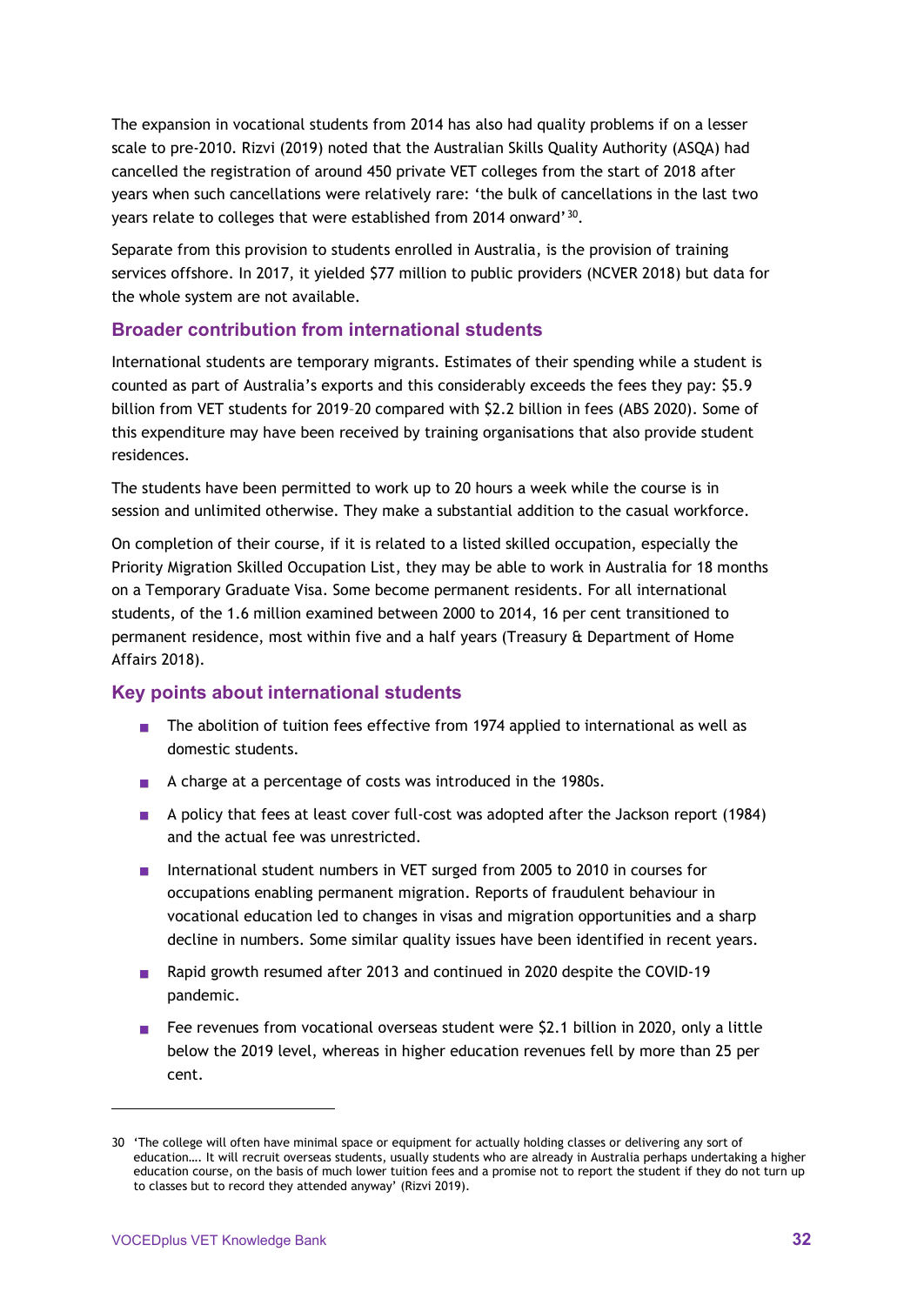- $\mathcal{L}_{\mathcal{A}}$ Fee revenues per enrolment in vocational education have always been much lower than in higher education and decreased in the last decade as higher education rates rose.
- International students make substantial expenditures on living expenses while in Australia, the estimated total spent much higher than fees paid.
- **International students provide a notable addition to the labour force while studying** and significant numbers become permanent residents.

# **Section 9: Domestic fees and fee-for-service revenues**

# **Domestic student fees for government funded training (figure 1, panel b, private — 2)**

The fee revenue raised by public providers was reported up to 2017 (NCVER 2018). They grew close to 7 per cent or \$500 million of expenses of the public system in 2017.

There were no data on fees for publicly funded courses with private providers. Based on private providers' share of publicly funded subjects delivered, they would have received over \$300 million. As such, the total of domestic fees paid for government-funded training might be around \$800 million (figure 1, panel b, private  $-$  2). We do not know how much is paid by employers on behalf of the students.

## **Domestic fee-for-service (figure 1, panel b, private — 3)**

The Productivity Commission (2021, p.157) has noted that fee-for-service activity is largely ignored in evaluation of VET policy. This includes their own annual Report on Government Services<sup>31</sup>.

In 2017, fee-for-service revenues (other) received by public providers was just over \$400 million which was about five per cent of total revenues (NCVER 2018).<sup>[32](#page-32-1)</sup> There are no data since for either public providers or private providers.

In 2018, there were over 300 million hours for domestic fee-for-service, less in 2019. This represents somewhat over a third of total hours provided in the VET sector (NCVER 2021e).

For illustration here, we have assumed an average fee of just over \$10 per hour<sup>[33](#page-32-2)</sup> which leads to total fee revenues of \$3 billion. Over 80 per cent is delivered by private and enterprise providers and the rest by public and community providers. We have no information on who pays fee-for-service but assume it is carried by employers and students and we arbitrarily divide it between them (figure 1, panel b, private  $-$  3). We attribute \$800 million to students (double the amount paid to public providers in 2017) and \$2200 million to employers.

<span id="page-32-0"></span><sup>31</sup> See the Productivity Commission's website, viewed 16 February 2022,

<span id="page-32-1"></span><sup>&</sup>lt;https://www.pc.gov.au/research/ongoing/report-on-government-services>. 32 \$400 million was about 5% of operating revenues of the public system in 2017. Deveson (Training Costs Review Committee 1992) had suggested it would be realistic for 'fee for service' revenues in TAFE nationally to grow from the current average of 4.2% to between 15 to 20% of total recurrent funding within five years' (Shreeve 2018).

<span id="page-32-2"></span><sup>33</sup> For an approximation of the average fee per hour we estimated the simple average of the full-fee rate for 203 courses listed at Victoria Polytechnic. It was just over \$12 per hour in 2019.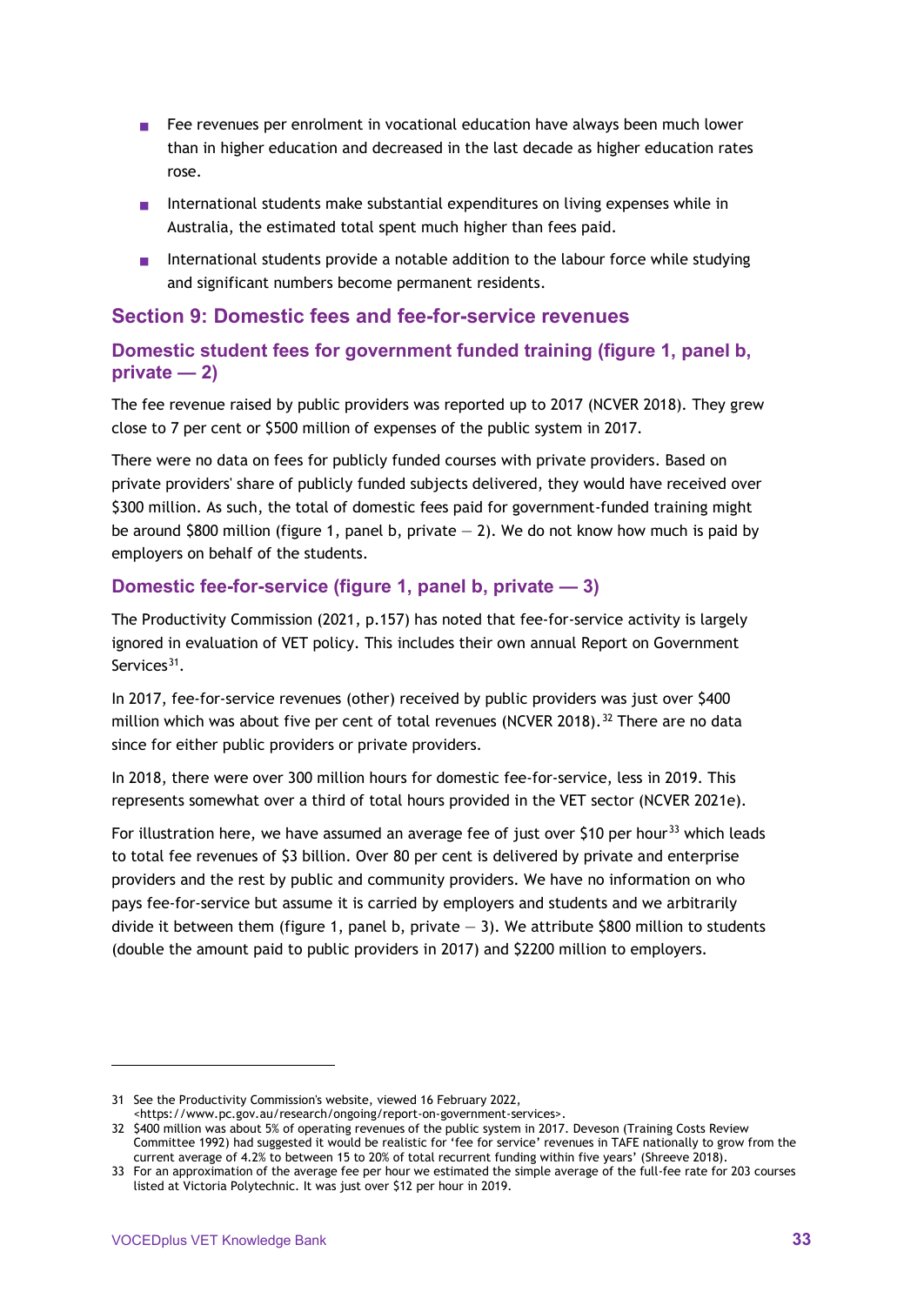# **Key findings in relation to domestic fees and fee-for service:**

- There are currently no published estimates of fees paid to public or private providers.
- Estimates of domestic student fees paid to government providers were last estimated  $\mathbb{R}^{\mathbb{Z}^2}$ in 2017 covered about seven per cent of total expenses.
- Fee for service revenues of public provider covered about five per cent of expenses in 2017.
- Speculative estimates of fees paid to private providers have been made based on the large number of hours of training delivered.

# **Section 10: Employer training and expenditures**

The range of ways employers engage with the VET system was reviewed by Stanwick (2009). Employers have always had a major involvement with training. Their influence on the VET system was much increased by the introduction of competency-based training in the 1990s. Employers have the major input in the development of training packages $34$ .

Employer expenditure on training was a focus of government policy in the late 1980s and early 1990s. The [Dawkins report](http://hdl.voced.edu.au/10707/142028) stressed the importance of training in industry and the need for industry to pay more:

... there is a remarkable degree of agreement about the vital importance of firstclass industrial training to ensure a bright economic future and on the assessment that we now fall short of that standard ... A highly skilled and efficient labour force requires training arrangements and institutions that are effective, ensure equitable access and are responsive to change ... The main funding responsibilities of government in funding education and training lie in areas where the benefits to the wider society are greatest. In addition, governments have a particular responsibility to improve lifetime opportunities for disadvantaged groups by providing education and training ... Most of the expansion will occur in areas where the bulk of the benefits flow directly to industry (Dawkins 1988, pp.1-3).

Research had been undertaken on the benefits of employer investment in training. It showed considerable benefits to both employers and to their workers (Long et al. 2000, Stanwick 2009).

The [Dawkins report](http://hdl.voced.edu.au/10707/142028) canvassed the various ways in which industry might pay more for training.<sup>[35](#page-33-1)</sup> It concluded the best approach was an 'internal training levy'. Under this scheme the government imposes a minimum training obligation on enterprises which is met by expenditure on a broad range of approved training. Known as the Training Guarantee it required employers with more than 8–10 workers to demonstrate they had committed initially one per cent and then 1.5 per cent of their wage bill to training or pay a levy.<sup>[36](#page-33-2)</sup> It was in force from July 1990 to July 1994.

<span id="page-33-0"></span><sup>34</sup> Their input is mainly through Industry reference groups which work under the auspices of the Australian Industry Skills Committee and are supported by Skills Services Organizations. Industry Clusters will replace the Industry Reference Committees and the Skills Service Organisations from the start of 2023.

<span id="page-33-1"></span><sup>35</sup> Including a proposal by the ACTU (1987) in Australia Reconstructed for a National Employment and Training Fund where the funds would be paid to a central agency and employers would receive a minimum of 80% back. McDowell et al. (2011) made a somewhat similar proposal.

<span id="page-33-2"></span><sup>36</sup> There are industry levy schemes set up by employers and enforced by legislation, for example, the Construction Training Fund which is mainly used in additional support of apprentices (McDowell et al. 2011).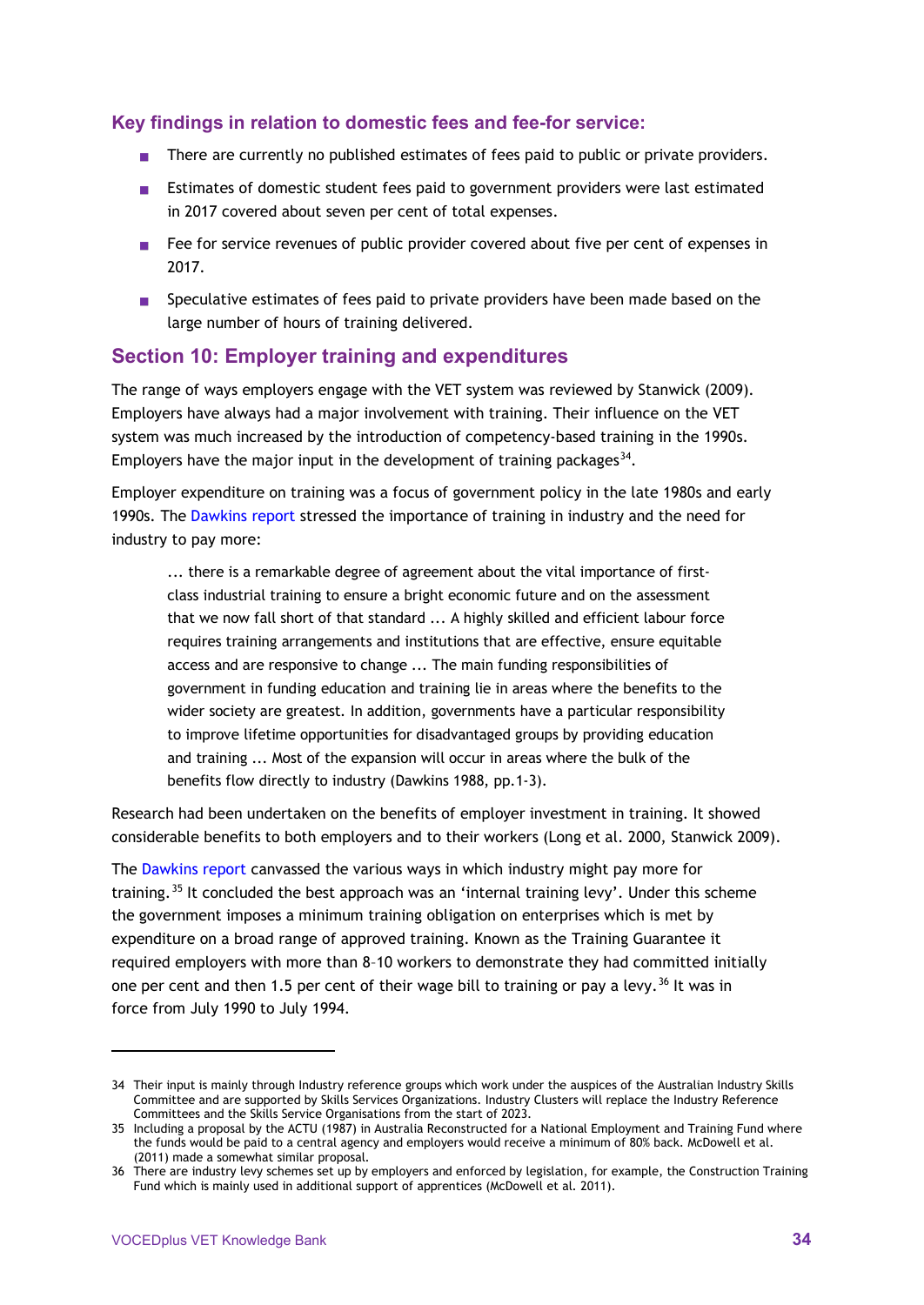The program was unpopular with employers and there was some abuse of what was reported as training expenditures. The funds raised by the levy were very small. After it was abolished, a fairly positive evaluation of the scheme was published by the Department of Employment, Education, Training and Youth Affairs:

Although uneven, the effect of the Training Guarantee was positive. Its main successes (included) the remarkable increase in training activity among mediumsized businesses ... However, it did not generally meet its objective of creating a viable training culture in those areas of industry with no tradition of training, and it failed to bring about any net increase in training opportunities for disadvantaged groups. Its principal weaknesses lay in the looseness of its guidelines, and in its reliance on decision-making at the individual enterprise level (Fraser 1996, vol.1, p.111).

While the Commonwealth Training Guarantee was abolished, the training of adults with an employer contribution is still a relevant issue as noted by the OECD (2019): 'adult learning needs to receive adequate and sustainable funding to function well — with contributions by the government individuals, and firms  $-$  as well as governance arrangements that can help countries to make different parts of adult learning systems work well together' (OECD 2019, p.241).

# **Surveys of Employer Training Expenditure and Practices**

To monitor total industry training and the amount of expenditure, the ABS was funded to undertake surveys of employer training expenditures in 1989–90 as the Training Guarantee was beginning and in 1993. After the demise of the Training Guarantee, there were two further ABS surveys of employer expenditure: in 1997–98 and in 2001–02.

For 2001–02, the ABS estimated an employer expenditure, net of subsidies received such as employer incentives, at \$3.7 billion; about the same as government outlay of VET (ABS 2003).

Reporting by employer size and industry, the ABS found that the large proportion of employers providing structured training paid the wages of the employees undergoing training.[37](#page-34-0) Most paid fees and half paid for training materials.

The ABS did not detail the nature of the expenditures but did identify expenditure on 'dedicated trainers', employees whose main job involved the preparation, administration, presentation and/or assessment of training to other employees'. It was estimated at about 25 per cent of their expenditures.

#### **Estimating recent employer expenditure**

Figure 1, panel b included speculative estimates of employer expenditure based on the survey in 2001–02 (ABS 2003). Adjusting the total \$3.7 billion by the CPI we get a figure of \$5.6 billion for 2018–19.[38](#page-34-1)

The spending on dedicated trainers is estimated as \$1.5 billion. Expenditure on domestic feefor-service training considered above was speculatively estimated to account for \$2.2 billion of employer expenditure. That leaves nearly \$2 billion of the total of \$5.6 billion unaccounted.

<span id="page-34-0"></span><sup>37</sup> The wages and salaries paid to workers undergoing training were not included in the 2001–02 survey. This makes it more comparable with expenditures on VET where wages and salaries of students are not included.

<span id="page-34-1"></span><sup>38</sup> If the outlay had grown at the same rate as the GDP it would have been considerably higher.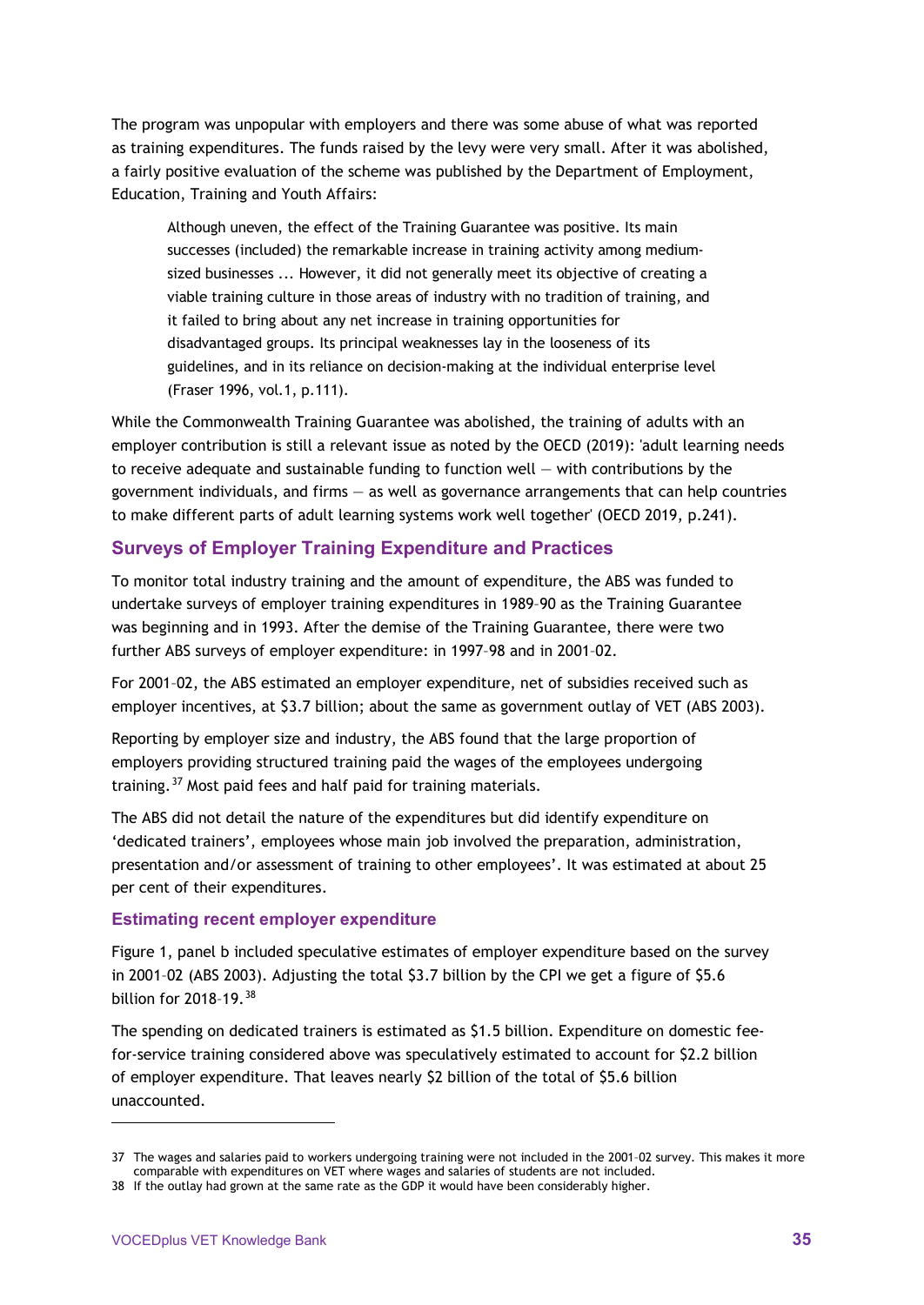# **Work-Related Training and Adult Learning**

While there are no recent quantitative estimates of expenditure, there are other indications that employer training activity remains very substantial. ABS periodically monitors the extent of formal learning (leading to a qualification) and non-formal learning (structured training or courses not part of an award or qualification (ABS 2017). ABS defines work-related training as non-formal learning undertaken to obtain, maintain or improve employment skills or to improve employment opportunities. For its 2016–17 Survey of Work-related Training and Adult Learning, reported:

- nearly 30 per cent of employed persons participated in work-related learning as part of their current job
- $\Box$  median hours of the most recent training were 16 hours
- **D** over 85 per cent said they had 'no personal cost incurred for the most recent training' (ABS 2017).

These data show major training activity being undertaken. However, Buchanan (2020) has drawn attention to the apparent decline in the proportions receiving training compared with surveys in 2013 and 2005.

Information is also provided on employer practices by NCVER's two yearly survey of employers' interactions with the VET system (NCVER 2019). While it does not offer information on expenditures, it shows that about 50 per cent of employers use the VET system. TAFE is the main provider for apprentices/trainees. Private providers have the major part in nationally recognised training.<sup>[39](#page-35-0)</sup> For unaccredited training, the majority of employers did not use external providers and scarcely any used TAFE.

Britain and the European Union regularly undertake surveys of employer expenditure (Winterbotham et al. 2014; Wiseman & Parry 2017). Smith et al. (2008) argued in favour of a similar survey in Australia while accepting the difficulties in collecting reliable data by employer surveys.

A sign of renewed interest in employer expenditure might be implied in the VET roadmap (Skills Senior Officials' Network 2020). In summary point six, it said 'Government VET investment supports economic and social priorities and complements the investment of industry and learners ... The system features agreed principles for shared investment in VET by governments, industry and learner' (SSON 2020, p.10).

<span id="page-35-0"></span><sup>39</sup> Research studies on employer training confirm the greater use of non-TAFE providers than of TAFEs (Smith et al. 2017; Shah 2017a, 2017b).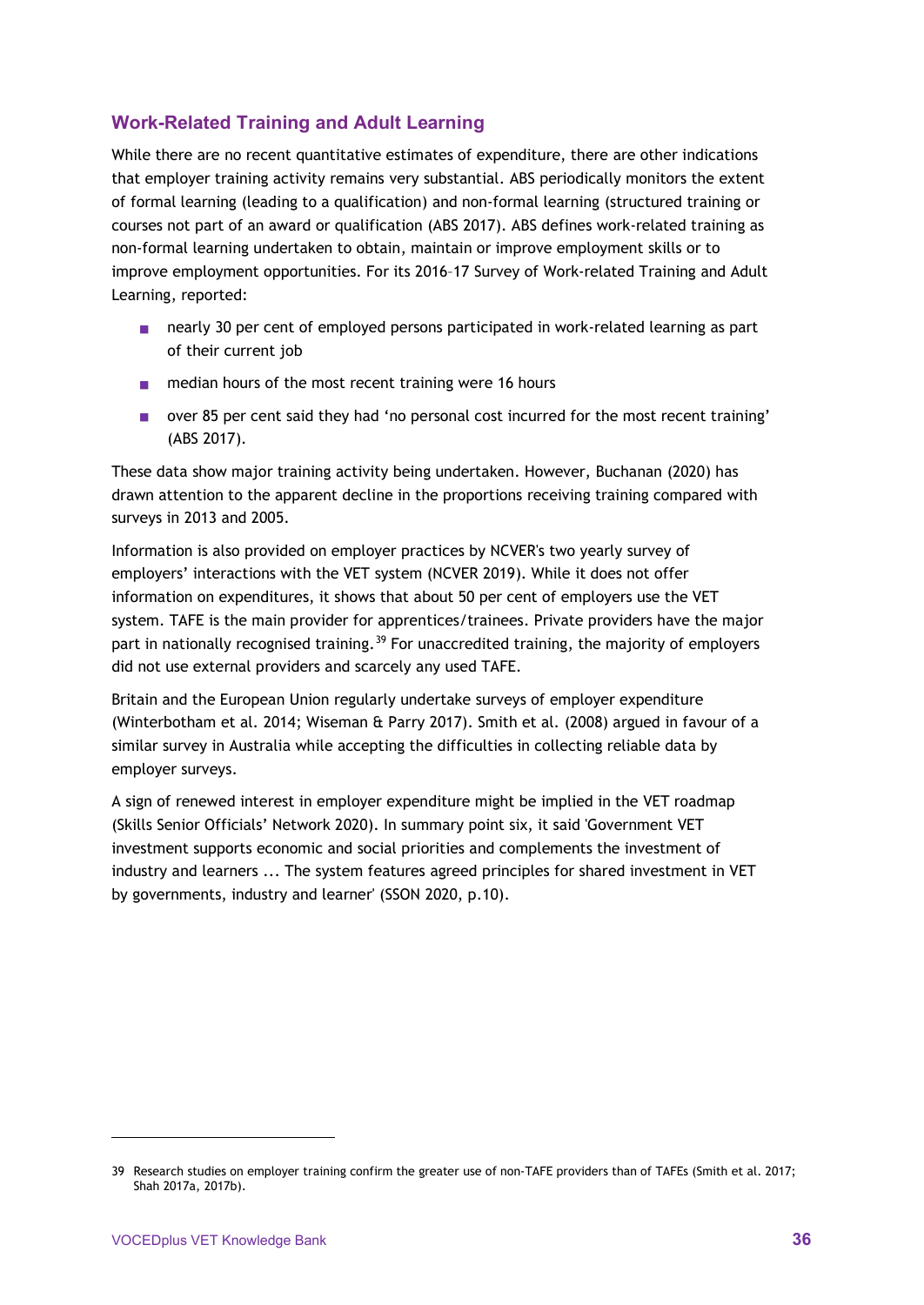# **Key findings in relation to employer expenditure include:**

- There have been no estimates of employer expenditure on training since 2001-02
- In 1988, Minister Dawkins stressed the importance of training in industry and introduced the Training Guarantee levy, in effect from 1990 to 1994.
- The need for industry to pay more has been neglected since the mid-1990s.
- **Projecting net employer expenditure of \$3.7 billion in 2001-02 gives a recent figure of** \$5.6 billion.
- ABS surveys of workplace training confirm that employer training is still extensive.

# **Section 11: Observations on 50 years of funding**

The paper has reviewed funding in a range of areas. It considered the growth in total public funding directed to VET activity, a range of policies affecting the use of those funds and a number of additional specific funds. It also considered private expenditures but with very limited data.

Some changes in funding have been implemented quickly and later abandoned. Some areas of policy concern in the early part of the period have been neglected in later years. The Commonwealth Government has driven several initiatives, but the states have direct responsibility and are often not in step.

## **Government funding**

Government funding expanded rapidly for 10 years after the [Kangan report](http://hdl.voced.edu.au/10707/17052) with rates of growth that now seem phenomenal. Since then, total government funding for VET activity has grown sporadically. There have been short periods of expansion in Commonwealth funding and in some states.

The bigger changes in the last 25 years have been in the use of funds and in some supplementary funds. Many of the changes stem from the Hawke and Keating governments from 1983 to 1996. They placed a renewed stress on VET's contribution to employment as distinct from [Kangan's](http://hdl.voced.edu.au/10707/17052) (Australian Committee on Technical and Further Education 1974) emphasis on lifelong learning. The new approach stressed the role of employers and of market competition, supported by the development of a national vocational system with qualifications based on occupational competencies. Competition, it was argued, would promote efficiency in the production of what employers and students wanted.

#### **User choice**

In the 1990s, ANTA led the implementation of 'user choice' which allowed choice of a public or private training provider for the off-the-job training of trade apprentices. Its full rollout was commenced in 1998. The states funded this and they varied in the extent to which they implemented it. While confined to trade apprentices, most of the training remained with TAFEs and 'user choice' received both positive and negative reports. This was the first sizeable public funding available to private training organisations.

#### **Entitlement funding by states to public and private providers**

The provision of the regular funds to private providers commenced with Victoria's Training Guarantee in 2009. It provided an entitlement to a subsidised vocational training to at least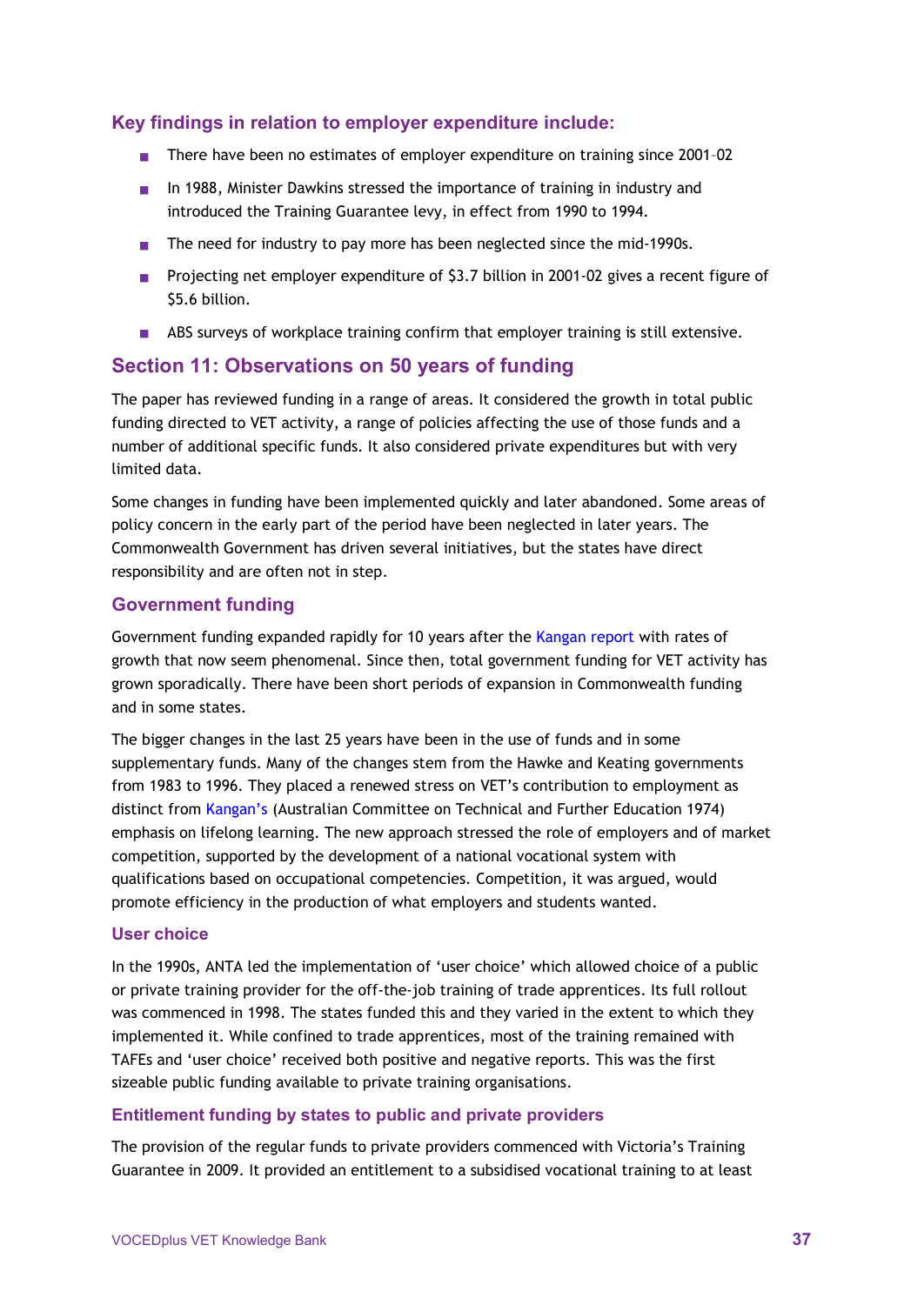certificate III. As discussed in section 4, there was enormous expansion in enrolments and government expenditure, all in private providers. There was considerable waste and fraud and major changes were made to the system from the end of 2011.

Following the 2012 COAG National Partnership for Skills Reform, other states implemented entitlement schemes. They generally avoided the errors of the Victorian roll out. All states except Queensland have since pulled back the provision to private providers. About a third of government-funded students in Australia are currently enrolled with private providers but in Queensland it is heading towards two-thirds (NCVER, 2020b).

#### **State variation in subsidies and fees**

There have been several national reports including examples of large and seemingly inexplicable differences among states in the levels of subsidy and policies on fees. It can be hoped that real action will be taken in response to the work of the National Skills Commission.

#### **Employer incentives**

The Commonwealth had provided incentive payments to employers of trade apprentices from 1973. They were extended in the early 1990s to traineeships which had been introduced from the late 1980s.

Incentives were extended to existing workers in 1998. It led to a massive expansion in existing-worker trainees who, in many cases, received little training. Following a review ( McDowell et al. 2011) the Gillard government withdrew incentives in 2012 and 2013 for most existing worker traineeships.

This led to a large reduction in the numbers of trainees especially in female-dominated clerical and sales areas. Australia had attempted through traineeships to capture the benefits of the German-dual-system in non-trade areas. It was at best only partially successful.

Further support for trade apprentices was provided in 2019 for employers of trade apprentices in 'identified skill shortage areas'.

Virtually all major reports on VET have concluded that the funds used for employer incentives for trade apprentices could be used more effectively and equitably.

#### **Other support for trade apprentices**

There are a range of other ways in which the assistance for trade apprentices is greater than for other VET students including the larger subsidy for off-the job training in some states. The Living Away From Home Allowance provides substantial support and so too do Trade Support Loans. A comprehensive evaluation of the various funds and subsidies seems desirable.

#### **Commonwealth student loans**

VET FEE-HELP, an income contingent loan scheme, operated from 2009 for diploma and higher-levels linked to university entry. It was extended under a COAG agreement in 2012 to virtually all diploma and higher-level students and providers. States were to share pro-rata in the impairment costs.

It wasted billions in dollars and student time. Fraud levels were very high. Over half the nearly \$3 billion outlay in 2015 went to 10 now defunct private training organisations. A substantial proportion of VET FEE-HELP debt has been cancelled.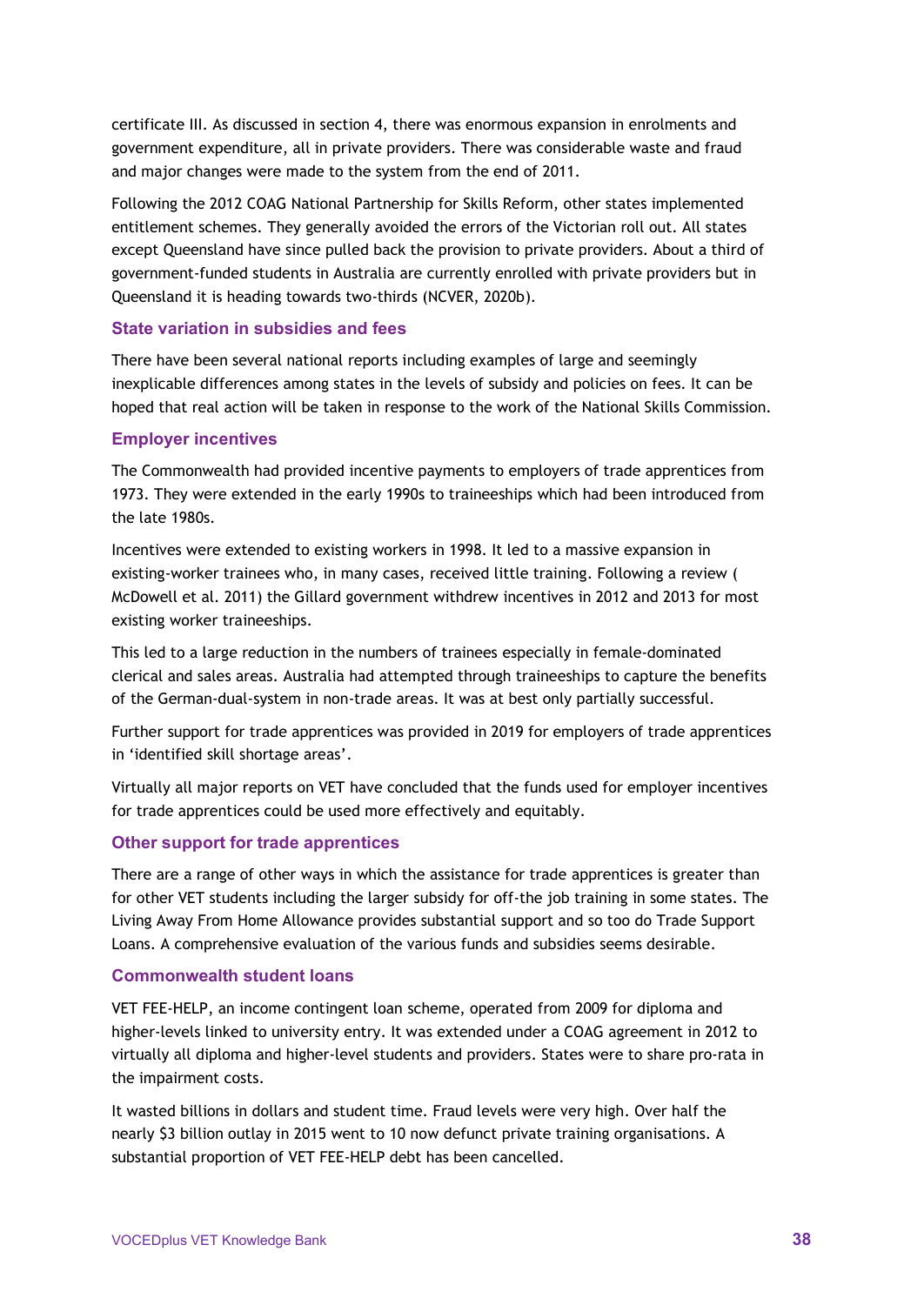The bungled roll-out of VET FEE-HELP is in sharp contrast with the higher education HECS scheme introduced relatively painlessly in 1989 and still confined to government funded places, nearly all in public universities and with set fees<sup>40</sup>.

VET FEE-HELP was replaced in 2017 by VET Student Loans which are restricted to approved providers and courses. Outlays were about a tenth of the highest VET FEE-HELP outlays. Public providers have received most funds.

#### **Income support for full-time students**

An early action of the Whitlam government in 1973 was to introduce means tested grants for living allowances to full-time tertiary students including vocational students and these are still provided as Youth Allowance (Student), Austudy and ABSTUDY.

When national goals for VET were agreed in 1992, they included 'Opportunities and Outcomes for Individuals'. Income support was listed among its objectives (Department of Employment, Education and Training 1992, p.6). However, income support does not feature in more recent statements of goals and is not considered in recent reports on VET. Some income support additional to the Commonwealth's means tested allowances is provided: directed to trade apprentices through Trade Support Loans, Living Away from Home Allowances and some state benefits.

#### **Private funds**

We have little data on private expenditure on VET. Speculative estimates were included in the paper to draw attention to its importance.

#### **Employer training expenditure**

Some indication of the extent to which workers receive structured training and employer support for it is provided by ABS and NCVER's bi-annual Survey of Employer Use and Views. However, there are no estimates of employer training expenditure.

This paper has included speculative estimates of employer expenditure based on the estimates for 2001–02 when it totalled about the same as government funding of VET.

Employer training now gets little consideration in VET policy and research. It was quite different 30 years ago when a major policy initiative, the Training Guarantee, was introduced as discussed in section 9.

#### **Domestic student fees and domestic fee-for-service**

Student fees in government supported training in public providers were reported to 2017 but there was no data on the fees for government-funded courses provided by private training organisations.

We currently have very little identifiable data on fee-for-service receipts but based on the nearly 300 million hours of training delivered, the expenditure is clearly substantial and speculative estimates were included in Figure 1b.

<span id="page-38-0"></span><sup>40</sup> It also contrasts with Fee-HELP, the loan scheme for full-fee higher education students which has not experienced the trauma of VET FEE\_HELP, viewed 16 February 2022 <https://www.studyassist.gov.au/help-loans/fee-help>.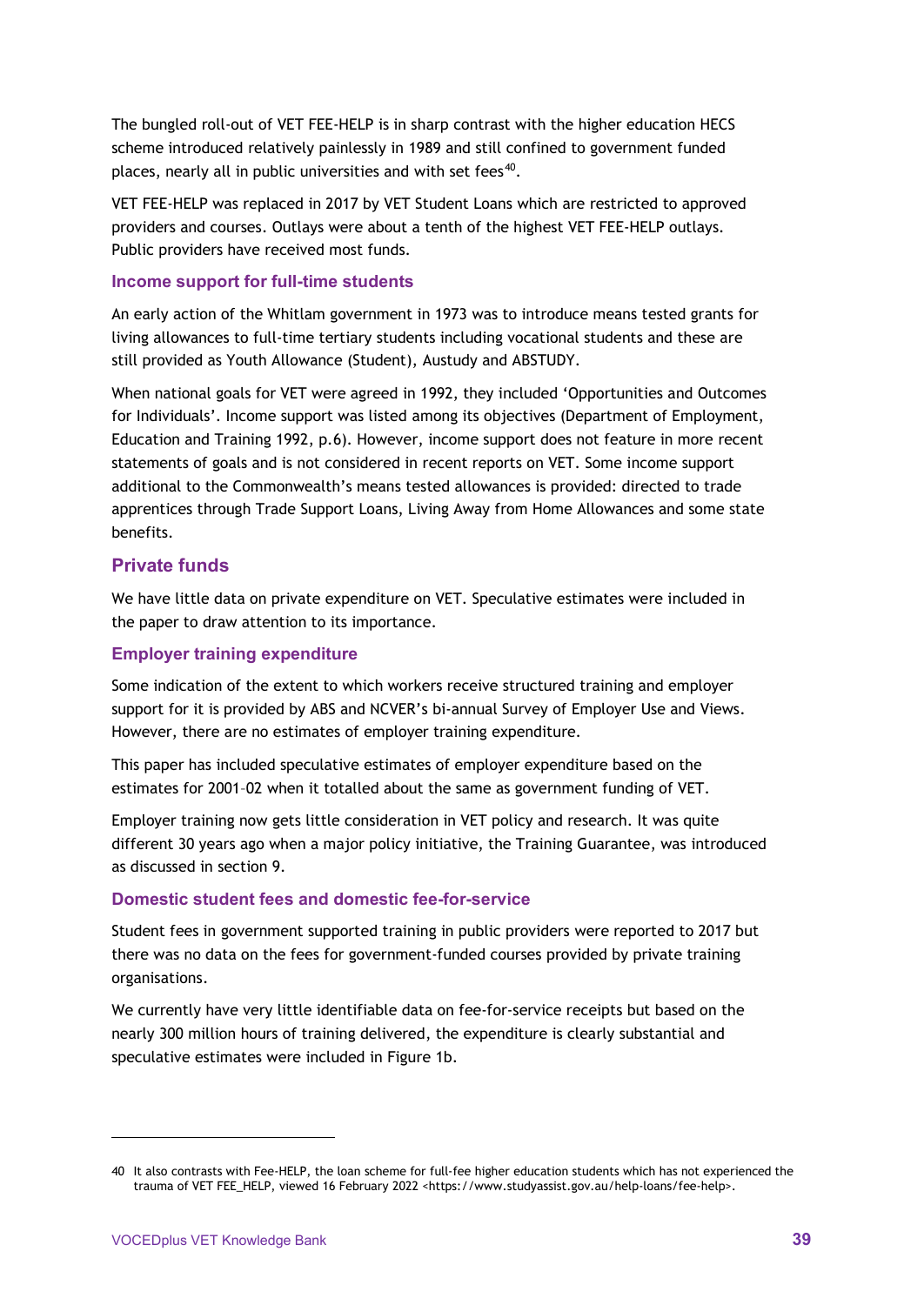#### **International students and fees**

Full-fee international students were permitted from the late 1980s. The enrolments surged from 50 000 in 2005 to 200 000 in 2010. A major reason was easy access to permanent migration for occupations in demand. Fraudulent provision of qualifications occurred.

Changed migration rules led to a sharp fall in numbers but easing visa conditions have seen numbers surge again to a record level of 300 000 enrolments in 2020 and a fee income of \$2.1 billion, though there is some recent indication of poor-quality provision.

## **Implications for the goals of VET**

The Steering Committee for the Review of Government Service Provision / Productivity Commission in its annual reports and its recent review of the National Agreement for Skills and Workforce Development, considers the outcomes of the VET system in relation to national goals and the various approaches to improving outcomes. We are not attempting this here but make comments on the effects of particular forms of funding on aspects of quality, employment and equity.

#### **Quality**

VET FEE-HELP led to the biggest rorts. However, also distorting the purposes of the VET sector were the rorts with migration, especially between 2005 to 2010, incentives for existing workers from 1998 to 2012 and the Victorian entitlements scheme from 2009 to 2012.

There is no consideration in the Steering Committee for the Review of Government Service Provision / Productivity Commission's annual reports of the effects of the fast expansion and then contraction of funding on the teachers employed and the quality of the courses delivered. Many of the commentators on the current system argue the need to include independent assessment, a broadening of the VET experience beyond present training packages and broadening of the qualifications for VET teachers (Wheelahan 2019; Karmel 2021).

In its annual reporting the Steering Committee for the Review of Government Service Provision / Productivity Commission provides measures of progress against the objectives for VET, including quality, but it is badly hampered in the indicators used and the data available (acknowledged in Productivity Commission 2021).

#### **Employment**

Employment is a key goal for VET. The change in the 1990s most related to this goal is basing vocational courses on the competencies identified by employers.

It is disconcerting that student outcomes data show that, except in the trades and some specialist areas, only about a quarter of qualification completers are employed in the occupation of their training package, though a considerable number who are employed in other occupations found their training of relevance (Karmel, Mlotkowski & Awodeyi 2008, NCVER 2021a). The critics of training packages argue that courses could be developed to address a cluster of occupations and be more concerned with underpinning knowledge. It would give students more options and increase the flexibility of the workforce.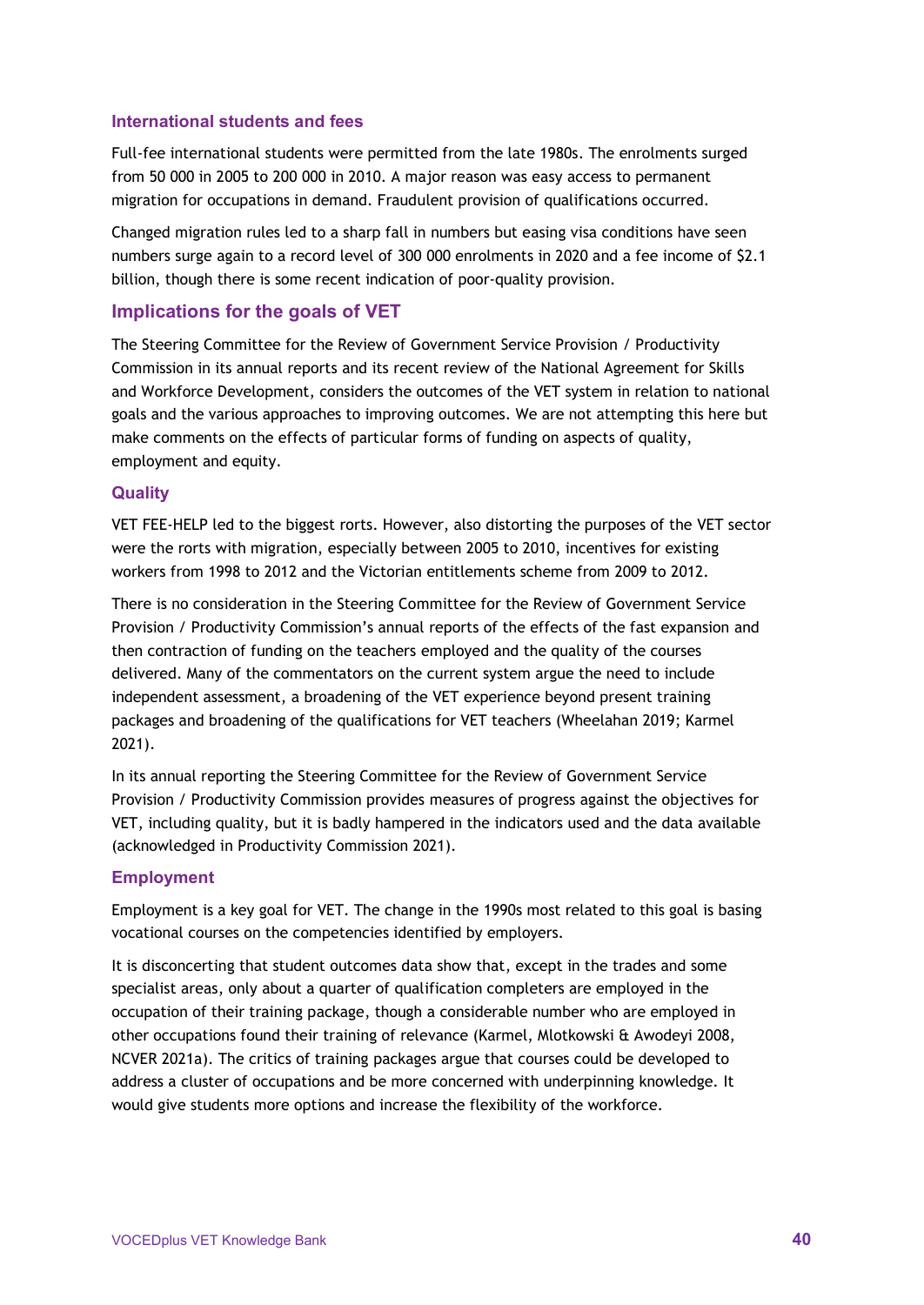# **Equity**

Concessions or waivers in fees and loading of subsidies are provided for equity groups including Indigenous people, persons from remote areas and persons with disability (Productivity Commission 2021, Appendix C). There are foundation programs and programs for job seekers. There are equity provisions within the employer incentive schemes, for example, for persons with a disability and mature age persons.

Income assistance through Youth Allowance, Austudy and ABSTUDY are provided for full-time students subject to income tests but little is known of the effectiveness.

As discussed, a great deal more is spent on trade apprentices relative to other VET courses. A justification is that the employment outcomes are relatively good and they are often in shortage areas. The fairness and effectiveness of this support needs much more attention.

At least some of the rorts of the VET system considered in this paper impacted heavily on equity groups. For example, under VET FEE-HELP, Indigenous students had the highest rate of growth in enrolment in the period 2012 to 2015, paid the highest tuition fees (often five times the full price in NSW TAFE) and had the lowest completion rates among overall very low rates (Australian Government 2016, Tables 1–4).

Some recent NCVER research in VET points to providers which are relatively effective for equity groups. These include community education providers and group training companies (O'Dwyer & Korbel 2019; O'Dwyer & Mihelic 2021). Lamb et al. (2018) showed that large and stable VET organisations can build long term community relations and be more successful with disadvantaged communities and students.

Disadvantaged school leavers and adults, if in tertiary education, tend to be in VET and not in higher education and yet, the higher education sector has a dedicated centre for research in equity that includes a program for academic research grants and research fellows (National Centre for Student Equity in Higher Education 2020). An equity-focused body previously existed to service VET, NVEAC (2009–2014). Its role was to provide independent advice to the Ministerial Council for Tertiary Education and Employment on how disadvantaged learners can achieve better outcomes from VET. It would seem easy to justify a body for equity in the VET sector as large as that serving higher education.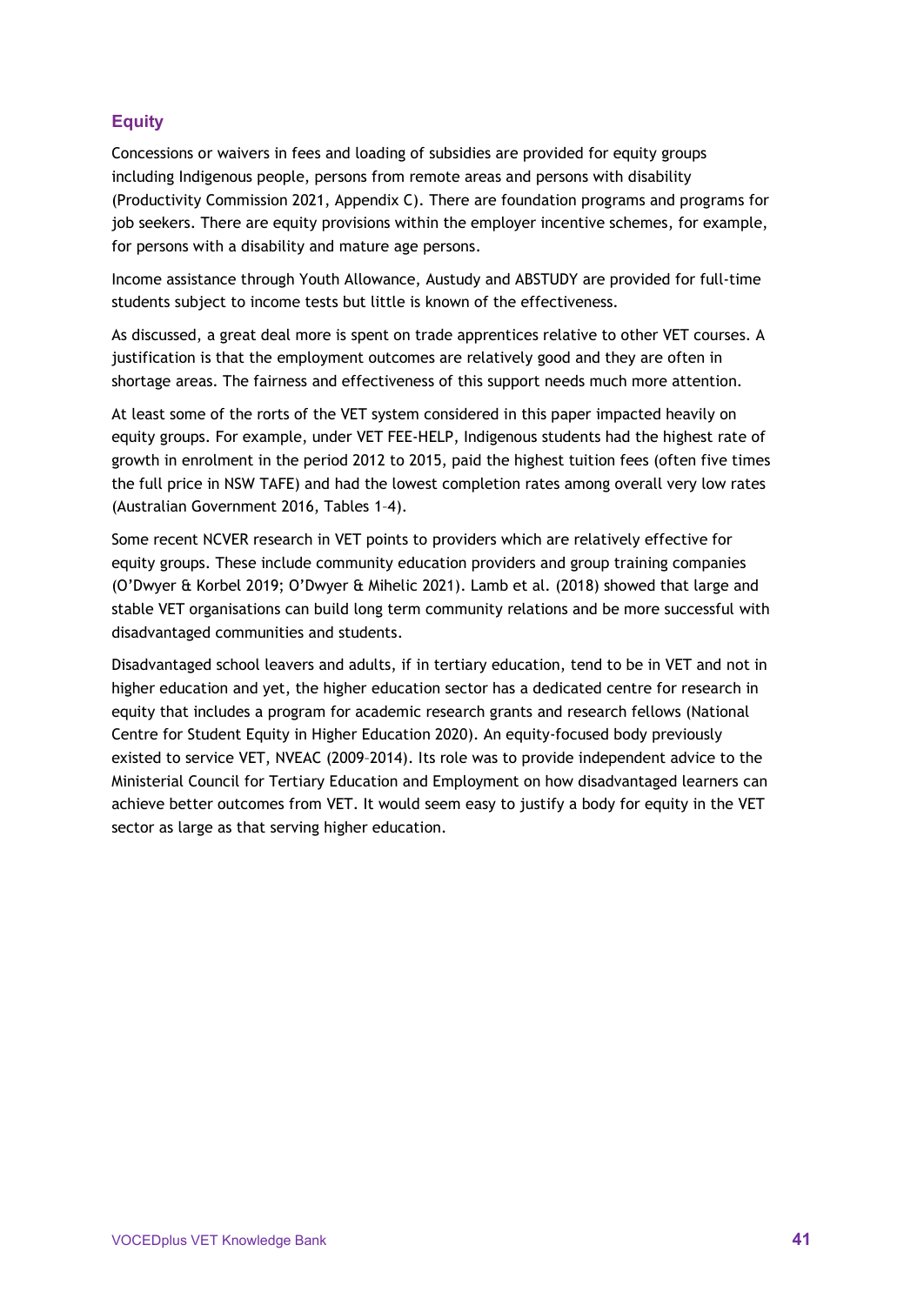# **References**

#### **Landmark reports**

- Allen Consulting Group 1994*, [Successful reform: competitive skills for Australians and Australian](http://hdl.voced.edu.au/10707/151782)  [enterprises](http://hdl.voced.edu.au/10707/151782)* [FitzGerald report], Allen Consulting Group, Melbourne.
- Australian Education Council Review Committee 1991, *[Young people's participation in post](http://hdl.voced.edu.au/10707/34856)[compulsory education and training: report of the Australian Education Council Review](http://hdl.voced.edu.au/10707/34856)  [Committee](http://hdl.voced.edu.au/10707/34856)* [Finn review], Australian Government Publishing Service, Canberra.
- Bradley, D, Noonan, P, Nugent, H & Scales, B 2008, *[Review of Australian higher education final](http://hdl.voced.edu.au/10707/44384)  [report](http://hdl.voced.edu.au/10707/44384)* [Bradley review], Department of Employment Education and Workplace Relations, Canberra.
- Committee of Inquiry into Education and Training 1979, *[Education, training and employment:](http://hdl.voced.edu.au/10707/113291)  [report of the Committee of Inquiry into Education and Training](http://hdl.voced.edu.au/10707/113291)* [Williams report], Australian Government Publishing Service, Canberra.
- Committee of Inquiry into Labour Market Programs 1985, *[Report of the Committee of Inquiry into](http://hdl.voced.edu.au/10707/126407)  [Labour Market Programs](http://hdl.voced.edu.au/10707/126407)* [Kirby report], Australian Government Publishing Service, Canberra.
- Committee on Technical and Further Education 1974, *[TAFE in Australia: report on needs in](http://hdl.voced.edu.au/10707/17052)  [technical and further education,](http://hdl.voced.edu.au/10707/17052) April 1974* [Kangan report], Australian Government Publishing Service, Canberra.
- Dawkins, J 1988, *[Industry training in Australia: the need for change](http://hdl.voced.edu.au/10707/142028)* [Dawkins report], Department of Employment, Education and Training, Canberra.
- ——1989, *[Improving Australia's training system](http://hdl.voced.edu.au/10707/152280)*, Australian Government Publishing Service, Canberra.
- Dawkins, J & Holding A 1987, *[Skills for Australia](http://hdl.voced.edu.au/10707/134694)*, Australian Government Publishing Service, Canberra.
- Department of Trade, Australian Council of Trade Unions (ACTU) & Trade Development Council (TDC) 1987, *[Australia reconstructed: ACTU/TDC mission to western Europe: a report by the](http://hdl.voced.edu.au/10707/28957)  [mission members to the ACTU and the TDC](http://hdl.voced.edu.au/10707/28957)*, Australian Government Publishing Service, Canberra.
- Employment and Skills Formation Council 1992, *[The Australian Vocational Certificate Training](http://hdl.voced.edu.au/10707/33689)  [System](http://hdl.voced.edu.au/10707/33689)* [Carmichael report], National Board of Employment, Education and Training, Canberra.
- Keating, P 1992, *[One Nation: statement by the Prime Minister, the Honourable P. J. Keating MP,](http://hdl.voced.edu.au/10707/119443)  [26 February 1992](http://hdl.voced.edu.au/10707/119443)*, Australian Government Publishing Service, Canberra.
- Skills Australia 2010, *[Creating a future direction for Australian vocational education and training: a](http://hdl.voced.edu.au/10707/49720)  [discussion paper on the future of the VET system,](http://hdl.voced.edu.au/10707/49720)* Commonwealth of Australia, Canberra.
- Training Costs Review Committee 1990, *[Training costs of award restructuring: report of the](http://hdl.voced.edu.au/10707/27311)  [Training Costs Review Committee](http://hdl.voced.edu.au/10707/27311)* [Deveson report], Australian Government Publishing Service, Canberra.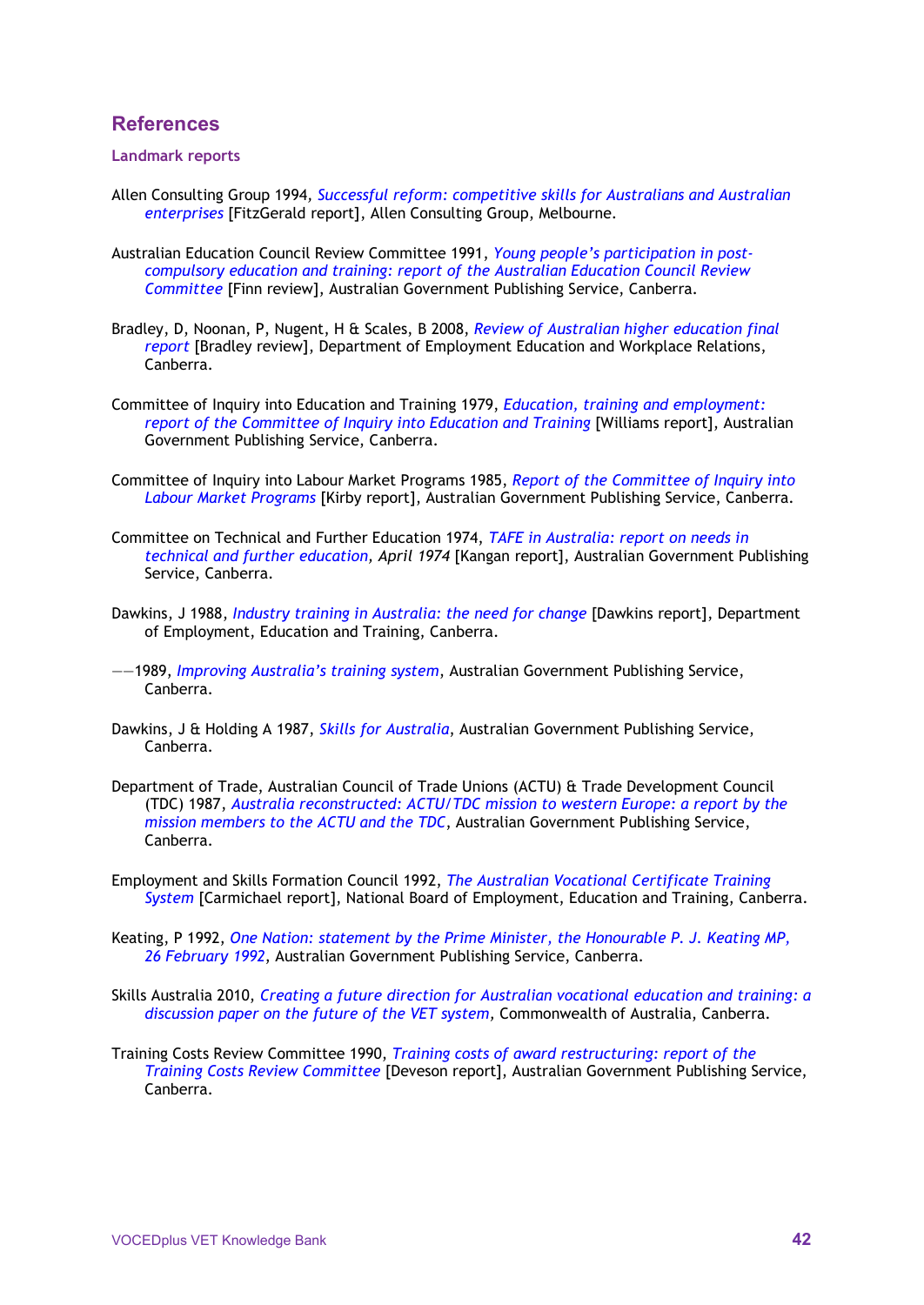#### **Other references**

- Allen Consulting Group 2010, *[Mid-term review of the National Partnership Agreement for](http://hdl.voced.edu.au/10707/266737)  [Productivity Places Program,](http://hdl.voced.edu.au/10707/266737)* Allen Consulting Group, Melbourne.
- Anderson, D 2006, *[Trading places: the impact and outcomes of market reform in vocational](https://www.ncver.edu.au/__data/assets/file/0024/4479/nr7038s.pdf)  [education and training: supporting document](https://www.ncver.edu.au/__data/assets/file/0024/4479/nr7038s.pdf)*, NCVER, Adelaide.

Atkinson, G & Stanwick, J 2016, *[Trends in VET: policy and participation](http://hdl.voced.edu.au/10707/411170)*, NCVER, Adelaide.

- Australian Bureau of Statistics 1999, *5510.0 Expenditure on education, Australia*, *1997-98*, ABS, Canberra, viewed 14 February 2022 <https://www.abs.gov.au/AUSSTATS/abs@.nsf/DetailsPage/5510.01997-98?OpenDocument>.
- —— 2003, *6362.0 - Employer training expenditure and practices, Australia, 2001-02*, ABS, Canberra, viewed 14 February 2022 <https://www.abs.gov.au/AUSSTATS/abs@.nsf/DetailsPage/6362.02001-02?OpenDocument>.
- —— 2017, 4234.0 *Work–related training and adult learning, Australia, 2016-17,* ABS, Canberra, viewed 14 February 2022 <https://www.abs.gov.au/ausstats/abs@.nsf/featurearticlesbyReleaseDate/AA5495D975C6E56 ECA2581FB00122BB1?OpenDocument>.
- —— 2018, *5518.0.55.001 – Government finance statistics, Education, Australia, 2016-2017*, ABS, Canberra, viewed 14 February 2022 <https://www.abs.gov.au/AUSSTATS/abs@.nsf/Lookup/5518.0.55.001Main+Features12016- 17?OpenDocument=>.
- —— 2020, *5368.0 – International trade: supplementary information, 2019-20 financial year*, ABS, Canberra, viewed 14 February 2022 <https://www.abs.gov.au/statistics/economy/international-trade/international-tradesupplementary-information-financial-year/2019-20>.
- —— 2021a *Consumer Price Index, Australia*, ABS, Canberra, viewed 14 February 2022 <https://www.abs.gov.au/statistics/economy/price-indexes-and-inflation/consumer-priceindex-australia/latest-release>.
- —— 2021b*, 5368.0 - International trade: supplementary information, 2020,* ABS, Canberra, viewed 14 February 2022 <https://www.abs.gov.au/statistics/economy/internationaltrade/international-trade-supplementary-information-calendar-year/2020>.
- —— 2021c, *Schools 2020,* ABS, Canberra, viewed 14 February 2022 <https://www.abs.gov.au/statistics/people/education/schools/latest-release>.
- Australian Curriculum, Assessment and Reporting Authority 2020, *National Report on Schooling in Australia 2018,* ACARA, Sydney, viewed 14 February 2022 <https://www.acara.edu.au/reporting/national-report-on-schooling-in-australia/nationalreport-on-schooling-in-australia-2018>.
- Australian Government 1992, *Australian National Training Authority Act 1992: no. 203 of 1992*, Commonwealth of Australia, Canberra, viewed 14 February 2022 <http://classic.austlii.edu.au/au/legis/cth/num\_act/antaa1992417/>.
- Australian Government 2016, *[Redesigning VET FEE-HELP: discussion paper](http://hdl.voced.edu.au/10707/402000)*, Department of Education and Training, Canberra.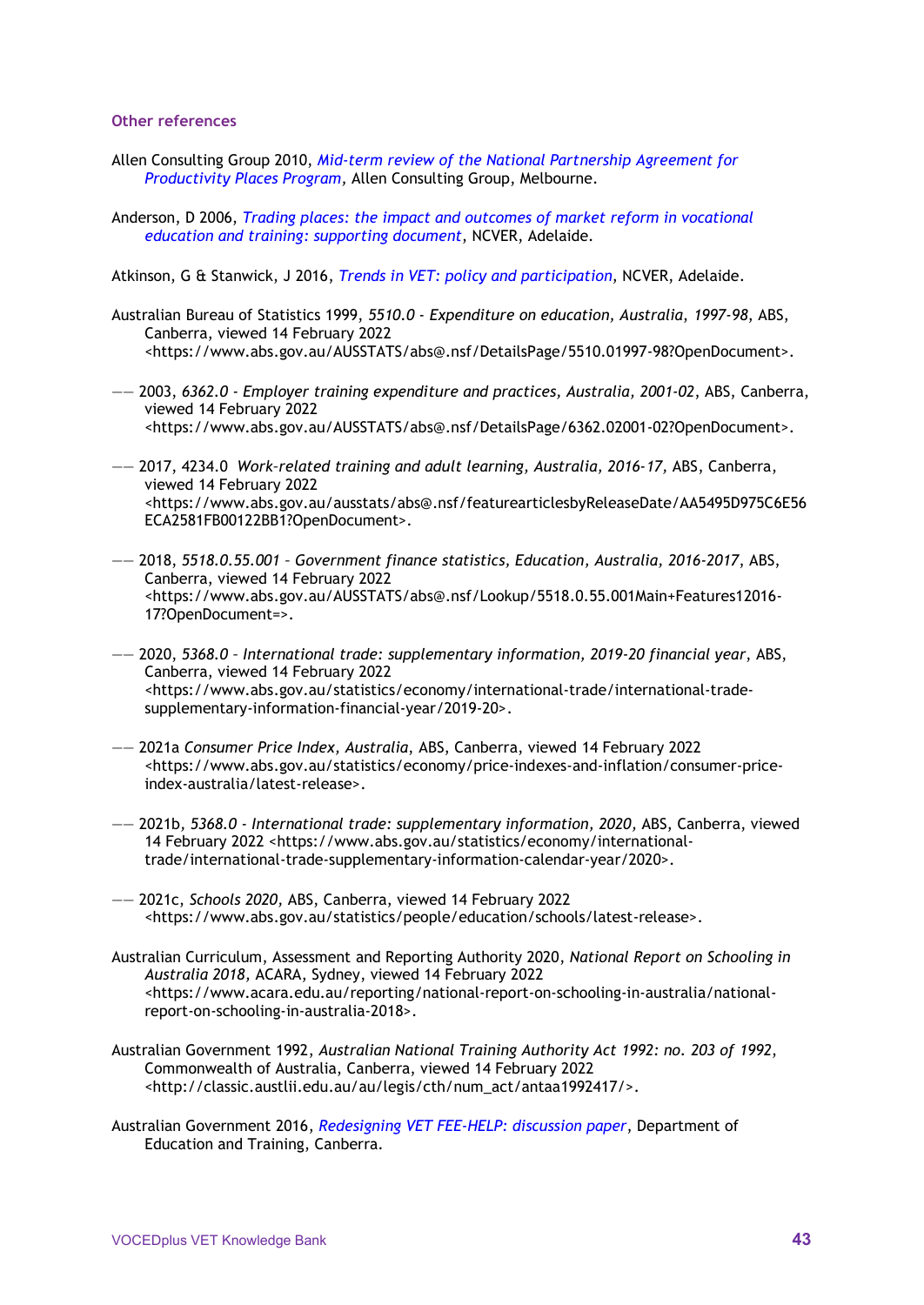- —— 2020, *VET Student Loans annual report: 1 Jan to 31 Dec 2019,* Canberra, viewed 14 February 2022 <https://www.dese.gov.au/download/7559/addendum-vsl-annual-statistical-report-2019/18146/document/pdf>.
- Australian National Training Authority 1996, *[Report of the Review of the ANTA Agreement,](http://hdl.voced.edu.au/10707/29863)*  Australian Government Publishing Services, Canberra.
- Australian Skills Quality Authority 2018, *Australian Skills Quality Authority's submission to the Review of the National Vocational Education and Training Regulator Act 2011*, Australian Skills Quality Authority, Melbourne, viewed 14 February 2022 <https://www.asqa.gov.au/resources/publications/asqas-submission-nvr-act-review>.
- Baird, B 2010, *[Stronger, simpler, smarter ESOS: supporting international students: review of the](http://hdl.voced.edu.au/10707/29779)  [Education Services for Overseas Students \(ESOS\) Act 2000: final report, February 2010](http://hdl.voced.edu.au/10707/29779)* [Baird review]*,* Australian Government, Canberra.
- Beazley, K 1980, 'The Commonwealth Ministry of Education: an experience in the Whitlam government 1972–75', *Melbourne studies in education*, vol.22, no.1, pp.1-60.
- Bednarz, A 2014, *[Understanding the non-completion of apprentices](http://hdl.voced.edu.au/10707/312568)*, NCVER, Adelaide.
- Bowman, K 2017, *[Australian ACE environmental scan: 2017 update](http://hdl.voced.edu.au/10707/450011)*, Adult Learning Australia, Melbourne.
- Bowman, K & McKenna, S 2016, *[The development of Australia's national training system: a](http://hdl.voced.edu.au/10707/391352)  [dynamic tension between consistency and flexibility](http://hdl.voced.edu.au/10707/391352)*, NCVER, Adelaide.
- Brennan, M 2019, *Future of markets and TAFE*, speech given at the TAFE Directors Australia Conference Brisbane, 4 September 2019, viewed 14 February 2022 <https://www.pc.gov.au/news-media/speeches/future-markets-tafe>.
- Buchanan, J 2020, *Submission IR151 to Productivity Commission: interim report: National Agreement on Skills and Workforce Development Review*, Productivity Commission, Melbourne, viewed 14 February 2022 <https://www.pc.gov.au/\_\_data/assets/pdf\_file/0005/255182/subir151-skills-workforceagreement.pdf>.
- Burke, G 1983, 'Public educational expenditure in the 1970s and 1980s', *Australian economic review*, vol.16, no.3, pp.34-45.
- —— 1992, 'Resource allocation in education, training and employment programs, 1970-2001', in National Board of Employment, Education and Training (ed.), *[Education, training and](http://hdl.voced.edu.au/10707/46995)  [employment programs, Australia, 1970-2001: funding and participation](http://hdl.voced.edu.au/10707/46995)*, Commissioned report (Australia. National Board of Employment, Education and Training), no.11, Australian Government Publishing Services, Canberra, pp.1-80.
- —— 2008, *Assessing education and training requirements against uncertain trends in the labour force,* ACER Research Conference, Brisbane, 10-12 August, viewed 14 February 2022 <https://research.acer.edu.au/research\_conference\_2008/26/>.
- —— 2016*, [Data on total investment in VET: what should be collected](http://hdl.voced.edu.au/10707/407602)*, NCVER, Adelaide.
- —— 2018, *[Changes in funding in Australian vocational education and their effects](http://hdl.voced.edu.au/10707/461913)*, Vocational education for the 21st century: a series of policy discussion papers, LH Martin Institute, University of Melbourne.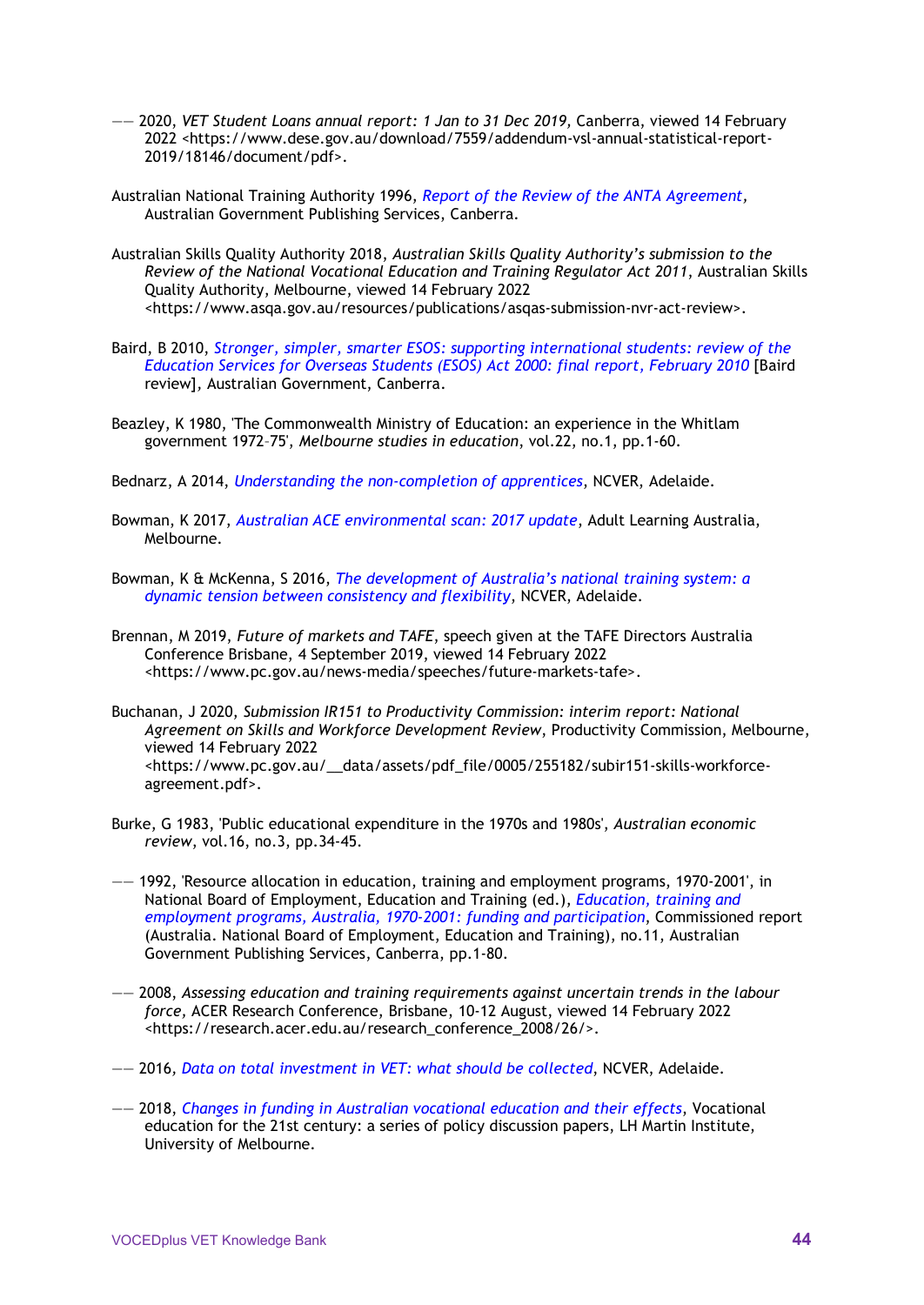- —— 2019, 'Employer incentives may not be the most cost-effective or fair way of boosting apprenticeship numbers*', The Conversation,* May 16*,* viewed 14 February 2022 <https://theconversation.com/employer-incentives-may-not-be-the-most-cost-effective-orfair-way-of-boosting-apprenticeship-numbers-114986>*.*
- Burke G & Veenker P 2011, *[Public response to the Essential Services Commission's VET Fee and](http://hdl.voced.edu.au/10707/209894)  Funding Review report and recommendations*, Department of Education and Early Childhood Development, Melbourne.
- Chapman B 2010, 'Reflections on four Australian case studies of evidence-based policy', in Productivity Commission (ed.), *[Strengthening evidence-based policy in the Australian](http://hdl.voced.edu.au/10707/85880)  [federation: roundtable proceedings, volume 1,](http://hdl.voced.edu.au/10707/85880)* Productivity Commission, Melbourne, pp.109- 125*.*
- Chapman, B, Rodrigues, M & Ryan, C 2008, 'An analysis of FEE-HELP in the vocational education and training sector', *Australian economic review*, vol.41, no.1, pp.1-14.
- Coates, B, Sherrell, H & Mackey, W 2021, *[Rethinking permanent skilled migration after the](http://hdl.voced.edu.au/10707/577314)  [pandemic,](http://hdl.voced.edu.au/10707/577314)* Grattan Institute, Melbourne.
- Committee of Review of Private Overseas Student Policy 1984, *Mutual advantage: report of the Committee of Review of Private Overseas Student Policy* [Goldring report], Australian Government Publishing Service, Canberra, viewed 14 February 2022, <https://nla.gov.au/nla.obj-1826856205>.
- Committee on Higher Education Funding 1988, *[Report of the Committee on Higher Education](http://hdl.voced.edu.au/10707/461640)  [Funding](http://hdl.voced.edu.au/10707/461640)* [Wran report], Australian Government Publishing Service, Canberra.
- Committee to Review the Australian Overseas Aid Program 1984, *Report of the Committee to Review the Australian Overseas Aid Program* [Jackson report], Australian Government Publishing Service, Canberra*.*
- Commonwealth Department of Education 1986, *Student assistance for the disadvantaged: practice and prospect: papers delivered at a seminar held in Canberra 4-5 December 1985,* Australian Government Publishing Service, Canberra.
- Commonwealth Ombudsman 2021a, *VET Student Loans*: *quarterly update 15: 1 January-31 March 2021*, Commonwealth Ombudsman, Canberra, viewed 14 February 2022 <https://www.ombudsman.gov.au/\_\_data/assets/pdf\_file/0014/112514/VET-Student-Loans-Ombudsman-quarterly-update-fifteen\_1-January-to-31-March-2021-A2160224-002.pdf>
- —— 2021b, *VET Student Loans: debt removal through the VET FEE-HELP Student Redress Measures*, Commonwealth Ombudsman, Canberra, viewed 14 February 2022 <https://www.ombudsman.gov.au/\_\_data/assets/pdf\_file/0006/111030/VET-FEE-HELP-Student-Redress-measures-fact-sheet-revised-24-June-2021.pdf>
- Council of Australian Governments 2008a, *[National Partnership Agreement on Productivity Places](http://hdl.voced.edu.au/10707/442807)  [Program](http://hdl.voced.edu.au/10707/442807)*, [Council on Federal Financial Arrangements], Canberra.
- *——* 2008b, *[National Agreement for Skills and](http://hdl.voced.edu.au/10707/187905) Workforce Development,* [Council on Federal Financial Arrangements], Canberra.
- —— 2009, *[National Agreement for Skills and Workforce Development: baseline performance report](http://hdl.voced.edu.au/10707/77807)  [for 2008](http://hdl.voced.edu.au/10707/77807)*, COAG Reform Council, Sydney.
- —— 2012a, *National Agreement for Skills and Workforce Development,* [Council on Federal Financial Arrangements], Canberra, viewed 14 February 2022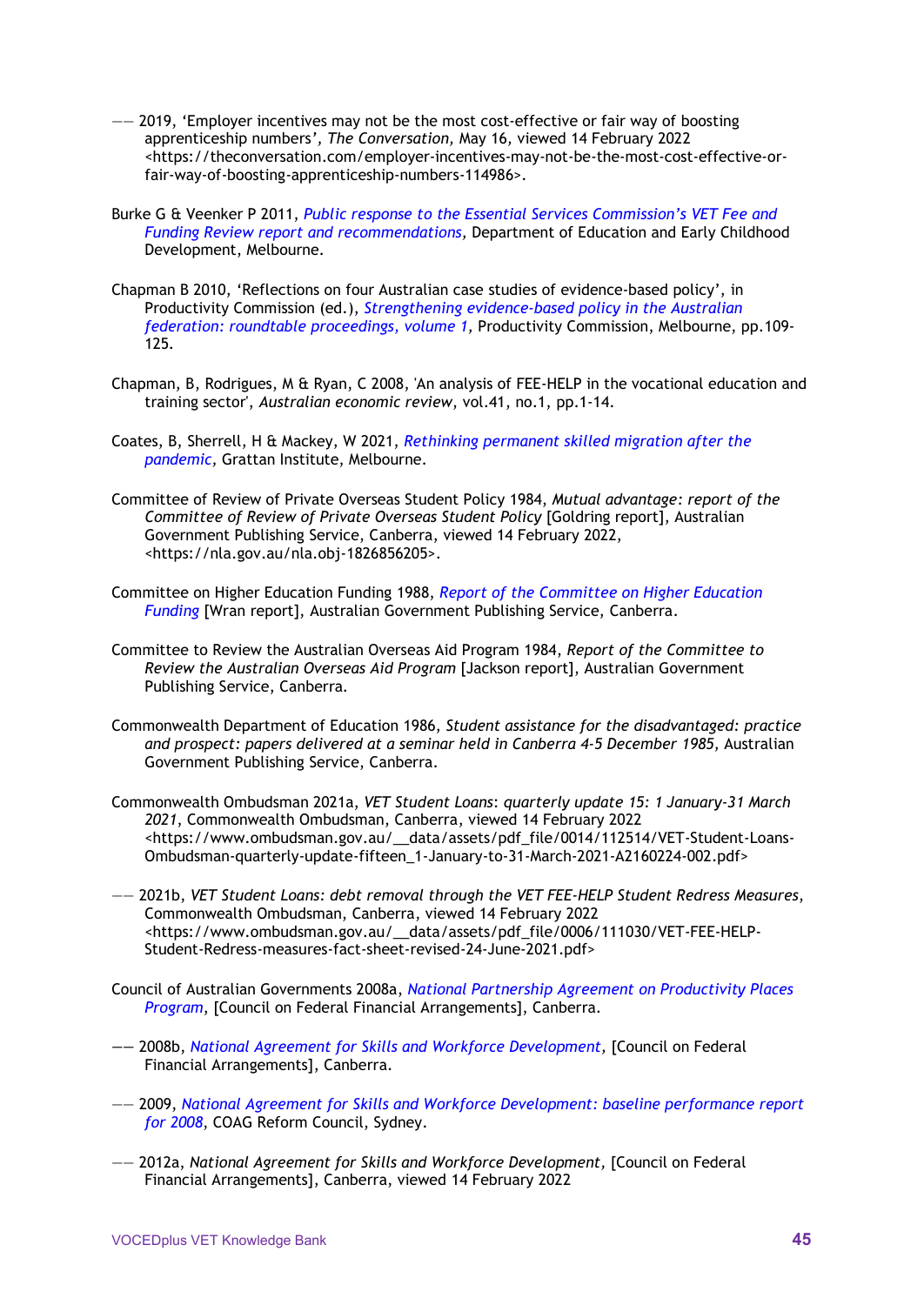<https://federalfinancialrelations.gov.au/agreements/national-agreement-skills-andworkforce-development>.

- —— 2012b*, [National Partnership Agreement on Skills Reform,](http://hdl.voced.edu.au/10707/214207)* Council of Australian Governments, Canberra.
- Daniels, D 2017, *[Student income support: a chronology](http://hdl.voced.edu.au/10707/435970)*, Parliamentary Library research paper series, no.2017-18, Parliamentary of Australia, Canberra.
- Dawkins, J 1987, *[Higher education: a policy discussion paper](http://hdl.voced.edu.au/10707/116202)*, Australian Government Publishing Service, Canberra.
- Deloitte Access Economics 2012, *[Econometric analysis of the Australian Apprenticeships Incentives](http://hdl.voced.edu.au/10707/325070)  [Program,](http://hdl.voced.edu.au/10707/325070)* Australian Apprenticeships, [Canberra].
- Department of Education and Training 2019, *Portfolio budget statements 2019–20: Budget related paper no. 1.5: Education and Training Portfolio,* Department of Education and Training, Canberra, viewed 14 February 2022 <https://web.archive.org/web/20200320144322/https://docs.education.gov.au/node/52701>.
- Department of Education, Science and Training 2002a, *[New Apprenticeship Incentive Programme](http://hdl.voced.edu.au/10707/430945)  [\(NAIP\) Review](http://hdl.voced.edu.au/10707/430945)*, Department of Education, Science and Training, Canberra.
- —— 2002b, *[Varieties of learning: the interface between higher education and vocational education](http://hdl.voced.edu.au/10707/156895)  [and training,](http://hdl.voced.edu.au/10707/156895)* Department of Education, Science and Training, Canberra.
- Department of Education, Skills and Employment 2020a, *[Annual Report 2019-20: Appendix B Annual](http://hdl.voced.edu.au/10707/592017)  [Report of the Trade Support Loan Program](http://hdl.voced.edu.au/10707/592017)*, Department of Education, Skills and Employment, Canberra, Canberra.
- —— 2020b *Australian Apprenticeships Incentives Program summary*, Department of Education, Skills and Employment, Canberra, viewed 14 February 2022 <https://www.australianapprenticeships.gov.au/sites/default/files/2020- 10/AAIP%20summary%20update%2020201020.pdf>.
- —— 2020c, *Finance tables 2019: higher education providers,* Department of Education, Skills and Employment, Canberra, viewed 14 February 2022 <https://www.dese.gov.au/highereducation-publications/resources/2019-higher-education-providers-finance-tables>.
- —— 2020d*, [Job ready graduates: higher education reform package 2020,](http://hdl.voced.edu.au/10707/543415)* Department of Education, Skills and Employment, Canberra*.*
- —— 2020e, *Selected higher education statistics: 2019 student data,* Department of Education, Skills and Employment, Canberra, viewed 14 February 2022 <https://www.dese.gov.au/highereducation-statistics/student-data/selected-higher-education-statistics-2019-student-data>.
- —— 2021a, *Australian Apprenticeships Incentives Program guidelines,* Department of Education, Skills and Employment, Canberra, viewed 14 February 2022 <https://www.dese.gov.au/skillssupport-individuals/resources/australian-apprenticeships-incentives-program-guidelines>.
- —— 2021b, *International student data 2021*, Department of Education, Skills and Employment, Canberra, viewed 14 February 2022 <https://internationaleducation.gov.au/research/international-studentdata/Pages/InternationalStudentData2021.aspx>.
- Department of Employment, Education and Training 1992, *[National goals for vocational education](http://hdl.voced.edu.au/10707/36582)  [and training in Australia](http://hdl.voced.edu.au/10707/36582)*, Australian Government Publishing Service, Canberra.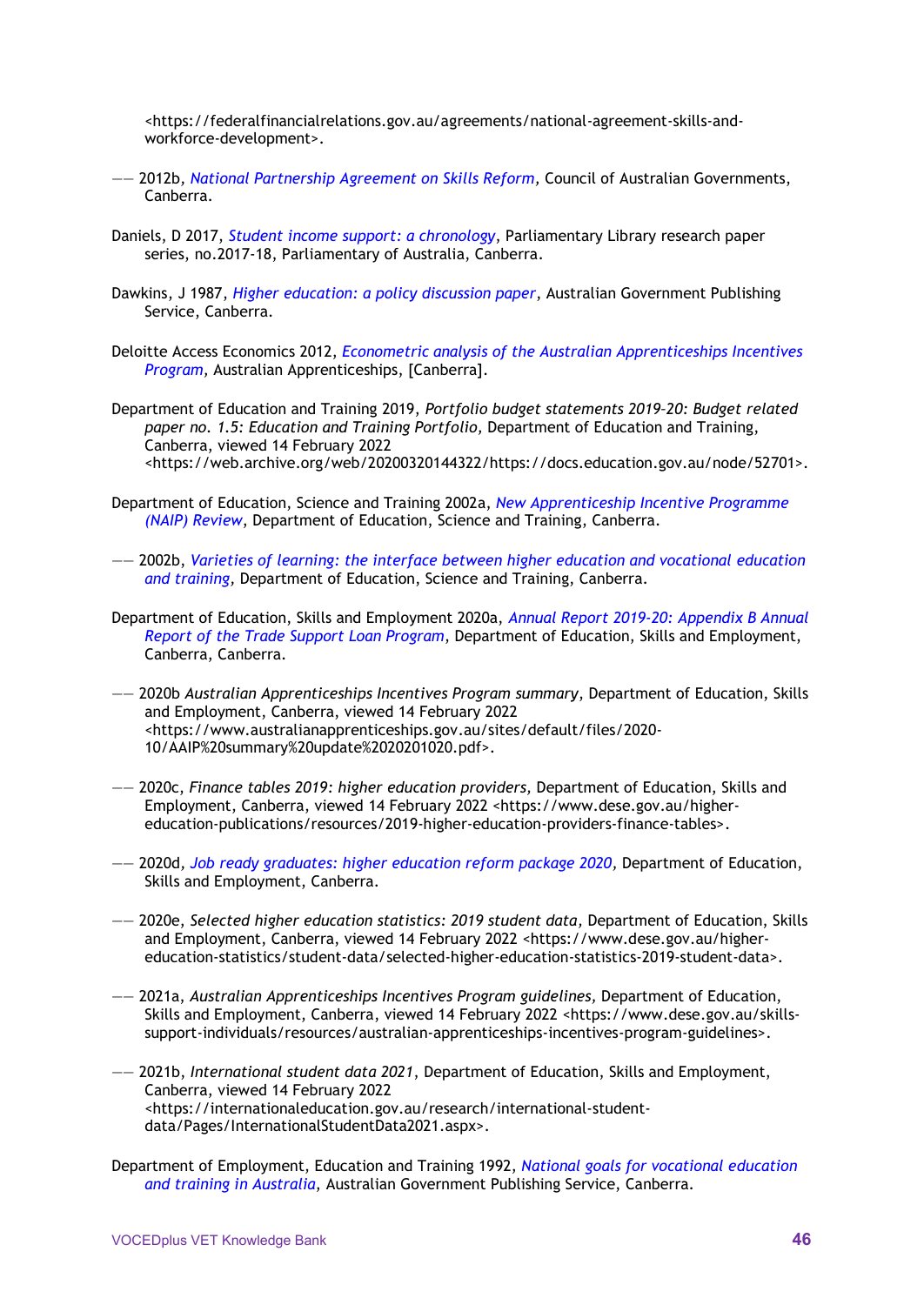- Department of Employment, Skills, Small and Family Business 2019, C*[o-designing the National Skills](http://hdl.voced.edu.au/10707/521341)  [Commission: discussion paper](http://hdl.voced.edu.au/10707/521341)*, Department of Employment, Skills, Small and Family Business, Canberra.
- Department of Jobs and Small Business 2019, *Historical list of skill shortages in Australia: indicative Department of Jobs and small Business skill shortage ratings at the national level: 1986 to 2017,* Department of Jobs and Small Business, Canberra, viewed 14 February 2022 <https://www.dese.gov.au/labour-market-information-portal/resources/historical-list-skillshortages-australia>.
- Department of Labour and Immigration 1976*, [Evaluation study of the National Apprenticeship](http://hdl.voced.edu.au/10707/388272)  [Assistance Scheme](http://hdl.voced.edu.au/10707/388272)*, [Department of Labour and Immigration], [Canberra].
- Department of Social Services 2016, *Annual Report 2015–16*, Department of Social Services, Canberra, viewed 14 February 2022 <https://www.dss.gov.au/about-thedepartment/publications-articles/corporate-publications/annual-reports/dss-annual-report- $2015 - 16 - 0$
- Department of Social Services, 2018, *Portfolio Budget Statements 201819: Budget related paper no. 1.15: Social Services Portfolio*, Department of Social Services, Canberra, viewed 14 February 2022 <https://www.dss.gov.au/publications-articles/corporate-publications/budgetand-additional-estimates-statements/portfolio-budget-statements-2018-19-budget-relatedpaper-no-115>.

Dumbrell, T 2004, *[Resourcing vocational education and training in Australia,](http://hdl.voced.edu.au/10707/126618)* NCVER, Adelaide.

- Ferguson, H 2021, *[A guide to Australian Government funding for higher education learning and](http://hdl.voced.edu.au/10707/586556)  [teaching,](http://hdl.voced.edu.au/10707/586556)* Parliamentary Library, Canberra*.*
- Fraser D 1996, *[Training Guarantee: its impact and legacy 1990-1994](http://hdl.voced.edu.au/10707/121622)*, Department of Employment, Education, Training and Youth Affairs, Canberra.
- Goozee, G 2001, *[The development of TAFE in Australia](http://hdl.voced.edu.au/10707/145245)*, 3rd edition, NCVER, Adelaide.
- Group of Eight & Australian Council of Social Service 2019, *Go8-ACOSS joint communique: enabling education access for all: supporting Australian students*, viewed 14 February 2022 <https://go8.edu.au/go8-acoss-joint-communique-enabling-education-access-for-allsupporting-australian-students>, <https://www.acoss.org.au/media\_release/universitiesstudents-and-community-sector-meet-to-address-student-poverty/>.
- Independent Pricing and Regulatory Tribunal 2013, *[Pricing VET under Smart and Skilled: other](http://hdl.voced.edu.au/10707/337217)  [industries: final report](http://hdl.voced.edu.au/10707/337217)*, Independent Pricing and Regulatory Tribunal, Sydney*.*
- Interim Committee for the Australian Schools Commission 1973, *[Schools in Australia: report of the](http://hdl.voced.edu.au/10707/522213)  [Interim Committee for the Australian Schools Commission, May 1973](http://hdl.voced.edu.au/10707/522213)* [Karmel report], Australian Government Publishing Service, Canberra.
- Ithaca Group 2018, *[Australian Apprenticeship Support Network \(AASN\): evaluation of the AASN](http://hdl.voced.edu.au/10707/455615)  [model: final report](http://hdl.voced.edu.au/10707/455615)*, Department of Education and Training, Canberra.
- Joyce, S 2019, *[Strengthening skills: expert review of Australia's vocational education and training](http://hdl.voced.edu.au/10707/501346)  [system](http://hdl.voced.edu.au/10707/501346)* [Joyce review], Department of Prime Minister and Cabinet, Canberra.

Karmel, T 2009, *[Reflections on the tertiary education sector in Australia](http://hdl.voced.edu.au/10707/102077)*, NCVER, Adelaide*.*

—— 2013*, [Student income support and education and training participation in Australia: research](http://hdl.voced.edu.au/10707/257966)  [overview,](http://hdl.voced.edu.au/10707/257966)* NCVER, Adelaide.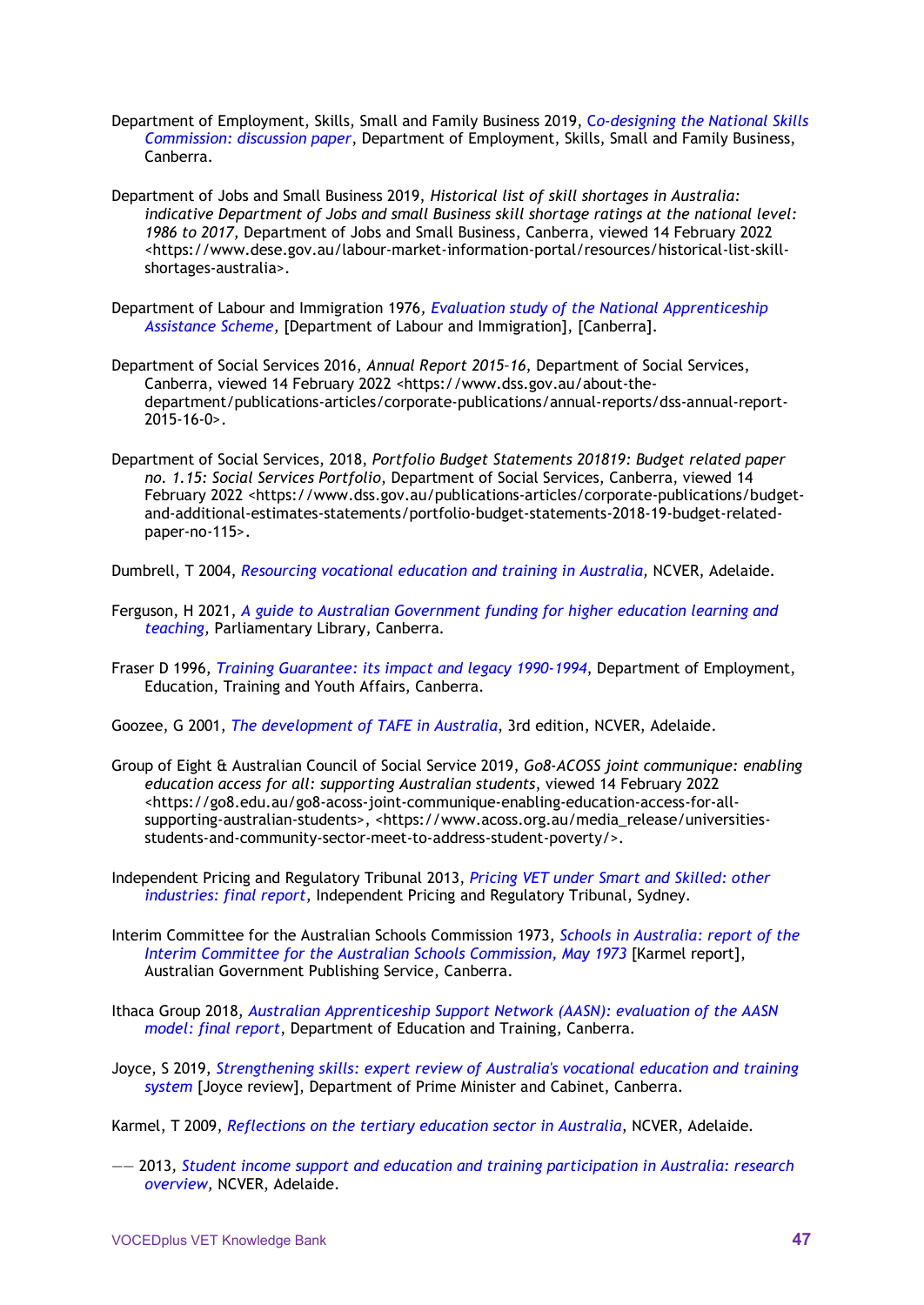- —— 2021, *[National Agreement for Skills and Workforce Development Review, Productivity](http://hdl.voced.edu.au/10707/597148)  [Commission: a reflection,](http://hdl.voced.edu.au/10707/597148)* Mackenzie Research Institute, Melbourne.
- Karmel, T, Blomberg, D & Vnuk, M 2010, *[The effectiveness of the traineeship model](http://hdl.voced.edu.au/10707/106056)*, NCVER, Adelaide.
- Karmel, T & Braysher B 2015, ['How much do tradespersons really earn?'](http://hdl.voced.edu.au/10707/386500) *Australian journal of labour economics,* vol.18, no.3, pp.329-344.
- Karmel T, Mlotkowski P & Awodeyi T 2008, *[Is VET vocational?: the relevance of training to the](http://hdl.voced.edu.au/10707/134008)  [occupations of vocational education and training](http://hdl.voced.edu.au/10707/134008) graduates,* NCVER, Adelaide.
- Karmel, T & Rice J 2011, *[The economics of apprenticeships and traineeships](http://hdl.voced.edu.au/10707/371)*, A shared responsibility: apprenticeships for the 21st century, report no.4, Department of Education, Employment and Workplace Relations, Canberra.
- Kempner, C 2005*, Skilling Australia's Workforce Bill 2005,* Parliamentary Library Bills Digest, no.160, 2004-05, Department of Parliamentary Services, Canberra, viewed 14 February 2022 <https://web.archive.org/web/20051219144224/www.aph.gov.au/library/pubs/BD/2004- 05/05bd160.pdf>.
- Knight, B 2011*, '*Government financial support'*, in* NCVER (ed.), *[Overview of the Australian](http://hdl.voced.edu.au/10707/372)  [apprenticeship and traineeship system,](http://hdl.voced.edu.au/10707/372)* A shared responsibility: apprenticeships for the 21st century, report no.1*,* Department of Education, Employment and Workplace Relations, Canberra, pp.51-59.
- Korbel, P & Misko, J 2016, *[VET provider market structures: history, growth and change,](http://hdl.voced.edu.au/10707/407902)* NCVER, Adelaide.
- KPMG Consulting 2019, *[Evaluation of the VET Student Loans program: final report](http://hdl.voced.edu.au/10707/538940)*, Department of Education, Skills and Employment, [Canberra].
- Lamb, S, Maire, Q, Walstab, A, Newman, G, Doecke, E & Davies, M 2018, *[Improving participation](http://hdl.voced.edu.au/10707/452076)  [and success in VET for disadvantaged learners,](http://hdl.voced.edu.au/10707/452076)* NCVER, Adelaide.
- Long, M 2010, *[TAFE funding and the education targets: a paper discussing recent trends in public](http://hdl.voced.edu.au/10707/113387)  [funding for VET and TAFE and the implications for future funding of government targets to](http://hdl.voced.edu.au/10707/113387)  [improve the skills of the Australia population,](http://hdl.voced.edu.au/10707/113387)* Monash University-ACER Centre for the Economics of Education and Training, Melbourne.
- Long M, Ryan R, Burke G, & Hopkins S 2000, *[Enterprise-based education and training: a literature](http://hdl.voced.edu.au/10707/140086)  [review: report to the Ministry of Education New Zealand,](http://hdl.voced.edu.au/10707/140086)* Monash University-ACER Centre for the Economics of Education and Training, Melbourne.
- McDowell, J, Oliver, D, Persson, M, Fairbrother, R, Wetzlar, S, Buchanan, J & Shipstone, T 2011, *[A](http://hdl.voced.edu.au/10707/348)  [shared responsibility: apprenticeships for the 21st century: final report of the Expert Panel](http://hdl.voced.edu.au/10707/348)*, Department of Education, Employment and Workplace Relations, Canberra.
- McLaren, J 2014, 'Karmel report: schools in Australia 1972-1974', *Dictionary of Educational History in Australia and New Zealand (DEHANZ)*, Australian and New Zealand History of Education Society, [Sydney], viewed 14 February 2022 <http://dehanz.net.au/entries/karmel-reportschools-australia/>.
- Mackenzie, B 2016, ['Taking hard VET lessons into a smarter future',](http://hdl.voced.edu.au/10707/404101) *Australian TAFE teacher,*  vol.50, no.1, pp.19-20.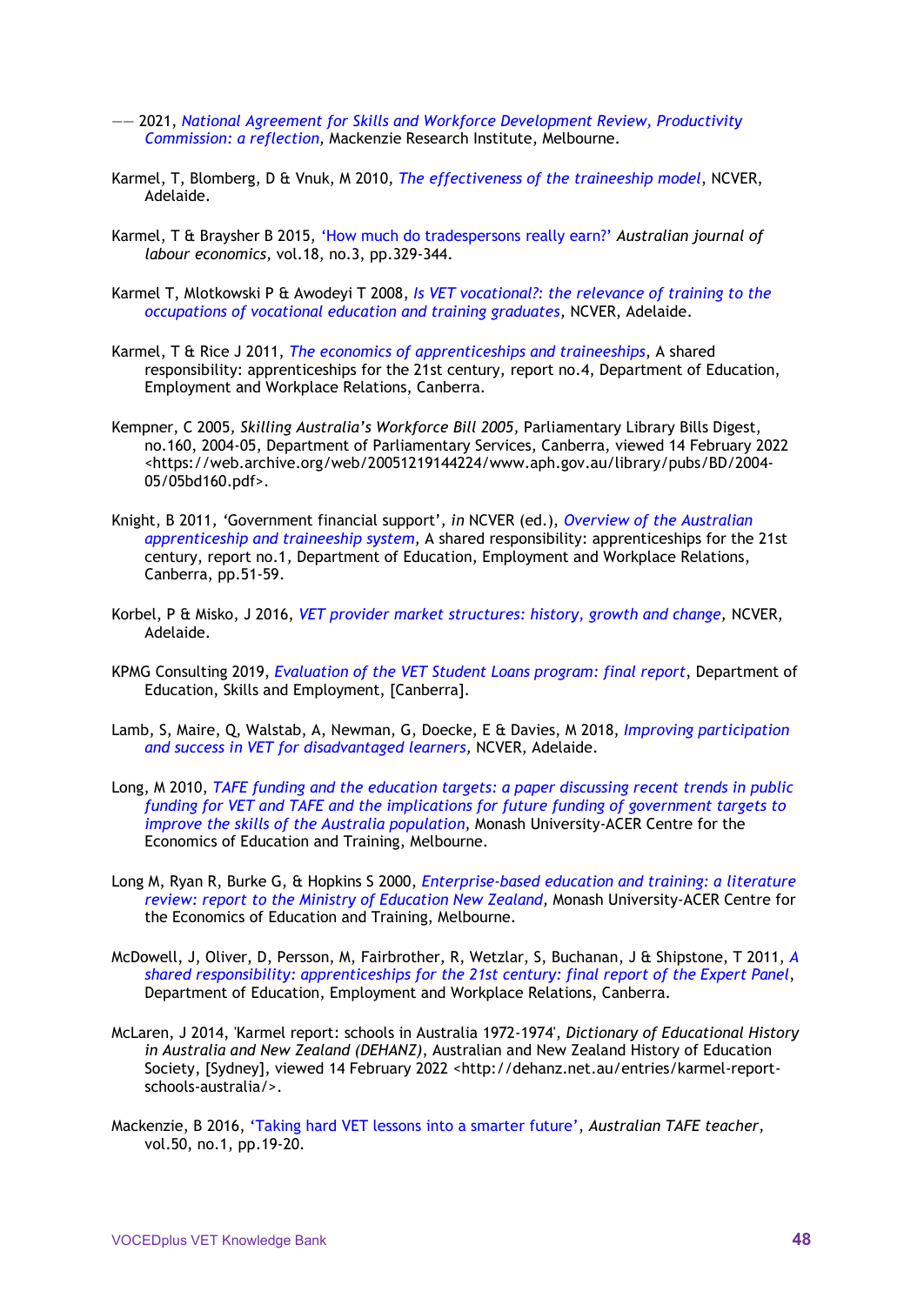- Mackenzie B & Coulson, N 2015, *[VET Funding Review: final report](http://hdl.voced.edu.au/10707/392319)* [Mackenzie review]*,* Department of Education and Training, Melbourne.
- Misko, J, Chew, E & Korbel, P 2020, *[VET for secondary school students: post-school employment](http://hdl.voced.edu.au/10707/535721)  [and further training destinations](http://hdl.voced.edu.au/10707/535721)*, NCVER, Adelaide.
- Moran, T 2017, 'Back in the game', IPAA Victoria Fellows' Oration, 21 November 2017, viewed 14 February 2022 <https://cpd.org.au/wp-content/uploads/2017/11/Terry-Moran-AC-IPAA-Victoria-Oration-21-November-2017.pdf>
- Mulder, D 2021, 'Dirk Mulder explains international student growth: it's all in VET and it's all from India', *Campus morning mail, 5* May, viewed 14 February 2022 <https://campusmorningmail.com.au/news/dirk-mulder-explains-international-studentgrowth-its-all-in-vet-and-its-all-from-india/>.
- [National Centre for Student Equity in Higher Education 2](https://www.ncsehe.edu.au/)020, *NCSEHE equity insights: new developments in higher education*, e-newsletter, National Centre for Student Equity in Higher Education, Curtin University, Perth, viewed 14 February 2022 <https://www.ncsehe.edu.au/ncsehe-equity-insights-new-developments-in-higher-education- $2/$
- National Centre for Vocational Education Research 2014*, [Financial information 2013](http://hdl.voced.edu.au/10707/335858)*, NCVER, Adelaide.
- —— 2018, *[Financial information 2017](http://hdl.voced.edu.au/10707/466866)*, NCVER, Adelaide*.*
- —— 2019, *[Employers' use and views of the VET system 2019,](http://hdl.voced.edu.au/10707/523811)* NCVER, Adelaide.
- —— 2020a, G*[overnment funding of VET 2019,](http://hdl.voced.edu.au/10707/562089)* NCVER, Adelaide.
- —— 2020b, *[Government funded students and courses 2019](http://hdl.voced.edu.au/10707/548130)*, NCVER, Adelaide.
- —— 2020c, *[Total VET students and courses 2019,](http://hdl.voced.edu.au/10707/548200)* NCVER, Adelaide.
- —— 2021a, *[VET student outcomes 2020](http://hdl.voced.edu.au/10707/564208)*, NCVER*, Adelaide.*
- —— 2021b, *[Apprentices and trainees 2020: December quarter: Australia](http://hdl.voced.edu.au/10707/579218)*, NCVER, Adelaide.
- —— 2021c, *[Total VET students and courses 2020](http://hdl.voced.edu.au/10707/584407)*, NCVER, Adelaide.
- —— 2021d, *[VET in Schools 2020](http://hdl.voced.edu.au/10707/580688)*, NCVER, Adelaide.
- —— 2021e, [Total VET students and courses 2020: reporting hours, DataBuilder,](https://www.ncver.edu.au/research-and-statistics/data/databuilder) NCVER, Adelaide.
- —— 2021f, *[Historical time series of government-funded vocational education and training from](http://hdl.voced.edu.au/10707/586855)  [1981 to 2020](http://hdl.voced.edu.au/10707/586855)*, NCVER, Adelaide.
- National Skills Commission, 2021a, *[Skills Priority List methodology](http://hdl.voced.edu.au/10707/586334)*, National Skills Commission, Canberra.
- *——* 2021b*, [VET average price benchmarks: findings from the national VET average price benchmark](http://hdl.voced.edu.au/10707/572112)  [database,](http://hdl.voced.edu.au/10707/572112)* National Skills Commission, Canberra.
- NSW Government 2020*, Smart and Skilled: qualification prices and student fees and subsidies, v10.2,* Training Services NSW, Sydney, viewed 14 February 2022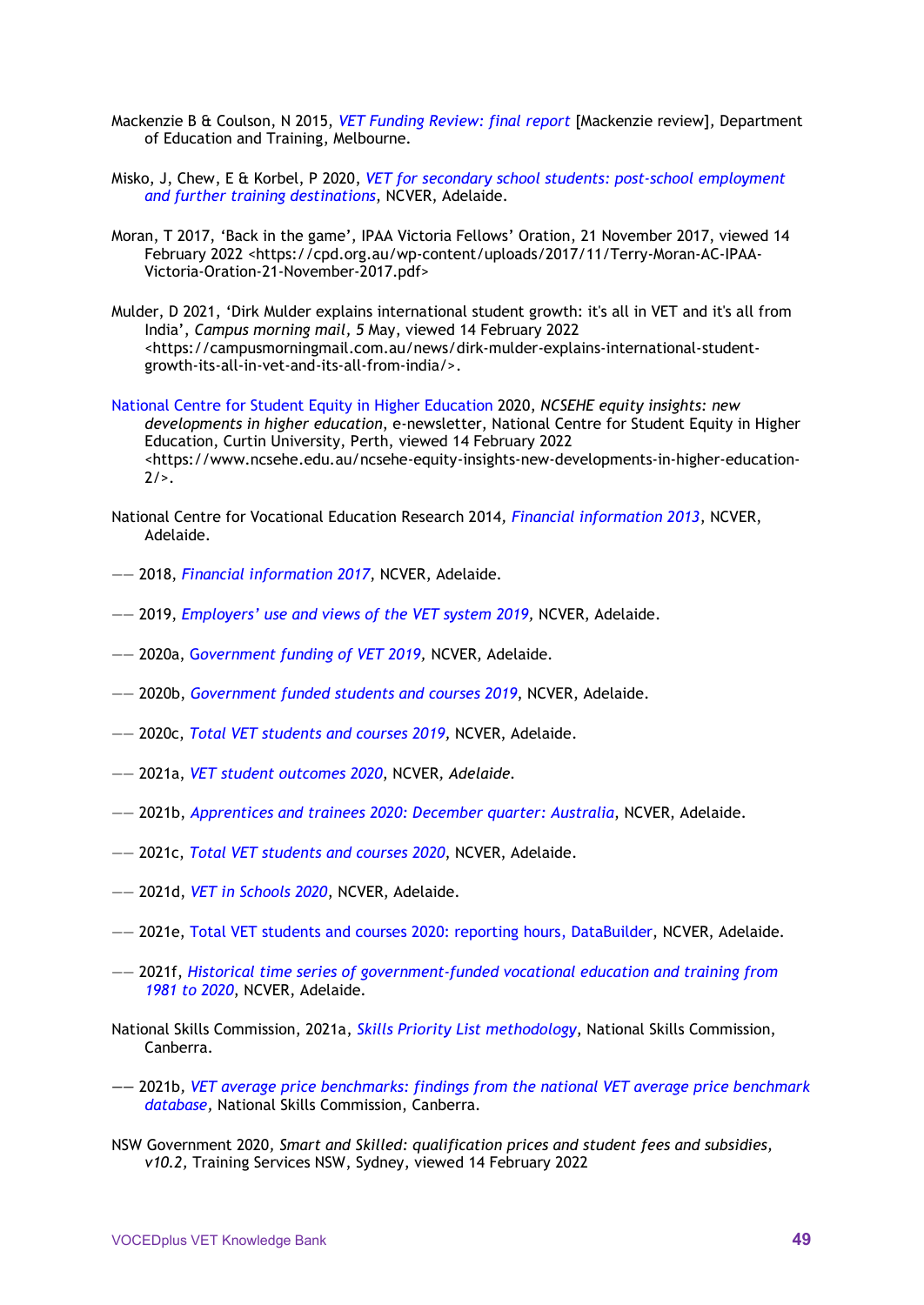<https://web.archive.org/web/20200301192604/https://www.training.nsw.gov.au/smartands killed/prices\_fees.html>.

- Noonan, P 2016, *[VET funding in Australia: background trends and future directions](http://hdl.voced.edu.au/10707/397757)*, Mitchell Institute, Melbourne.
- Noonan, P & Pilcher, S 2017, *[Finding the truth in the apprenticeships debate](http://hdl.voced.edu.au/10707/437830)*, Mitchell Institute report, no.03/2017, Mitchell Institute, Victoria University, Melbourne.
- Norton, A 2019, 'Distributing student places in Australian higher education', *Australian economic review*, vol.52, no.2, 217-225.
- Norton, A & Cherastidtham, I 2018, *[Mapping Australian higher education 2018,](http://hdl.voced.edu.au/10707/464704)* Grattan Institute, Melbourne.
- Organisation for Economic Co-operation and Development 2019, *[OECD employment outlook 2019:](http://hdl.voced.edu.au/10707/503835)  [the future of work](http://hdl.voced.edu.au/10707/503835)*, OECD, Paris.
- O'Dwyer, L & Korbel, P 2019, C*[ompletion rates for group training organisations and direct](http://hdl.voced.edu.au/10707/522019)  [employers: how do they compare?,](http://hdl.voced.edu.au/10707/522019)* NCVER, Adelaide.
- O'Dwyer, L & Mihelic, M 2021, *[Provision of foundation skills training by community education](http://hdl.voced.edu.au/10707/564942)  [providers in regional Australia,](http://hdl.voced.edu.au/10707/564942)* NCVER, Adelaide.
- O'Neill, S 1997, *State and Territory labour market programs 1996-97*, Parliamentary Library, Canberra, viewed 14 February 2022 [<https://www.aph.gov.au/About\\_Parliament/Parliamentary\\_Departments/Parliamentary\\_Libr](https://www.aph.gov.au/About_Parliament/Parliamentary_Departments/Parliamentary_Library/Publications_Archive/CIB/CIB9697/97cib34) [ary/Publications\\_Archive/CIB/CIB9697/97cib34>](https://www.aph.gov.au/About_Parliament/Parliamentary_Departments/Parliamentary_Library/Publications_Archive/CIB/CIB9697/97cib34).
- Productivity Commission 2021a*, [National Agreement for Skills and Workforce Development Review:](http://hdl.voced.edu.au/10707/564399)  [study report,](http://hdl.voced.edu.au/10707/564399)* Productivity Commission, Canberra*.*
- —— 2021b, Performance reporting dashboard: skills, Productivity Commission, Canberra, viewed 14 February 2022 <https://performancedashboard.d61.io/skills>.
- —— 2021c, *Report on government services 2021: Part B: Child care, education and training: 5: Vocational education and training*, Productivity Commission, Melbourne, viewed 14 February 2022 <https://www.pc.gov.au/research/ongoing/report-on-government-services/2021/childcare-education-and-training/vocational-education-and-training>.

Richardson, S. 2007, *[What is a skill shortage](http://hdl.voced.edu.au/10707/82310)*?, NCVER, Adelaide.

- Rizvi, A 2019, 'Re-emergence of dodgy VET colleges', *Pearls and irritations: John Menadue's public policy journal*, 12 December, viewed 14 February 2022 <https://johnmenadue.com/abul-rizvire-emergence-of-dodgy-vet-colleges/>.
- Ryan, R 2019, *[Landmarks in the governance and policy frameworks of Australian VET](http://hdl.voced.edu.au/10707/513653)*, VET Knowledge Bank, NCVER, Adelaide.
- Schofield, K 1999, *[Independent investigation into the quality of training in Queensland's](http://hdl.voced.edu.au/10707/119368)  [traineeship system: final report,](http://hdl.voced.edu.au/10707/119368)* Department of Employment, Training and Industrial Relations, Brisbane.
- Shah, C 2017a, *[Employers' perspectives on training: three industries,](http://hdl.voced.edu.au/10707/437237)* NCVER, Adelaide.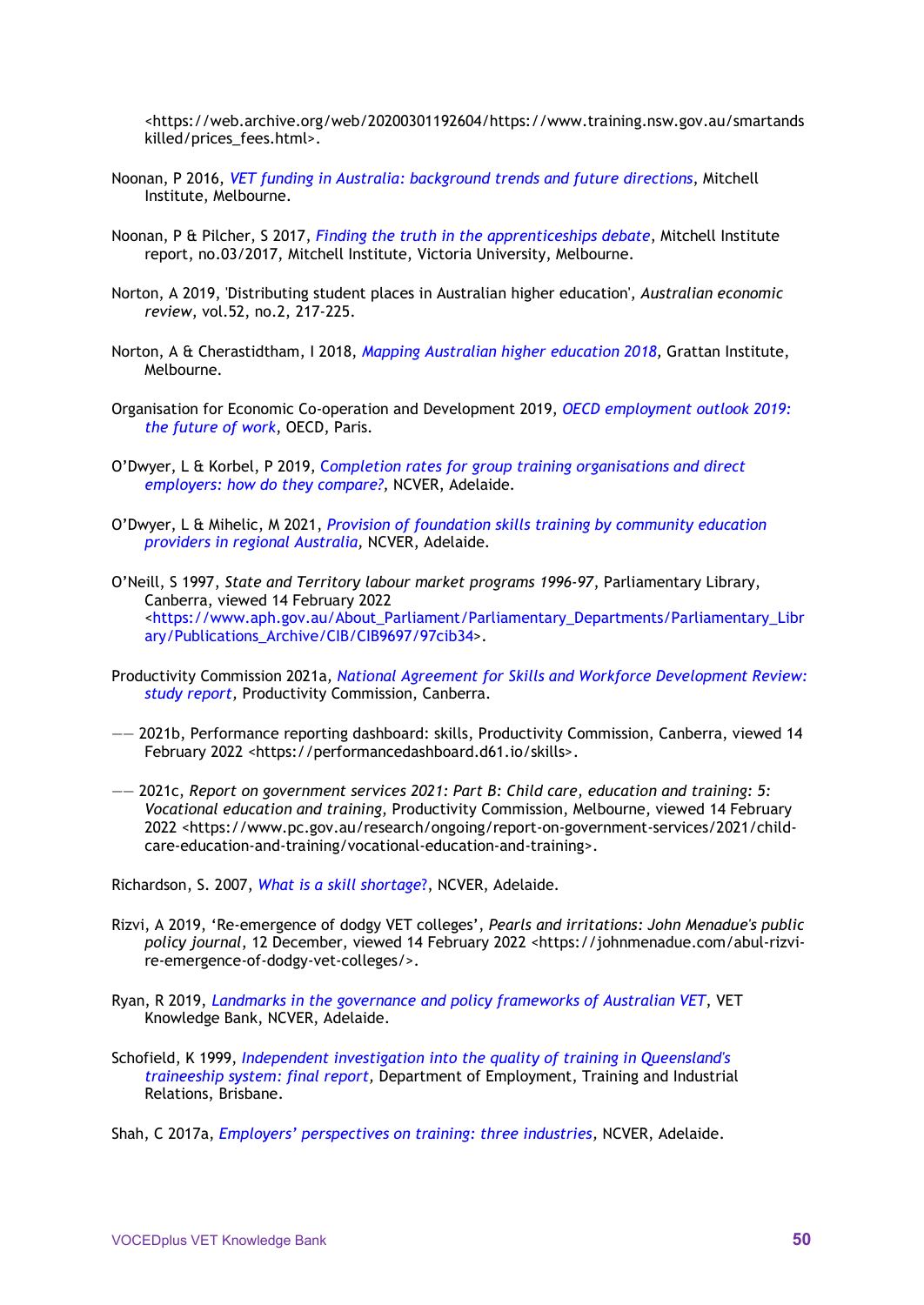- -- 2017b, *[Employer-supported training in Australia: participation, demand and supply,](http://hdl.voced.edu.au/10707/439226)* NCVER, Adelaide.
- Shah, C & Burke, G 2005, ['Skills shortages: concepts, measurement and policy responses',](http://hdl.voced.edu.au/10707/88291) *Australian bulletin of labour*, vol.31, no.1, pp.44-71.
- Shreeve, R 2018, 'A fifty percent self-funded TAFE system, the Scott and Deveson Reports twentyeight years on', *LinkedIn,* 26 February, viewed 14 February 2022 <https://www.linkedin.com/pulse/fifty-percent-self-funded-tafe-system-scott-devesonreports-shreeve/>.
- Shreeve, R & Palser, J 2018, *[Marketisation of VET: the New South Wales response 1990s–2017,](http://hdl.voced.edu.au/10707/461943)* Vocational education for the 21st century: a series of policy discussion papers, LH Martin Institute, University of Melbourne.
- Skills Australia 2011, *[Skills for prosperity: a roadmap for vocational education and training,](http://hdl.voced.edu.au/10707/5969)*  Commonwealth of Australia, Canberra*.*
- Skills Senior Officials' Network 2020, *Vocational education and training reform roadmap consultation draft,* Department of Education, Skills and Employment, Canberra, viewed 14 February 2022 <https://web.archive.org/web/20200321040856/https://docs.employment.gov.au/documents /vocational-education-and-training-vet-reform-roadmap-consultation-draft>.
- Smart, D 1986, The financial crisis in Australian higher education and the inexorable push towards privatisation, *Australian universities review*, vol.29, no.2, pp.16-21, viewed 14 February 2022 <https://eric.ed.gov/?id=EJ347540>.
- Smith, A, Burke, G, Dumbrell, T & Long, M 2008, *[Approaches to measuring and understanding](http://hdl.voced.edu.au/10707/96223)  [employer training expenditure,](http://hdl.voced.edu.au/10707/96223)* NCVER, Adelaide.
- Smith, E, Smith, A, Tuck, J & Callan, V 2017, *[Continuity and change: employers' training practices](http://hdl.voced.edu.au/10707/423535)  [and partnerships with training providers,](http://hdl.voced.edu.au/10707/423535)* NCVER, Adelaide.
- Steering Committee for the Review of Government Service Provision & Productivity Commission 2004, *[Report on government services 2004](http://hdl.voced.edu.au/10707/64682)*, Productivity Commission, Melbourne.
- —— 2011, *[Report on government services 2011](http://hdl.voced.edu.au/10707/1872)*, Productivity Commission, Melbourne.
- Stanwick, J 2009*, [Employer engagement with the vocational education and training system in](http://hdl.voced.edu.au/10707/55978)  [Australia](http://hdl.voced.edu.au/10707/55978)*, NCVER Adelaide.
- Treasury & Department of Home Affairs 2018, *Shaping a nation: population growth and immigration over time,* The Treasury, Canberra, viewed 14 February 2022 <https://population.gov.au/publications/publications-shaping-nation>.
- Universities Australia 2018, *2017 Universities Australia Student Finances Survey*, Universities Australia, Canberra, viewed 14 February 2022 <https://www.universitiesaustralia.edu.au/policy-submissions/teaching-learningfunding/student-finances-survey/>.
- Victorian Department of Education and Training 2020, *Skills First: 2020 funded course list and subsidies*, Victorian Government, Melbourne, viewed 14 February 2022 <https://web.archive.org/web/20200308040153/https://www.education.vic.gov.au/training/ providers/funding/Pages/fundedcourses.aspx>**.**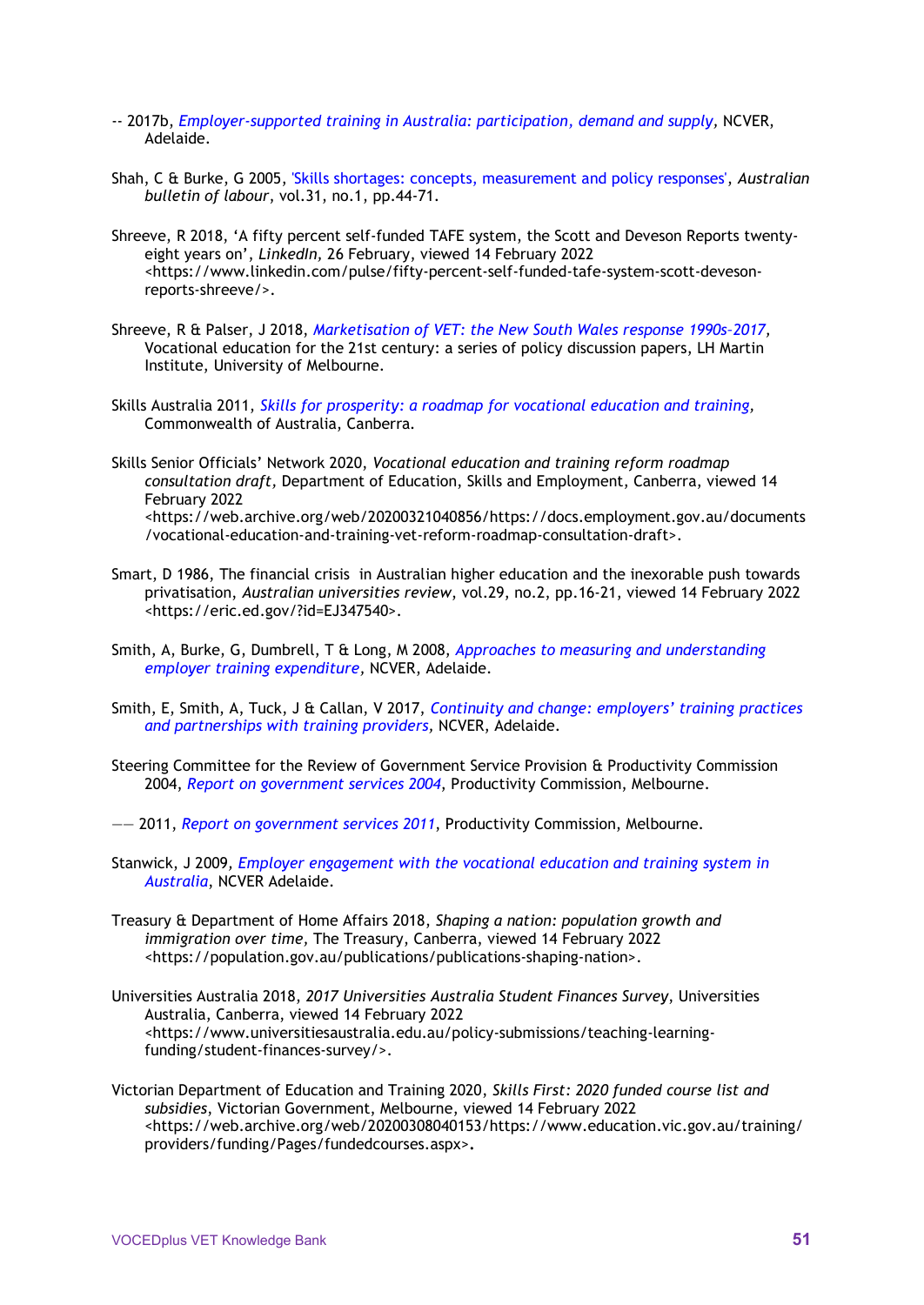- Victorian Department of Innovation, Industry and Regional Development 2008, *[Securing jobs for](http://hdl.voced.edu.au/10707/44985)  [your future: skills for Victoria](http://hdl.voced.edu.au/10707/44985)*, Victorian Government, Melbourne.
- Watson, L 2003, *[What do TAFE students pay?: a review of charging policies in Australian vocational](http://hdl.voced.edu.au/10707/96564)  [education and training,](http://hdl.voced.edu.au/10707/96564)* NCVER, Adelaide*.*
- Wheelahan, L 2019*, [A policy framework to support a new social settlement in TAFE: a paper](http://hdl.voced.edu.au/10707/500446)  [commissioned by the John Cain Foundation](http://hdl.voced.edu.au/10707/500446)*, John Cain Foundation, [Melbourne].
- Whitlam, EG 1972*, It's time for leadership: policy speech,* Parliament of Australia, Canberra, viewed 14 February 2022 <https://parlinfo.aph.gov.au/parlInfo/download/library/partypol/1022125/upload\_binary/102 2125.pdf;fileType=application%2Fpdf#search=%22library/partypol/1022125%22>.
- Winterbotham, M, Vivian, D, Shury, J, Davies, B & Kik, G 2014, *[The UK Commission's Employer Skills](http://hdl.voced.edu.au/10707/290807)  [Survey 2013: UK results](http://hdl.voced.edu.au/10707/290807)*, UKCES evidence report, no. 81, UK Commission for Employment and Skills, Wath-upon-Dearne, England.
- Wiseman, J & Parry E 2017, *[Continuing Vocational Training Survey: CVTS 5,](http://hdl.voced.edu.au/10707/444602)* Department for Education, Manchester, England.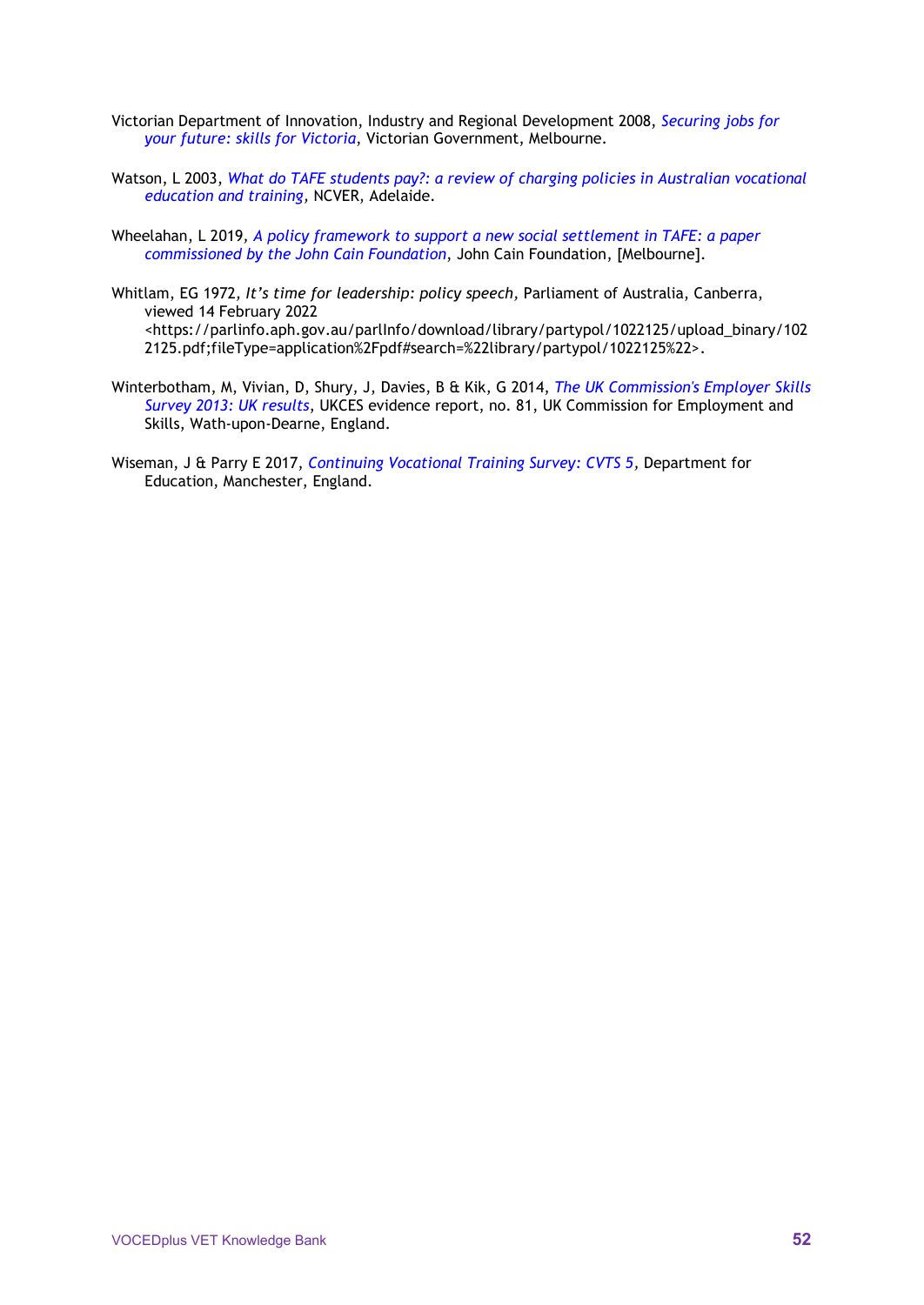This page left intentionally blank